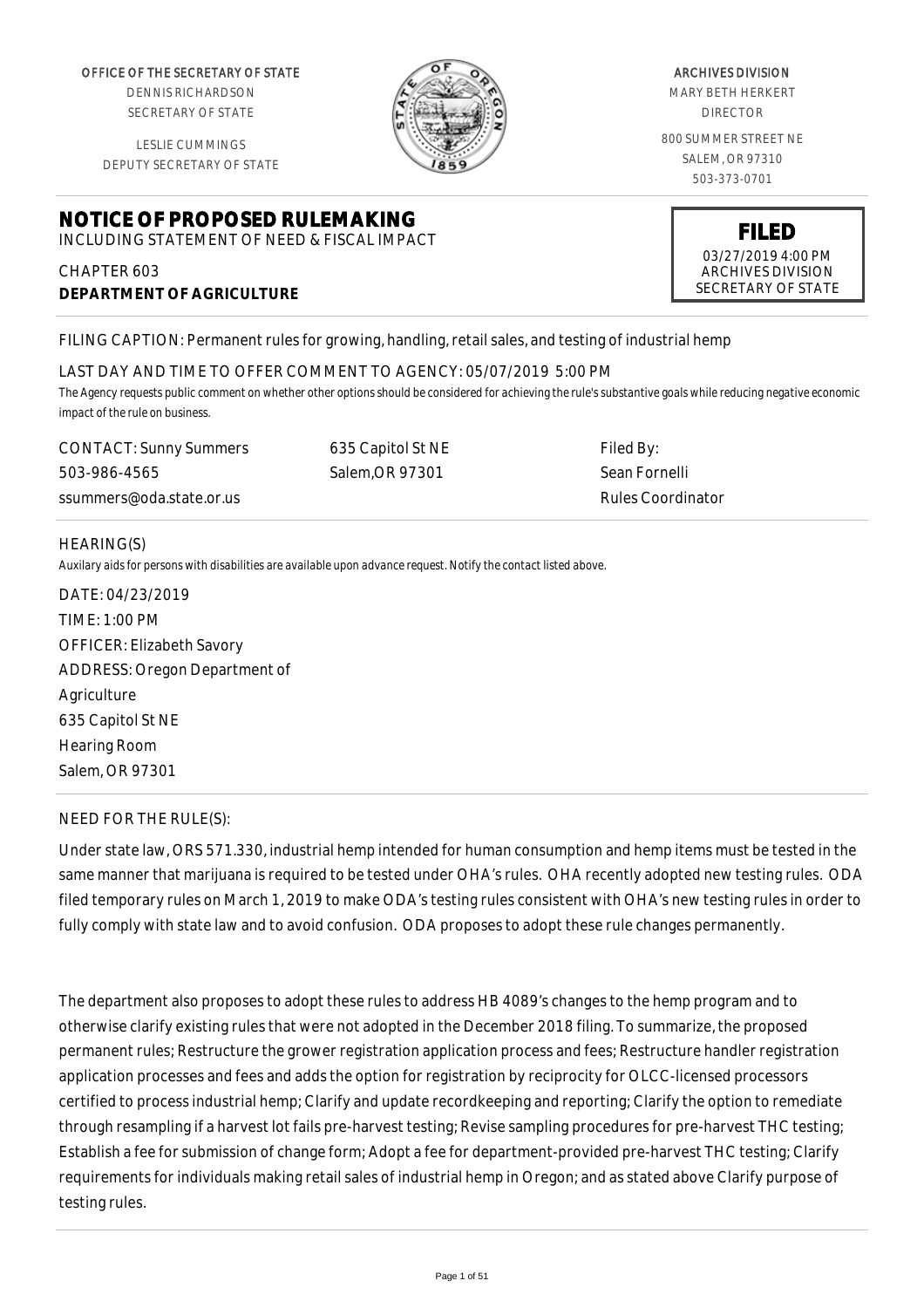#### DOCUMENTS RELIED UPON, AND WHERE THEY ARE AVAILABLE:

The industrial hemp statutes ORS 571.300 to 571.348, and other department statutes including ORS 561.190, ORS 569.445, 633.511 - 633.996, available at the Oregon State Legislature's website. Oregon Administrative Rule Chapter 603, Division 048, available at the Oregon Secretary of State's website. HB 4089, 2018 Legislative session (OL 2018, Ch. 116), available online at the Oregon Legislative Information System website.

#### FISCAL AND ECONOMIC IMPACT:

ndustrial hemp growers who register two or fewer fields would pay lower registration fees while growers registering three or more fields would pay a higher registration fee. A majority of registered growers farm on two or fewer fields and would pay lower registration fees. The registration fee for OLCC-licensed processors to also register as an ODA industrial hemp handler would be reduced by \$800. Hemp sampling fees would be increased by approximately 33% to cover ODA's costs associated with collecting regulatory samples.

#### COST OF COMPLIANCE:

*(1) Identify any state agencies, units of local government, and members of the public likely to be economically affected by the rule(s). (2) Effect on Small Businesses: (a) Estimate the number and type of small businesses subject to the rule(s); (b) Describe the expected reporting, recordkeeping and administrative activities and cost required to comply with the rule(s); (c) Estimate the cost of professional services, equipment supplies, labor and increased administration required to comply with the rule(s).*

1. Impact on state agencies, units of local government and the public (ORS 183.335(2)(b)(E)):

The Department does not anticipate impact on other state agencies or units of local government. The increased registration fees may have a negative impact on consumers of industrial hemp commodities and products if the increased cost is passed on, but the department expects these costs will be minimal.

#### 2. Cost of compliance effect on small business (ORS 183.336):

a. Estimate the number of small businesses and types of business and industries with small businesses subject to the rule: The number of industrial hemp growers have increased from 80 in 2016, to 233 in 2017, to 584 in 2018. In 2019 to date, there are 264 hemp handlers and 360 agricultural hemp seed producers. The department does not collect information from registrants on the size of their businesses, but estimates that a majority of hemp registrants are considered small businesses. Based on the restructuring of the fees for registering to grow industrial hemp, the cost of producing industrial hemp is expected to decrease for growers with fewer grow sites while those with a greater number of grow sites may ultimately pay additional fees. The cost to register to handle industrial hemp is expected to remain the same or minimally increase. The cost for agricultural hemp seed producers is higher based on the increased registration fee. Registrants may also have additional costs due to the imposition of the fee to submit change forms, but the department anticipates that because of the clarifications in the regulations and restructured registration process, these fees will be minimal.

By removing the requirement for companies making retail hemp products to test the final product for potency if the ingredient used in the product has a compliance test at or below 0.3% total THC, ODA anticipates it being less expensive for these companies to produce and market their products.

b. Projected reporting, recordkeeping and other administrative activities required for compliance, including costs of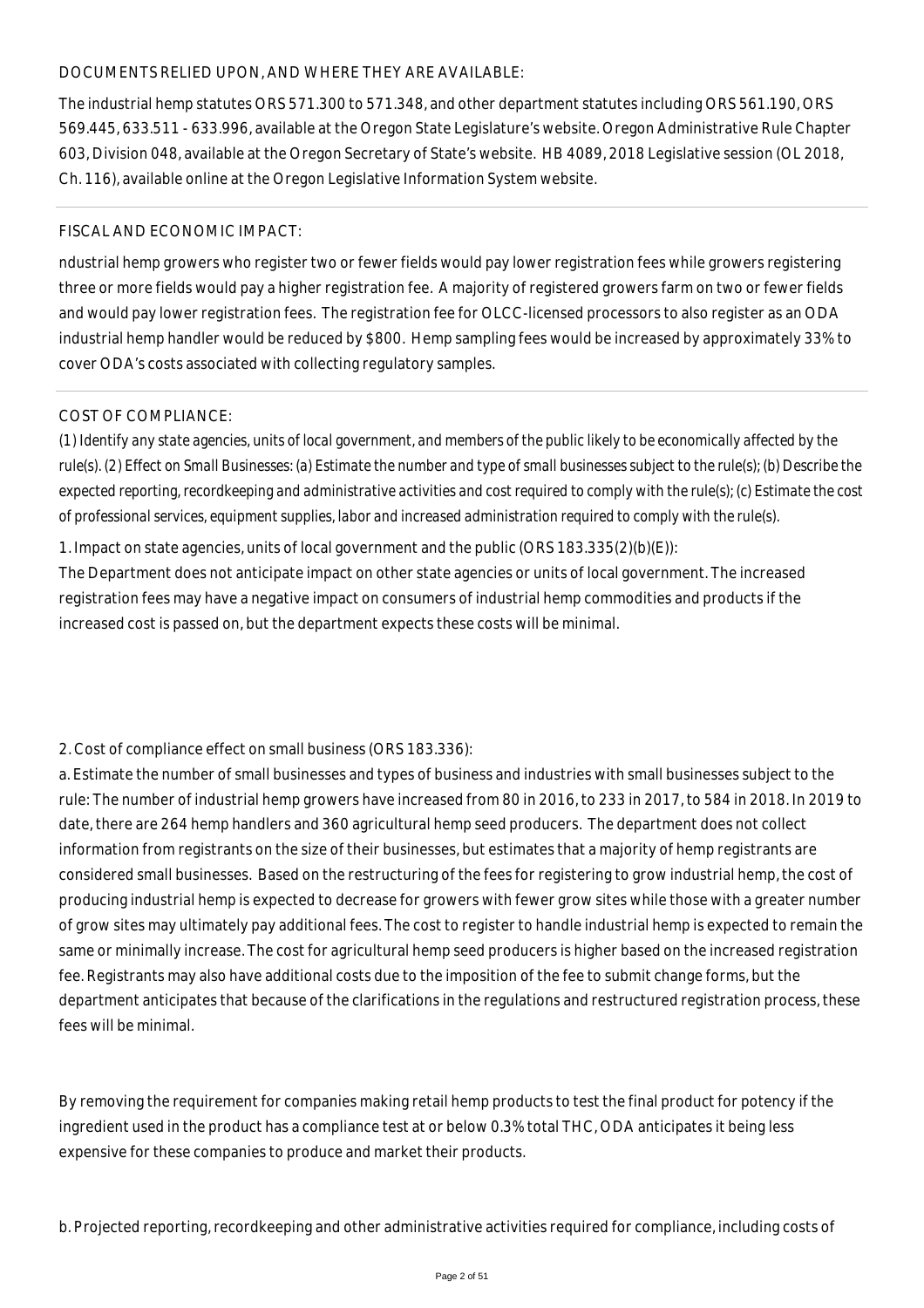#### professional services:

The proposed rules require some additional reporting and recordkeeping by registrants. However, these changes do not greatly increase the current burden to report and record keep for current registrants. Therefore, the department projects minimal to no additional costs to comply.

c. Equipment, supplies, labor and increased administration required for compliance: No additional cost.

#### DESCRIBE HOW SMALL BUSINESSES WERE INVOLVED IN THE DEVELOPMENT OF THESE RULE(S):

Registered growers and handlers, as well as other interested parties were consulted and provided input to the department.

#### WAS AN ADMINISTRATIVE RULE ADVISORY COMMITTEE CONSULTED? YES

#### RULES PROPOSED:

603-048-0010, 603-048-0100, 603-048-0150, 603-048-0200, 603-048-0225, 603-048-0300, 603-048-0400, 603- 048-0500, 603-048-0600, 603-048-0625, 603-048-0630, 603-048-0700, 603-048-1000, 603-048-1500, 603-048- 2300, 603-048-2305, 603-048-2310, 603-048-2315, 603-048-2320, 603-048-2330, 603-048-2340, 603-048-2350, 603-048-2380, 603-048-2440, 603-048-2450, 603-048-2480, 603-048-2500

#### AMEND: 603-048-0010

RULE SUMMARY: Under state law, ORS 571.330, industrial hemp intended for human consumption and hemp items must be tested in the same manner that marijuana is required to be tested under OHA's rules. OHA recently adopted new testing rules. ODA filed temporary rules on March 1, 2019 to make ODA's testing rules consistent with OHA's new testing rules in order to fully comply with state law and to avoid confusion. ODA proposes to adopt these rule changes permanently.

The department also proposes to adopt these rules to address HB 4089's changes to the hemp program and to otherwise clarify existing rules that were not adopted in the December 2018 filing. To summarize, the proposed permanent rules; Restructure the grower registration application process and fees; Restructure handler registration application processes and fees and adds the option for registration by reciprocity for OLCC-licensed processors certified to process industrial hemp; Clarify and update record keeping and reporting; Clarify the option to remediate through resampling if a harvest lot fails pre-harvest testing; Revise sampling procedures for pre-harvest THC testing; Establish a fee for submission of change form; Adopt a fee for department-provided pre-harvest THC testing; Clarify requirements for individuals making retail sales of industrial hemp in Oregon; and as stated above Clarify purpose of testing rules.

The department requests public comment on whether other options should be considered for achieving the rule's substantive goals while reducing the negative economic impact of the rule on business.

CHANGES TO RULE:

603-048-0010 Definitions ¶

The following definitions apply to OAR 603-048-0010 through 603-048-2500 unless the context requires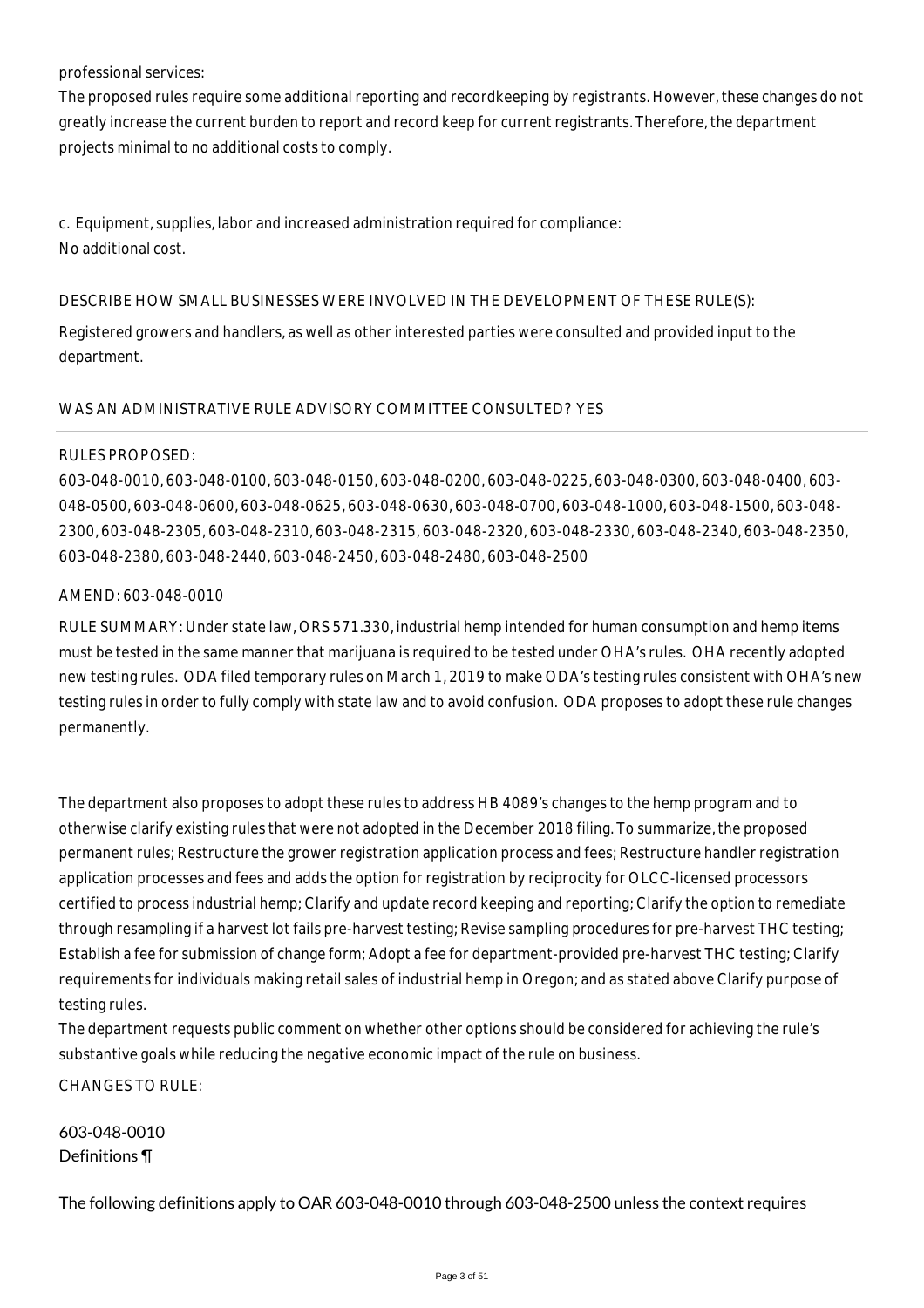otherwise.¶

(1) "Agricultural hemp seed" means Cannabis seed:¶

(a) That is sold to or intended to be sold to registered growers for planting; or¶

(b) That remains in an unprocessed or partially processed condition that is capable of germination.¶

(2) "Agricultural hemp seed producer" means a person who produces agricultural hemp seed or processes

industrial hemp into agricultural hemp seed.¶

(3) "Cannabis Tracking System" or "CTS" means the Oregon Liquor Control Commission's system for tracking the transfer of marijuana items. ¶

(4) "CBD" means cannabidiol, Chemical Abstracts Service Number 13956-29-1.¶

 $(45)$  "Consumption" means to ingest, inhale, topically apply to the skin or hair.  $\P$ 

(56) "Crop" means industrial hemp grown under a single registration.¶

(67) "Department" means the Oregon Department of Agriculture.¶

(78) "Food" means:¶

(a) Articles used for food or drink, including ice, for human consumption or food for dogs and cats;¶

(b) Chewing gum;¶

(c) Dietary supplements; and¶

(d) Articles used for components of any such article.¶

(89) "Grower" means a person, joint venture or cooperative that produces industrial hemp.¶

 $(910)$  "Grow site" means one contiguous lot, parcel, or tract of land used to produce or intended to produce industrial hemp.¶

 $(101)$  "Handler" means a person, joint venture or cooperative that receives industrial hemp for processing into commodities, products or agricultural hemp seed.¶

(112) "Handling site" means one contiguous lot, parcel, or tract of land used to handle or intended to handle industrial hemp.¶

(123) "Harvest Lot":¶

(a) Means a quantity of industrial hemp harvested in a distinct timeframe that is:¶

(A) Grown in one contiguous production area within a grow site; or¶

(B) Grown in a portion or portions of one contiguous production area within a grow site.¶

(b) Does not include a quantity of industrial hemp comprised of industrial hemp grown in noncontiguous production areas.¶

(134) "Harvest Lot Identifier" means a unique numerical identifier that begins with the last seven numbers and lettersname of athe grower's registration number site, then the year of harvest, and then a unique number to identify the harvest lot. If a harvest lot is subsequently split into one or more lots for purposes of an attempt to remediatetesting in OAR 603-048-2300 to 333-048-2480 or for purposes of retesting in accordance with OAR 603-048-06350(3), a unique letter shall be added to the end of the original harvest lot identifier to identify the split lots.¶

(145) "Hemp Item" has the meaning provided in OAR 603-048-2310.¶

(156) "Industrial hemp":¶

(a) Means all non-seed parts and varieties of the Cannabis plant, whether growing or not, that contain an average tetrahydrocannabinol concentration that does not exceed 0.3 percent on a dry weight basis.¶

(b) Means any Cannabis seed:¶

(A) That is part of a crop;¶

(B) That is retained by a grower for future planting;¶

(C) That is agricultural hemp seed;¶

(D) That is for processing into or for use as agricultural hemp seed; or¶

(E) That has been processed in a manner or to an extent that the Cannabis seed is incapable of germination.¶

(c) Does not mean:¶

(A) Industrial hemp commodities or products; or¶

(B) Marijuana, as that is defined in ORS 475B.015.¶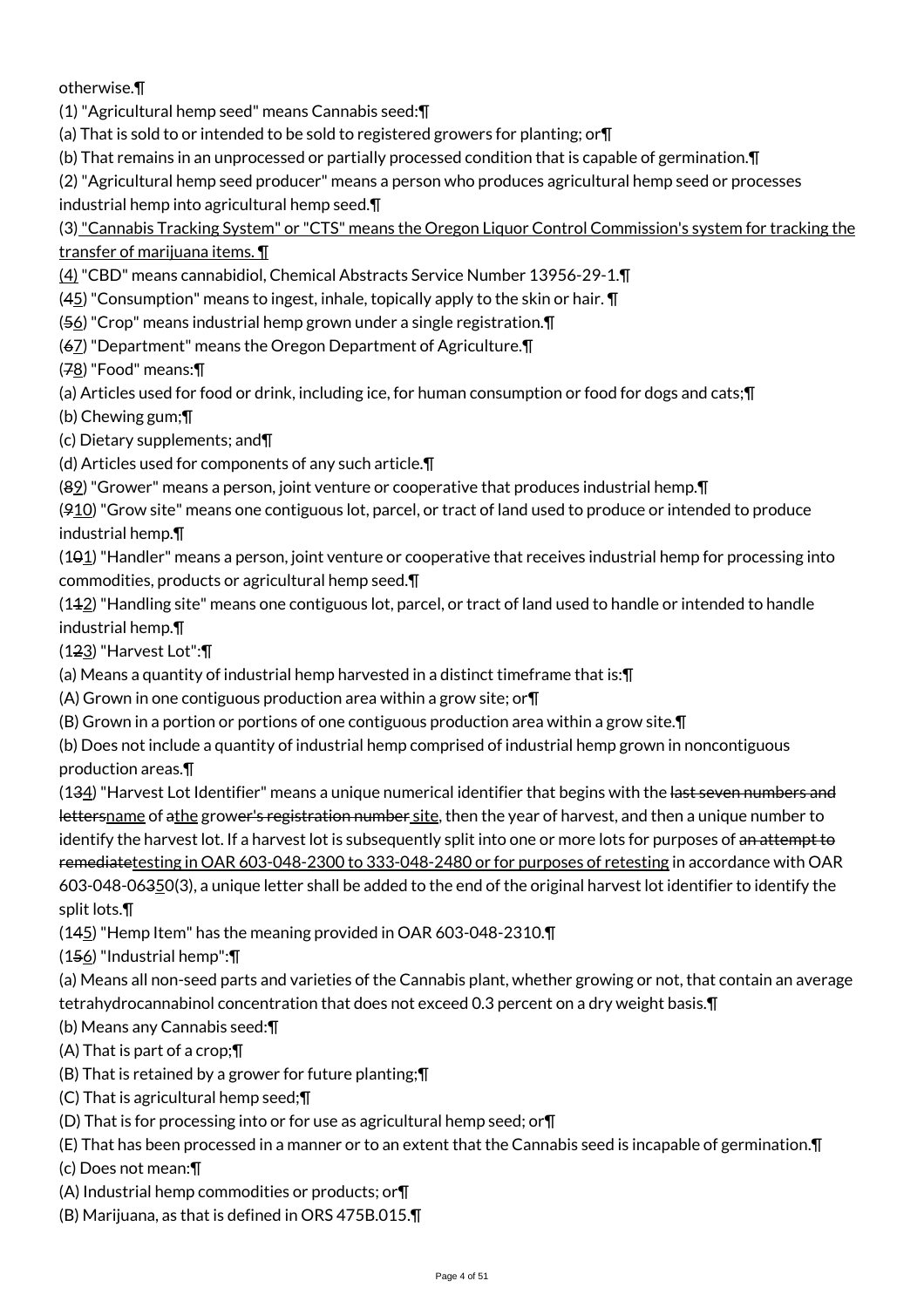(167) Industrial Hemp Commodity or Product:¶

(a) Means an item processed by a handler containing any industrial hemp or containing any chemical compounds

derived from industrial hemp, including CBD derived from industrial hemp.¶

(b) Includes:¶

(A) Hemp concentrates or extracts as defined in OAR 603-048-2310;¶

(B) Hemp edible as defined in OAR 603-048-2310;¶

(C) Hemp tincture as defined in OAR 603-048-2310;¶

(D) Hemp topical as defined in OAR 603-048-2310;¶

(E) Hemp transdermal patch as defined in OAR 603-048-2310;¶

(F) Industrial hemp processed through retting or other processing such that it is suitable fiber for textiles, rope,

paper, hempcrete, or other building or fiber materials;¶

(G) Industrial hemp seed processed such that it is incapable of germination and processed such that is suitable for human consumption;¶

(H) Industrial hemp seed pressed or otherwise processed into oil;¶

(c) Does not include:¶

(A) Industrial hemp that has not been processed in any form;¶

(B) Industrial hemp that has been minimally processed, for purposes of transfer or storage including chopping, separating, or drying;¶

(C) Industrial hemp that has been minimally processed and meets all testing requirements for hemp items under OAR 603-048-2300 to 603-048-2500 where used or intended to be used for processing into a hemp concentrate or extract as defined in OAR 603-048-2310;¶

(D) Agricultural hemp seed.¶

(178) "Laboratory" means a laboratory that is licensed by the Oregon Liquor Control Commission under ORS 475B.560 and accredited by the Oregon Health Authority under ORS 475B.565.¶

(189) "OLCC" means the Oregon Liquor Control Commission. ¶

(1920) "Process" means the processing, compounding, or conversion of industrial hemp into industrial hemp commodities or products or agricultural hemp seed.¶

(201) "Process lot" means:¶

(a) Any amount of hemp concentrate or extract of the same type and processed at the same time using the same extraction methods, standard operating procedures and batches from the same or different harvest lots; or¶ (b) Any amount of hemp cannabinoid products of the same type and processed at the same time using the same ingredients, standard operating procedures and batches from the same or different harvest lots or process lots of cannabinoid concentrate or extract.¶

 $(242)$  "Produce" means the planting, cultivation, growing, or harvesting of industrial hemp.  $\P$ 

(223) "Production area" means the area at a grow site where industrial hemp is produced or is intended to be produced and may include fields, greenhouses, or other buildings.¶

(234) "Process lot identifier" means a unique numerical identifier that begins with the last seven numbers and letters of aof the handler's registration number or the name of the handler, then the year of processing, and then a unique number to identify the process lot. ¶

(245) "Retest" or "Retesting" means the laboratory process of retesting a retained file sample for THC content after the sample failed initial testing for THC content. A retest does not include or permit taking a new sample from the harvest lot.¶

(256) "Registrant" means a grower or handler or agricultural hemp seed producer registered with the Department under these rules.¶

(267) "Tetrahydrocannabinol" or "THC" means tetrahydrocannabinol and has the same meaning as delta-9 THC.¶ (28) "Total THC" means the molar sum of THC and THCA

Statutory/Other Authority: ORS 561.90, 569.445, ORS 571.300-571.348 & 633.511-633.996, OL 2018, Ch.116, OL 2018, Ch. , OL 2018, Ch.116

Statutes/Other Implemented: ORS 571.300--571.348, OL 2018, Ch.-116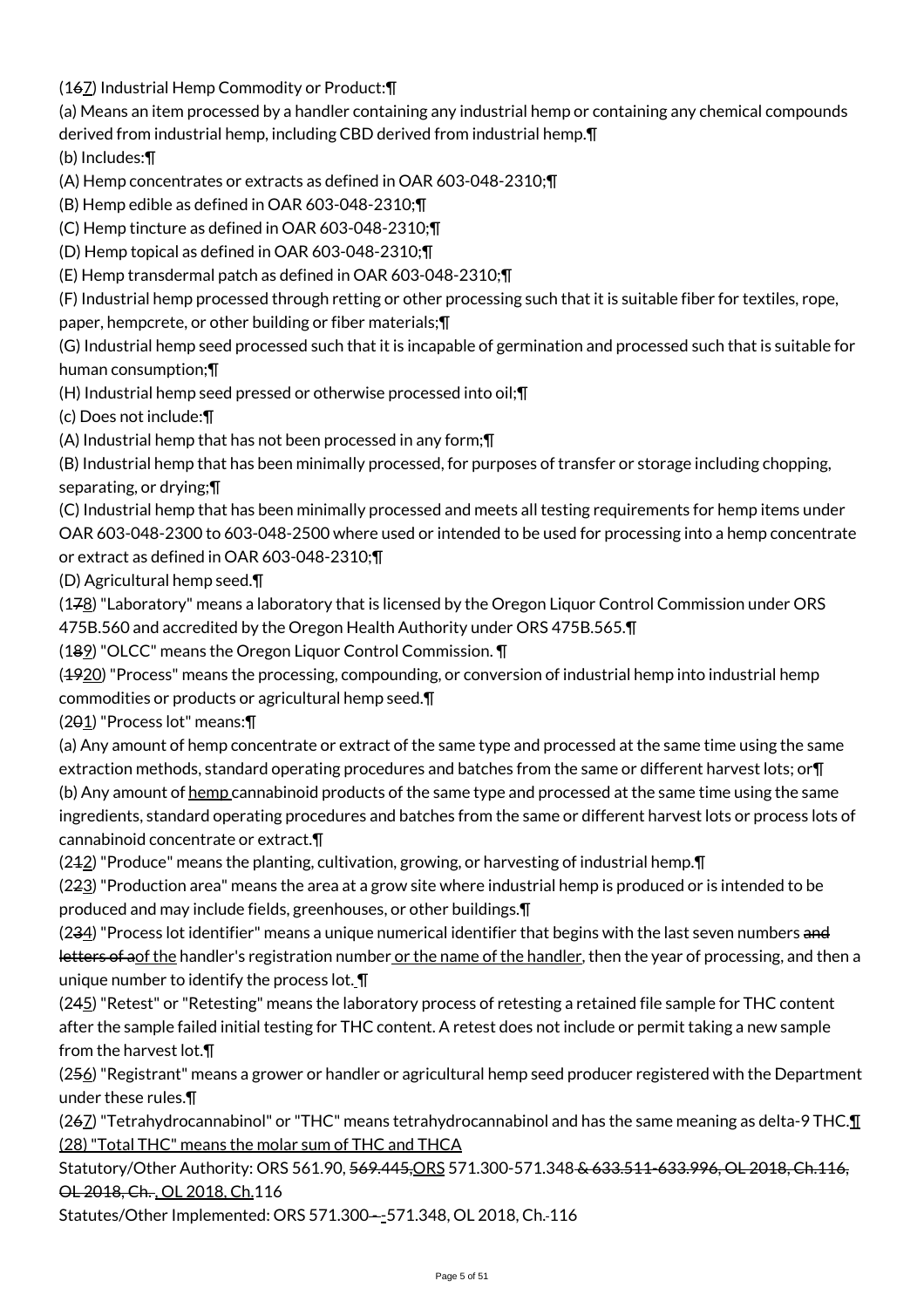RULE SUMMARY: Under state law, ORS 571.330, industrial hemp intended for human consumption and hemp items must be tested in the same manner that marijuana is required to be tested under OHA's rules. OHA recently adopted new testing rules. ODA filed temporary rules on March 1, 2019 to make ODA's testing rules consistent with OHA's new testing rules in order to fully comply with state law and to avoid confusion. ODA proposes to adopt these rule changes permanently.

The department also proposes to adopt these rules to address HB 4089's changes to the hemp program and to otherwise clarify existing rules that were not adopted in the December 2018 filing. To summarize, the proposed permanent rules; Restructure the grower registration application process and fees; Restructure handler registration application processes and fees and adds the option for registration by reciprocity for OLCC-licensed processors certified to process industrial hemp; Clarify and update record keeping and reporting; Clarify the option to remediate through resampling if a harvest lot fails pre-harvest testing; Revise sampling procedures for pre-harvest THC testing; Establish a fee for submission of change form; Adopt a fee for department-provided pre-harvest THC testing; Clarify requirements for individuals making retail sales of industrial hemp in Oregon; and as stated above Clarify purpose of testing rules.

The department requests public comment on whether other options should be considered for achieving the rule's substantive goals while reducing the negative economic impact of the rule on business.

CHANGES TO RULE:

603-048-0100 Registration, generally ¶

(1) Industrial hemp is an agricultural product subject to regulation by the Department.¶

(2) Only a registrant may sell, store, or transfer industrial hempproduce industrial hemp, except as provided in Oregon Laws 2018, Chapter 116, Section 20.¶

(3) Registrations:¶

(a) Apply only to the individual or entity identified on an application that is approved by the Department.¶

(b) Are a personal privilege and may not be transferred. ¶

(c) May not be sold or transferred.¶

(4) Within the state For transfers and sales within Oregon, a registrant may only sell or transfer industrial hemp or agricultural hemp seed to:¶

(a) Another registrant; or ¶

(b) An OLCC licensee in accordance with ORS 571.336, OR Laws 2018, Chapter 116, Section 15 and 15a, and rules adopted thereunder. ¶

(5) Restriction on industrial hemp product sales:¶

(a) For the purposes of this section, "consumer" means a person who purchases, acquires, owns, holds or uses industrial hemp products other than for the purpose of resale.¶

(b) A registrant may not sell an industrial hemp product that contains more than 0.3 percent total THC to a consumer unless licensed as a retailer by OLCC.¶

(6) Registration and compliance with these rules does not protect a person from possible criminal prosecution under federal law or other sanctions by federal entities.

Statutory/Other Authority: ORS 561.190, 569.445, 571.300-571.348 & 633.511-633.996, 571.300 - 571.315 & 633.511 - 633.996ORS 571.300 - 571.348, OL 2018, Ch. 116

Statutes/Other Implemented: ORS 571.300 - 571.348, OL 2018, Ch. 116, Sec.15a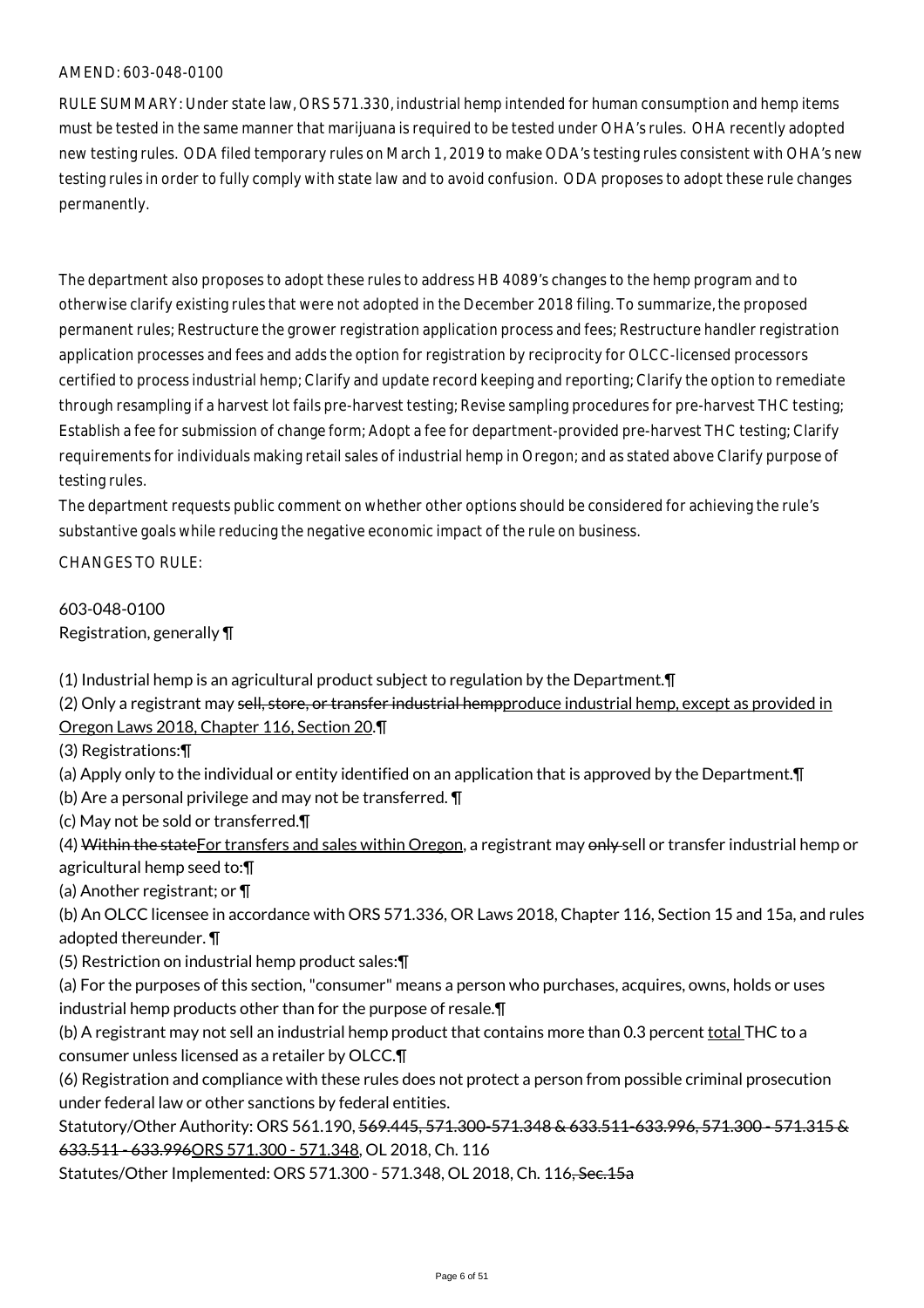RULE SUMMARY: Under state law, ORS 571.330, industrial hemp intended for human consumption and hemp items must be tested in the same manner that marijuana is required to be tested under OHA's rules. OHA recently adopted new testing rules. ODA filed temporary rules on March 1, 2019 to make ODA's testing rules consistent with OHA's new testing rules in order to fully comply with state law and to avoid confusion. ODA proposes to adopt these rule changes permanently.

The department also proposes to adopt these rules to address HB 4089's changes to the hemp program and to otherwise clarify existing rules that were not adopted in the December 2018 filing. To summarize, the proposed permanent rules; Restructure the grower registration application process and fees; Restructure handler registration application processes and fees and adds the option for registration by reciprocity for OLCC-licensed processors certified to process industrial hemp; Clarify and update record keeping and reporting; Clarify the option to remediate through resampling if a harvest lot fails pre-harvest testing; Revise sampling procedures for pre-harvest THC testing; Establish a fee for submission of change form; Adopt a fee for department-provided pre-harvest THC testing; Clarify requirements for individuals making retail sales of industrial hemp in Oregon; and as stated above Clarify purpose of testing rules.

The department requests public comment on whether other options should be considered for achieving the rule's substantive goals while reducing the negative economic impact of the rule on business.

CHANGES TO RULE:

#### 603-048-0150

Handler Registration

(1) Only a handler registered with the Department may process industrial hemp.¶

(2) Industrial hemp may only be handled at handling sites registered with the Department. A hemp handling registration applies to only one handling site. A handler must obtain a separate registration for each handling site. ¶

(3) Handler Registration by Reciprocity. A marijuana processor licensed under ORS 475B.090 with a hemp endorsement as described in OAR 845-025-03285 from the OLCC may be registered by reciprocity with the Department as a handler in accordance with OAR 603-048-0225(8). A marijuana processor registered by reciprocity:¶

(a) Is deemed to be in compliance with the recordkeeping requirements in OAR 603-048-0500 if the marijuana processor tracks all industrial hemp and industrial hemp products and commodities in the Cannabis Tracking System as required by OAR Chapter 845, Division 25.¶

(b) Is deemed to be in compliance with testing requirements for hemp items if the marijuana processor tests all hemp items as required in OAR Chapter 845, Division 25.

Statutory/Other Authority: ORS 561.190, 569.445, 571.300-571.348 & 633.511-633.99671.300-571.348, OL 2018, Ch. 116, ORS 561.190

Statutes/Other Implemented: 569.445, ORS 571.300-571.348, OL 2018, Ch. 116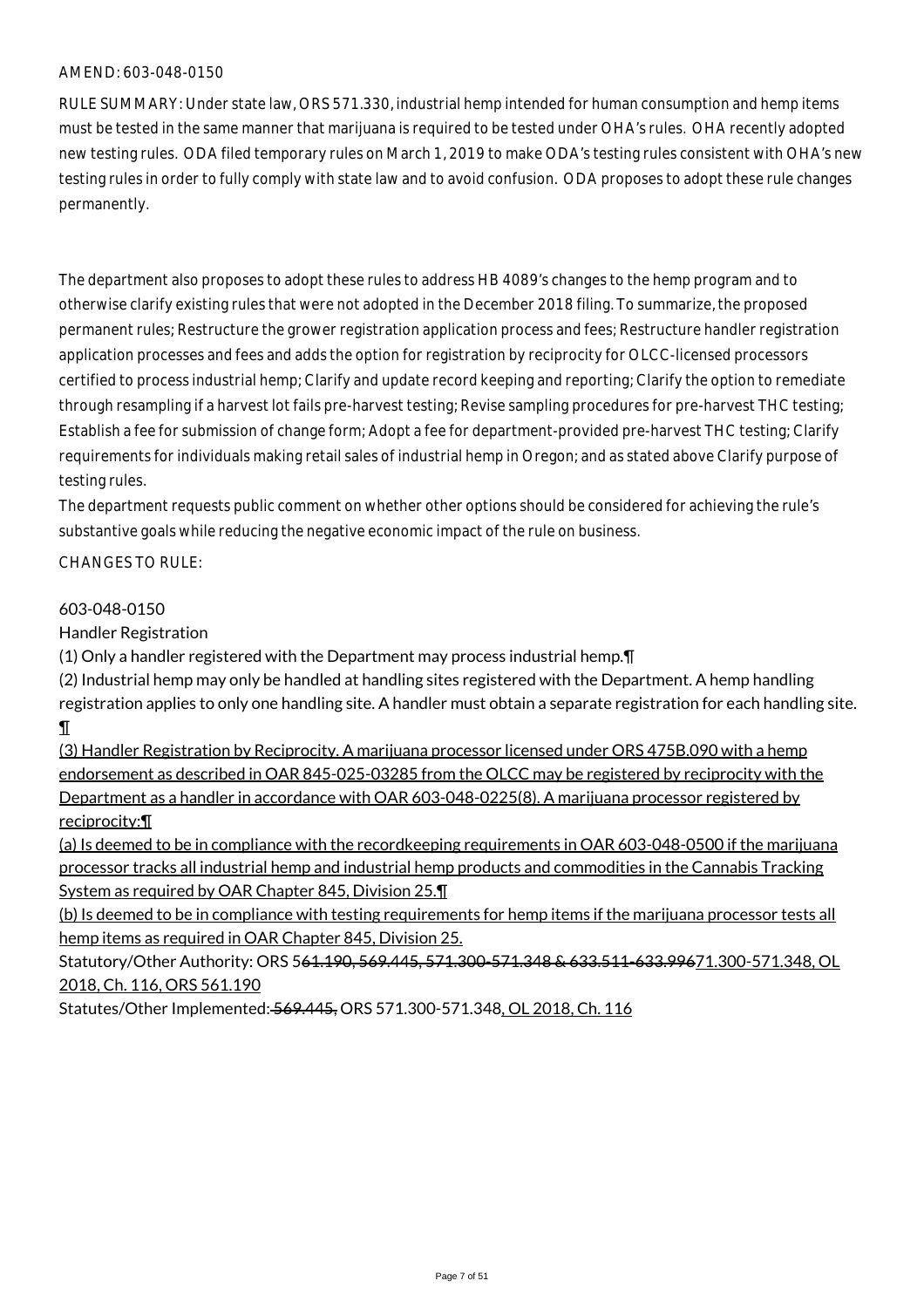RULE SUMMARY: Under state law, ORS 571.330, industrial hemp intended for human consumption and hemp items must be tested in the same manner that marijuana is required to be tested under OHA's rules. OHA recently adopted new testing rules. ODA filed temporary rules on March 1, 2019 to make ODA's testing rules consistent with OHA's new testing rules in order to fully comply with state law and to avoid confusion. ODA proposes to adopt these rule changes permanently.

The department also proposes to adopt these rules to address HB 4089's changes to the hemp program and to otherwise clarify existing rules that were not adopted in the December 2018 filing. To summarize, the proposed permanent rules; Restructure the grower registration application process and fees; Restructure handler registration application processes and fees and adds the option for registration by reciprocity for OLCC-licensed processors certified to process industrial hemp; Clarify and update record keeping and reporting; Clarify the option to remediate through resampling if a harvest lot fails pre-harvest testing; Revise sampling procedures for pre-harvest THC testing; Establish a fee for submission of change form; Adopt a fee for department-provided pre-harvest THC testing; Clarify requirements for individuals making retail sales of industrial hemp in Oregon; and as stated above Clarify purpose of testing rules.

The department requests public comment on whether other options should be considered for achieving the rule's substantive goals while reducing the negative economic impact of the rule on business.

#### CHANGES TO RULE:

#### 603-048-0200

Applications to Register or Renew Grower Registration ¶

(1) Registrations are valid for a one-year term beginning on January 1 of each calendar year. ¶

(2) Renewal Application. A registrant with a current valid registration may renew the registration by submitting a renewal application  $\frac{1}{2}$  of later than December 30 of the current registration year.  $\P$ 

- (3) The Department shall review and act on applications in the order they are received. An individual is not registered with the Department until the Department has approved the registration and notified the registrant of registration.¶
- (4) To apply for a grower registration, an applicant must submit to the Department:¶
- (a) A complete grower registration application on a form provided by the Department;¶
- (b) A complete grow site registration application on a form provided by the Department for each grow site; and¶
- (c) All applicable fees as described in OAR 603-048-0700.¶
- (5) A person seeking to produce or process agricultural hemp seed must separately apply for and obtain an agricultural hemp seed producer registration as described in OAR 603-048-0300.¶
- (6) A grower registration application must include all of the following information:¶
- (a) The name, legal type of registrant (individual, corporation, etc.), and contact information of the applicant;¶
- (b) The address of each grow site; and¶
- (c) Other information for purposes of studying the growth, cultivation, and marketing of industrial hemp as specified by the Department in the application, including but not limited to:¶
- (A) The intended use of the industrial hemp (flower, seed, and/or fiber); and¶
- (B) The intended number of acres or square feet to be cultivated.¶
- (d) Any other information or forms required by the Department. ¶
- (7) Each grow site registration application must include all of the following information:¶
- (a) The address of the grow site;¶
- (b) If industrial hemp is grown or is intended to be grown in a field:¶
- (A) The global positioning system (GPS) coordinates provided in decimal of degrees and taken at the approximate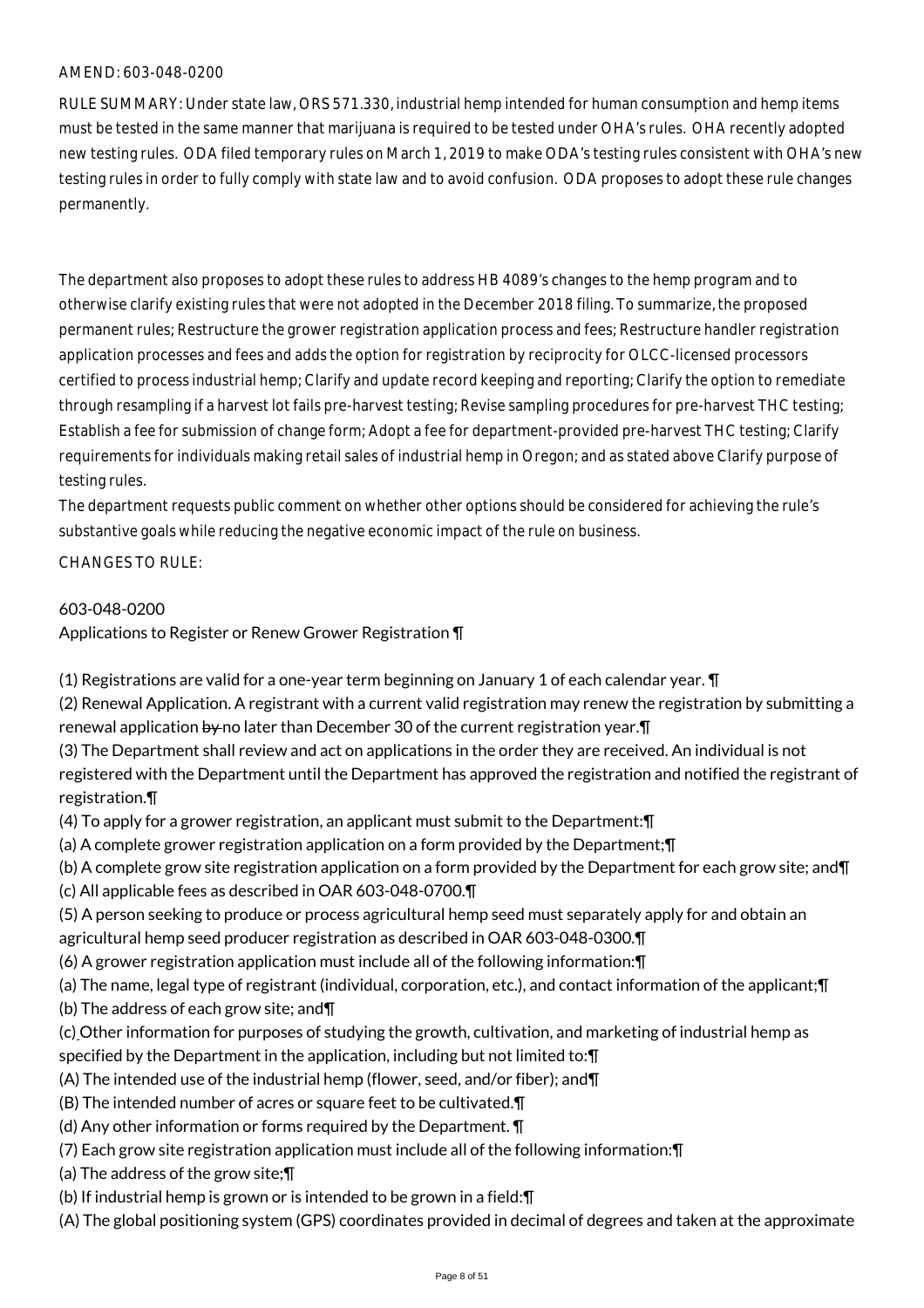center of the growing field;¶

(B) The number of square feet or acres of each cultivated field; and¶

(C) A map of the production area showing clear boundaries of the production area;¶

(c) If industrial hemp is grown or is intended to be grown in a greenhouse or other building: ¶

(A) The global positioning system (GPS) coordinates provided in decimal of degrees and taken at the approximate entrance of the greenhouse or other building;¶

(B) The approximate dimension or square feet of the greenhouse or other building; and¶

(D) A map of the production area showing clear boundaries of the production area.¶

(8) To add a grow site to an existing registration, the registered grower must submit to the Department:¶

(a) A complete grow site registration form as described in section (6) of this rule.¶

(b) All applicable fees as described in OAR 603-048-0700(2)(a).¶

 $(9)$  In addition to the requirements in sections (4) to (7), all applicants for registration must acknowledge and agree that:¶

(a) Any information provided to the Department may be publicly disclosed and may be provided to law enforcement agencies without notice to the applicant or registrant;¶

(b) The Department may enter any field, facility or greenhouse used for the production or handling of industrial hemp or agricultural hemp seed and may take samples of industrial hemp or agricultural hemp seed as necessary for the administration of the Department's laws.¶

(c) All fees lawfully due to the Department will be timely paid.¶

(d) The information provided is true and correct and that applicant's signature is an attestation of that fact.¶ (910) Incomplete Applications. ¶

(a) If an applicant does not provide all of the information required by rule or pay the applicable fee, the Department shall reject the application as incomplete.¶

(b) If an applicant fails to provide all of the information required, the Department shall notify the applicant of the missing information and allow the applicant fourteen (14)30 calendar days to submit the missing information. **T** (c) The Department may verify the information submitted, verify any accompanying documentation submitted with an application, or request additional information from the applicant. If an applicant fails to submit information necessary for the Department to verify information on the application or accompanying documentation, the Department shall reject the application as incomplete.¶

(d) An applicant whose application is rejected as incomplete may reapply at any time. If the individual reapplies within a year, the application fee may be applied to a new application. The (101) Denial. ¶

(a) The Department must deny an initial or renewal application if the applicant fails to satisfy any of the requirements for initial registration.¶

(b) The Department may deny an initial or renewal application if:¶

(A) The applicant violated or has a history of noncompliance with:¶

(i) A provision of ORS 571.300 to ORS 571.348 (as amended by OR Laws 2018, Ch. 116),  $\P$ 

(ii) A rule adopted under a provision of ORS 571.300 to ORS 571.348 (as amended by OR Laws 2018, Ch. 116); ¶

(iii) An order issued by the Department pursuant to a provision of ORS 571.300 to ORS 571.348 (as amended by

OR Laws 2018, Ch. 116) or a rule adopted thereunder;¶

(iv) Any statutory law or Department rule related to agricultural activities other than industrial hemp operations.  $\P$ 

(B) The application contains false, misleading, or incorrect information.

Statutory/Other Authority: ORS 561.190, 569.445, 571.300-571.348, 633.511-633.996, ORS 571.300 - 571.315 & 633.511 - 633.99648, OL 2018, Ch. 7116

Statutes/Other Implemented: ORS 571.300 - 571.34548, OL 20168, Ch. 71, Sec. 2, 4 - 8116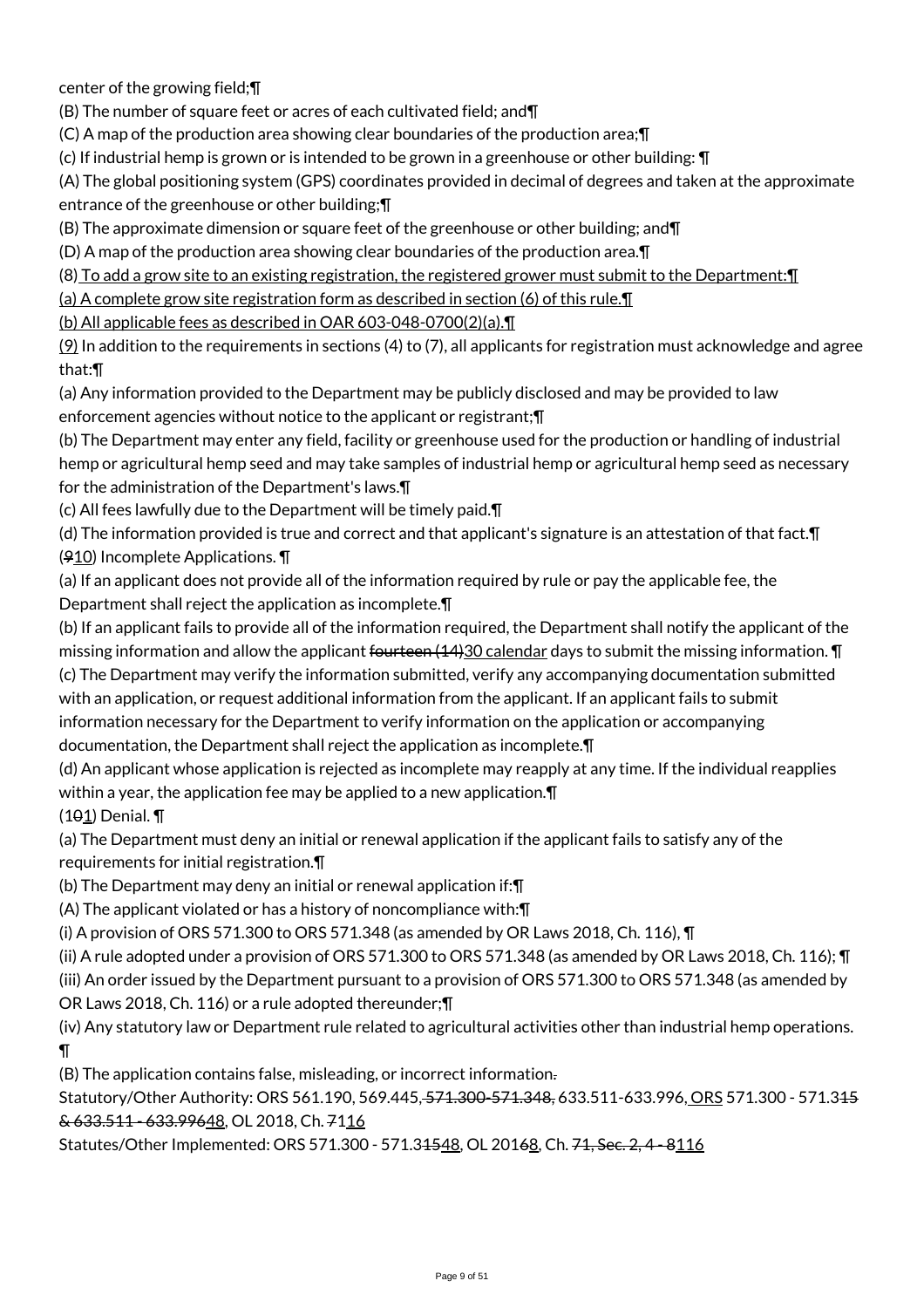RULE SUMMARY: Under state law, ORS 571.330, industrial hemp intended for human consumption and hemp items must be tested in the same manner that marijuana is required to be tested under OHA's rules. OHA recently adopted new testing rules. ODA filed temporary rules on March 1, 2019 to make ODA's testing rules consistent with OHA's new testing rules in order to fully comply with state law and to avoid confusion. ODA proposes to adopt these rule changes permanently.

The department also proposes to adopt these rules to address HB 4089's changes to the hemp program and to otherwise clarify existing rules that were not adopted in the December 2018 filing. To summarize, the proposed permanent rules; Restructure the grower registration application process and fees; Restructure handler registration application processes and fees and adds the option for registration by reciprocity for OLCC-licensed processors certified to process industrial hemp; Clarify and update record keeping and reporting; Clarify the option to remediate through resampling if a harvest lot fails pre-harvest testing; Revise sampling procedures for pre-harvest THC testing; Establish a fee for submission of change form; Adopt a fee for department-provided pre-harvest THC testing; Clarify requirements for individuals making retail sales of industrial hemp in Oregon; and as stated above Clarify purpose of testing rules.

The department requests public comment on whether other options should be considered for achieving the rule's substantive goals while reducing the negative economic impact of the rule on business.

#### CHANGES TO RULE:

#### 603-048-0225

#### Application to Register or Renew Handler Registration

#### Application to Register or Renew Handler Registration¶

(1) Registrations are valid for a one-year term beginning on January 1 of each calendar year. ¶

(2) Renewal Application. A registrant with a current valid registration may renew the registration by submitting a renewal application to the Department by no later than December 30 of the current registration year.¶ (3) The Department shall review and act on applications in the order they are received. An individual is not

registered with the Department until the Department has approved the registration and notified the registrant of registration.¶

- (4) To apply for a handler registration, an applicant must submit to the Department: ¶
- (a) A complete application to the Department on forms provided by the Department; and ¶
- (b) All applicable fees as described in OAR 603-048-0700. ¶
- (5) A person seeking to produce or process agricultural hemp seed must separately apply for and obtain an agricultural hemp seed producer registration as described in OAR 603-048-0300.¶
- (6) An application for a handler registration must:¶
- (a) Include all of the following information:¶
- (A) The name, legal type of registrant (individual, corporation, etc.), and contact information of the applicant;¶
- (B) The name and address of applicant's handling site;¶
- (C) Other information for purposes of studying the growth, cultivation, and marketing of industrial hemp as specified by the Department in the application.¶
- (b) Include a completed copy of the ODA land use compatibility statement for each hemp operation location signed by the local county or government.¶
- (c) Include any other information or forms required by the Department. ¶
- (7) In addition to the requirements in sections (4) to (6), all applicants for registration must acknowledge and agree that:¶
- (a) Any information provided to the Department may be publicly disclosed and may be provided to law enforcement agencies without notice to the applicant or registrant;¶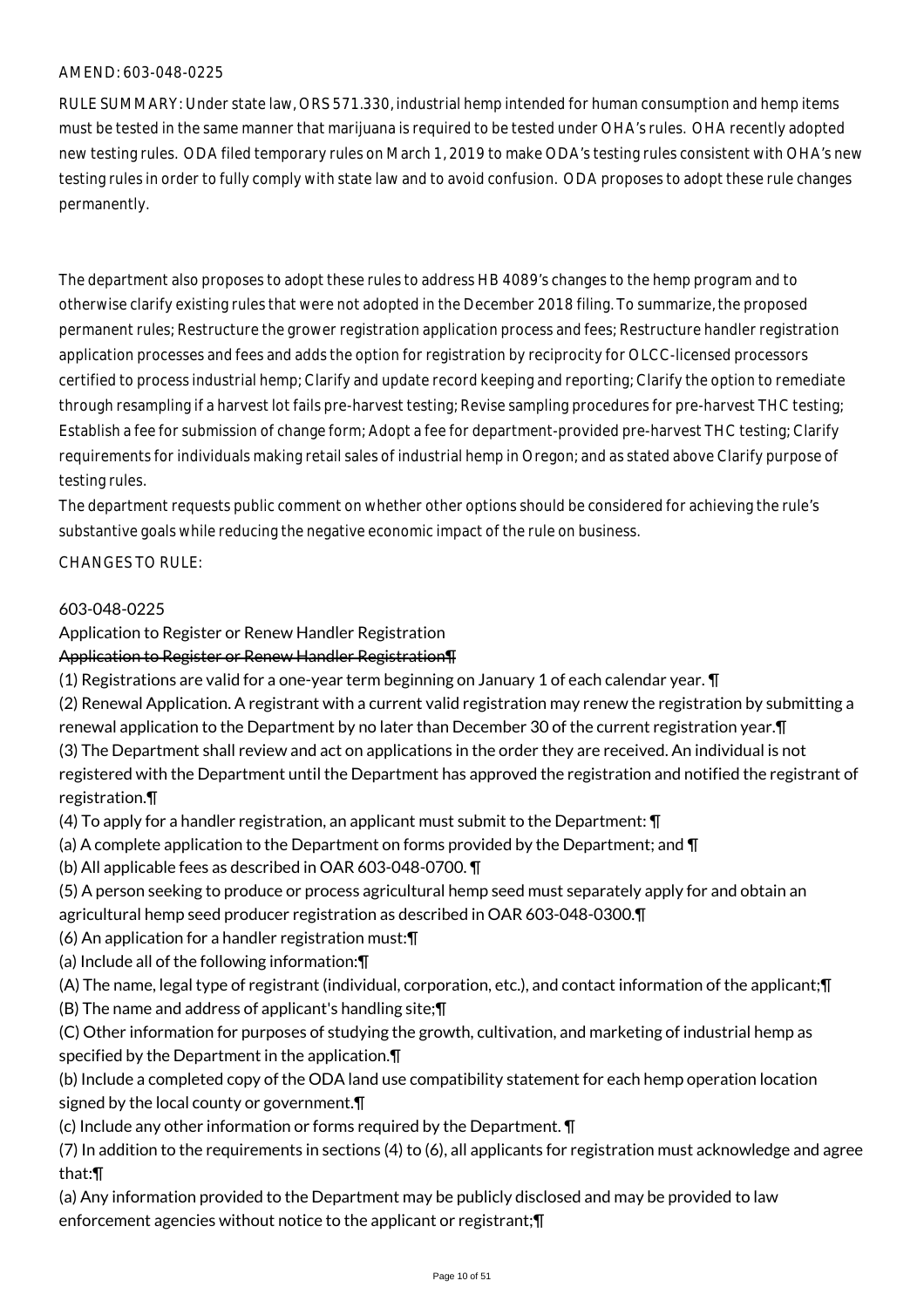(b) The Department may enter any field, facility or greenhouse used for the production or handling of industrial hemp or agricultural hemp seed and may take samples of industrial hemp or agricultural hemp seed as necessary for the administration of the Department's laws.¶

(c) All fees lawfully due to the Department will be timely paid.¶

(ed) Registration and compliance with these industrial hemp rules doesmay not protect a person from possible criminal prosecution under federal law or other sanctions by federal entities, or from possible criminal prosecution under the laws of other states.¶

(8) Incomplete Applications. ¶

(a) If an applicant does not provide all of the information required in subsection (6) of this rule or pay the applicable fee, the Department shall reject the application as incomplete.¶

(b) If an applicant fails to provide all of the information required, the Department shall notify the applicant of the missing information and allow the applicant fourteen (14)thirty calendar days to submit the missing information.  $\P$ (c) The Department may verify the information submitted, verify any accompanying documentation submitted with an application, or request additional information from the applicant. If an applicant fails to submit

information necessary for the Department to verify information on the application or accompanying documentation, the Department shall reject the application as incomplete.¶

(d) An applicant whose application is rejected as incomplete may reapply at any time. If the individual reapplies within a year, the application fee may be applied to a new application.¶

(9) Denial. ¶

(a) The Department must deny an initial or renewal application if:¶

(A) The LUCS submitted states that the proposed land use is prohibited in the applicable zone; or¶

(B) The applicant fails to satisfy any of the requirements for initial registration.¶

(b) The Department may deny an initial or renewal application if:¶

(A) The applicant violated or has a history of noncompliance with:¶

(i) A provision of ORS 571.300 to ORS 571.348 (as amended by OR Laws 2018, Ch. 116),  $\P$ 

- (ii) A rule adopted under a provision of ORS 571.300 to ORS 571.348 (as amended by OR Laws 2018, Ch. 116); ¶
- (iii) An order issued by the Department pursuant to a provision of ORS 571.300 to ORS 571.348 (as amended by OR Laws 2018, Ch. 116) or a rule adopted thereunder;¶

(iv) Any statutory law or Department rule related to agricultural activities other than industrial hemp operations.  $\P$ 

(B) The application contains false, misleading, or incorrect information.¶

(10) Registration by Reciprocity. On and after January 1, 2020, a marijuana processor licensed under ORS 475B.090 with a hemp endorsement as described in OAR 845-025-03285 from the OLCC may apply for registration by submitting to the Department:¶

(a) A complete reciprocity handler registration application on forms provided by the Department; ¶

(b) A copy of the marijuana processor's current license and hemp endorsement;¶

(c) All applicable fees as described in OAR 603-048-0700; and¶

(d) Any other forms or documents required by the Department

Statutory/Other Authority: ORS 561.190, 569.445,ORS 571.300-571.348, 633.511-633.99OL 2018, Ch. 116 Statutes/Other Implemented: ORS 571.300-571.34548, OL 20168, Ch. 71 & Sec. 2 & 4-8116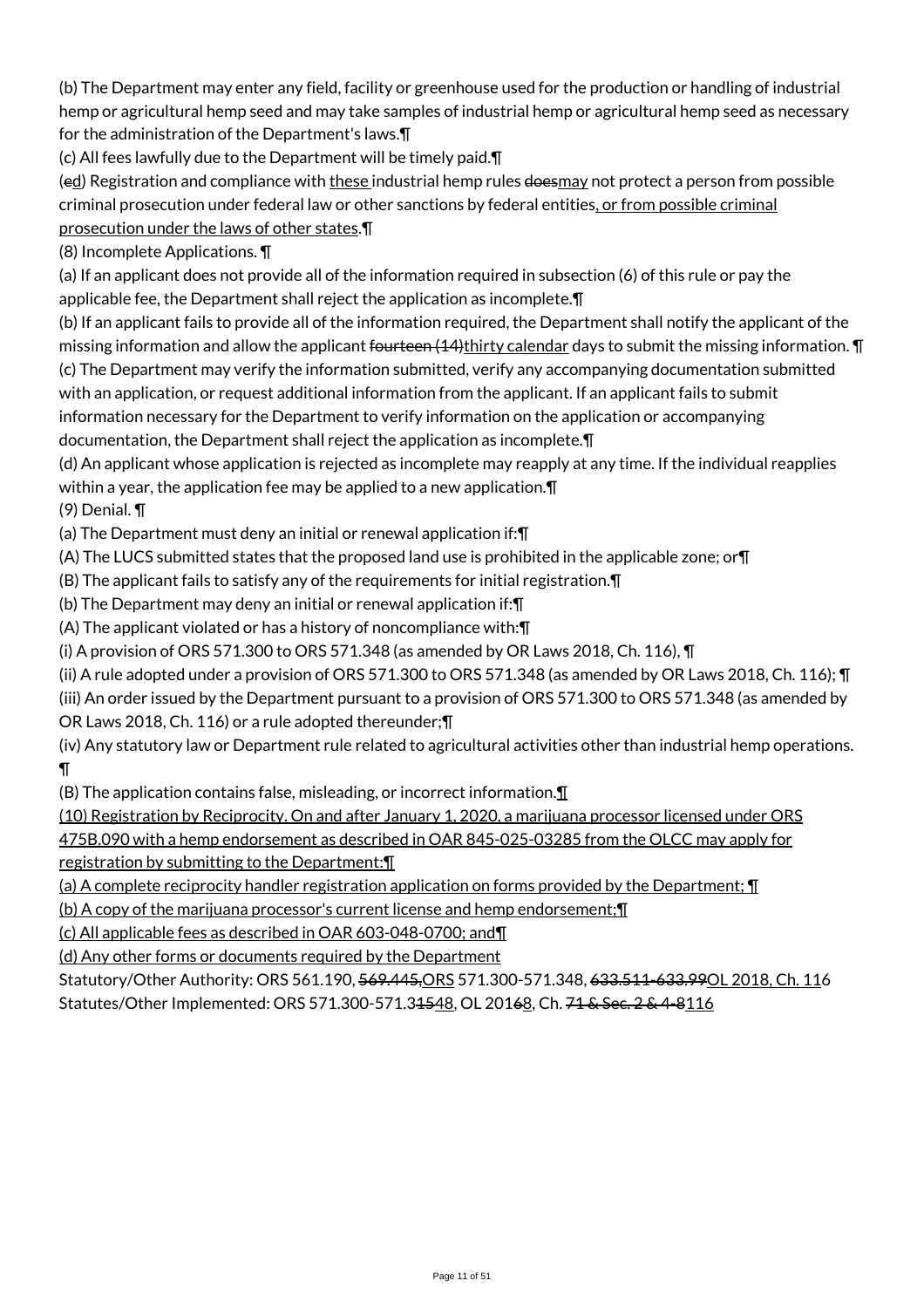RULE SUMMARY: Under state law, ORS 571.330, industrial hemp intended for human consumption and hemp items must be tested in the same manner that marijuana is required to be tested under OHA's rules. OHA recently adopted new testing rules. ODA filed temporary rules on March 1, 2019 to make ODA's testing rules consistent with OHA's new testing rules in order to fully comply with state law and to avoid confusion. ODA proposes to adopt these rule changes permanently.

The department also proposes to adopt these rules to address HB 4089's changes to the hemp program and to otherwise clarify existing rules that were not adopted in the December 2018 filing. To summarize, the proposed permanent rules; Restructure the grower registration application process and fees; Restructure handler registration application processes and fees and adds the option for registration by reciprocity for OLCC-licensed processors certified to process industrial hemp; Clarify and update record keeping and reporting; Clarify the option to remediate through resampling if a harvest lot fails pre-harvest testing; Revise sampling procedures for pre-harvest THC testing; Establish a fee for submission of change form; Adopt a fee for department-provided pre-harvest THC testing; Clarify requirements for individuals making retail sales of industrial hemp in Oregon; and as stated above Clarify purpose of testing rules.

The department requests public comment on whether other options should be considered for achieving the rule's substantive goals while reducing the negative economic impact of the rule on business.

#### CHANGES TO RULE:

#### 603-048-0300

Application to Register or Renew Agricultural Hemp Seed Producer Registration

(1) Only a grower registered with the Department may produce agricultural hemp seed. Only a handler registered with the Department may process agricultural hemp seed. An applicant may apply for a grower or handler registration at the same time the applicant applies for registration as an agricultural hemp seed producer.¶ (2) Renewal Application: A registrant with a current valid registration may renew the registration by submitting an application no later than December 30 of the current registration year.¶

(3) A registered grower or handler seeking to produce or process agricultural hemp seed must register with the Department, on forms provided by the Department, as an agricultural hemp seed producer unless:¶ (a) A registered grower retains agricultural hemp seed only for the purpose of personally propagating industrial

hemp for the grower's own use in future years;¶

(b) A registered grower produces Cannabis seeds that are incapable of germination; or¶

(c) A registered handler processes agricultural hemp seed in such a manner that the seeds are incapable of germination.¶

(4) An application to produce agricultural hemp seed must include all of the following information:¶

- (a) The name, legal type of registrant (individual, corporation, etc.), and contact information of the applicant;¶
- (b) The name and address of the applicant's agricultural hemp seed operation(s);¶
- (c) If industrial hemp is grown in a field:¶

(A) The global positioning system (GPS) coordinates provided in decimal of degrees and taken at the approximate center of the growing field;¶

- (B) The number of square feet or acres of each cultivated field; and¶
- (C) A map of the production area showing clear boundaries of the production area;¶
- (d) If industrial hemp is grown in a greenhouse or other building: ¶

(A) The global positioning system (GPS) coordinates provided in decimal of degrees and taken at the approximate entrance of the greenhouse or other building;¶

- (B) The approximate dimension or square feet of the greenhouse or other building; and¶
- (D) A map of the production area showing clear boundaries of the production area.¶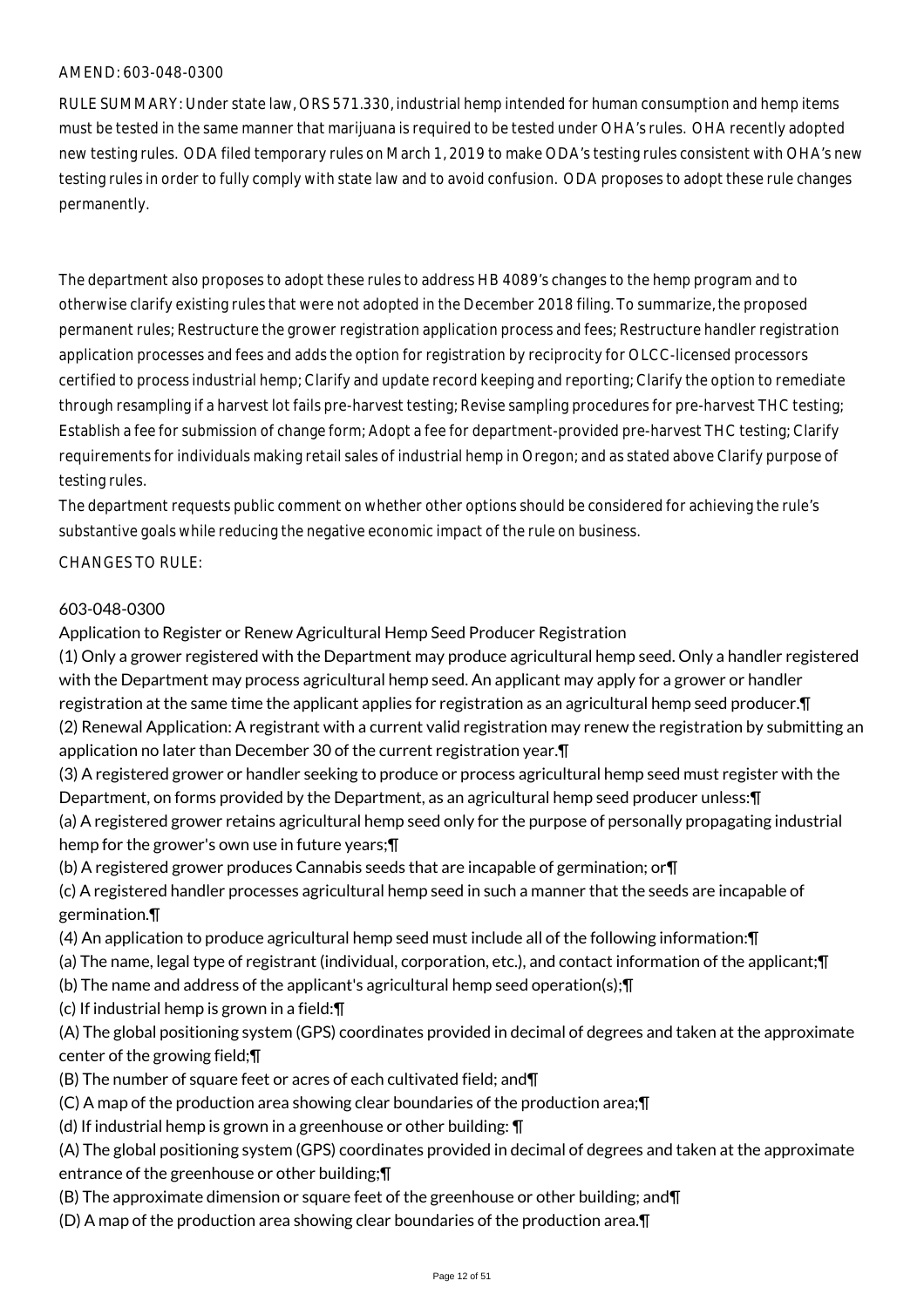(e) Other information for purposes of studying the growth, cultivation, and marketing of industrial hemp as specified by the Department in the application.¶

(f) Any other information or forms required by the Department. ¶

(5) An application to process agricultural hemp seed must include all of the following information:¶

(a) The name legal type of registrant (individual, corporation, etc.), and contact information of the applicant;¶

(b) The name and address of applicant's facility used for processing industrial hemp agricultural seed.¶

(c) Other information for purposes of studying the growth, cultivation, and marketing of industrial hemp as specified by the Department in the application.¶

(d) Any other information or forms required by the Department. ¶

(6) A registered grower may retain agricultural hemp seed without registering as an agricultural hemp seed producer for the purpose of personally propagating industrial hemp in future years, except that a registered grower may not:¶

(a) Retain seed from a harvest lot for future planting that failed pre-harvest THC testing as described in OAR 603- 048-0600 and 603-048-0630.¶

(b) Sell or transfer agricultural hemp seed for the purpose of planting without first obtaining a registration for agricultural hemp seed.¶

(7) An applicant for registration must acknowledge and agree that:¶

(a) Any information provided to the Department may be publicly disclosed and may be provided to law enforcement agencies without notice to the applicant or registrant;¶

(b) The Department may enter any field, facility, greenhouse, or other building used for the production or processing of industrial hemp and may take samples of industrial hemp, industrial hemp commodities or products, or agricultural hemp seed as necessary for the administration of the Department's laws.¶

(c) All fees lawfully due to the Department will be timely paid.¶

(d) The information provided is true and correct and that applicant's signature is an attestation of that fact.¶

(e) Registration and compliance with industrial hemp rules does not protect a person from possible criminal

prosecution under federal law or other sanctions by federal entities.¶

(8) Incomplete Applications. ¶

(a) If an applicant does not provide all of the information required in subsection (5) of this rule or pay the applicable fee, the Department shall reject the application as incomplete.¶

(b) If an applicant fails to provide all of the information required, the Department shall notify the applicant of the missing information and allow the applicant <del>fourteen (14)</del>30 calendar days to submit the missing information.  $\P$ (c) The Department may verify the information submitted, verify any accompanying documentation submitted with an application, or request additional information from the applicant. If an applicant fails to submit information necessary for the Department to verify information on the application or accompanying documentation, the Department shall reject the application as incomplete.¶

(d) An applicant whose application is rejected as incomplete may reapply at any time. If the individual reapplies within a year, the application fee may be applied to a new application.  $\P$ 

(9) Denial. ¶

(a) The Department must deny an initial or renewal application if the applicant is not registered as a grower or handler.¶

(b) The Department may deny an initial or renewal application if:¶

(A) The applicant violated or has a history of noncompliance with:¶

(i) A provision of ORS 571.300 to ORS 571.348 (as amended by OR Laws 2018, Ch. 116),  $\P$ 

(ii) A rule adopted under a provision of ORS 571.300 to ORS 571.348 (as amended by OR Laws 2018, Ch. 116); ¶ (iii) An order issued by the Department pursuant to a provision of ORS 571.300 to ORS 571.348 (as amended by

OR Laws 2018, Ch. 116) or a rule adopted thereunder; or¶

(iv) Any statutory law or Department rule related to agricultural activities other than industrial hemp operations.  $\P$ 

(b) The application contains false, misleading, or incorrect information.¶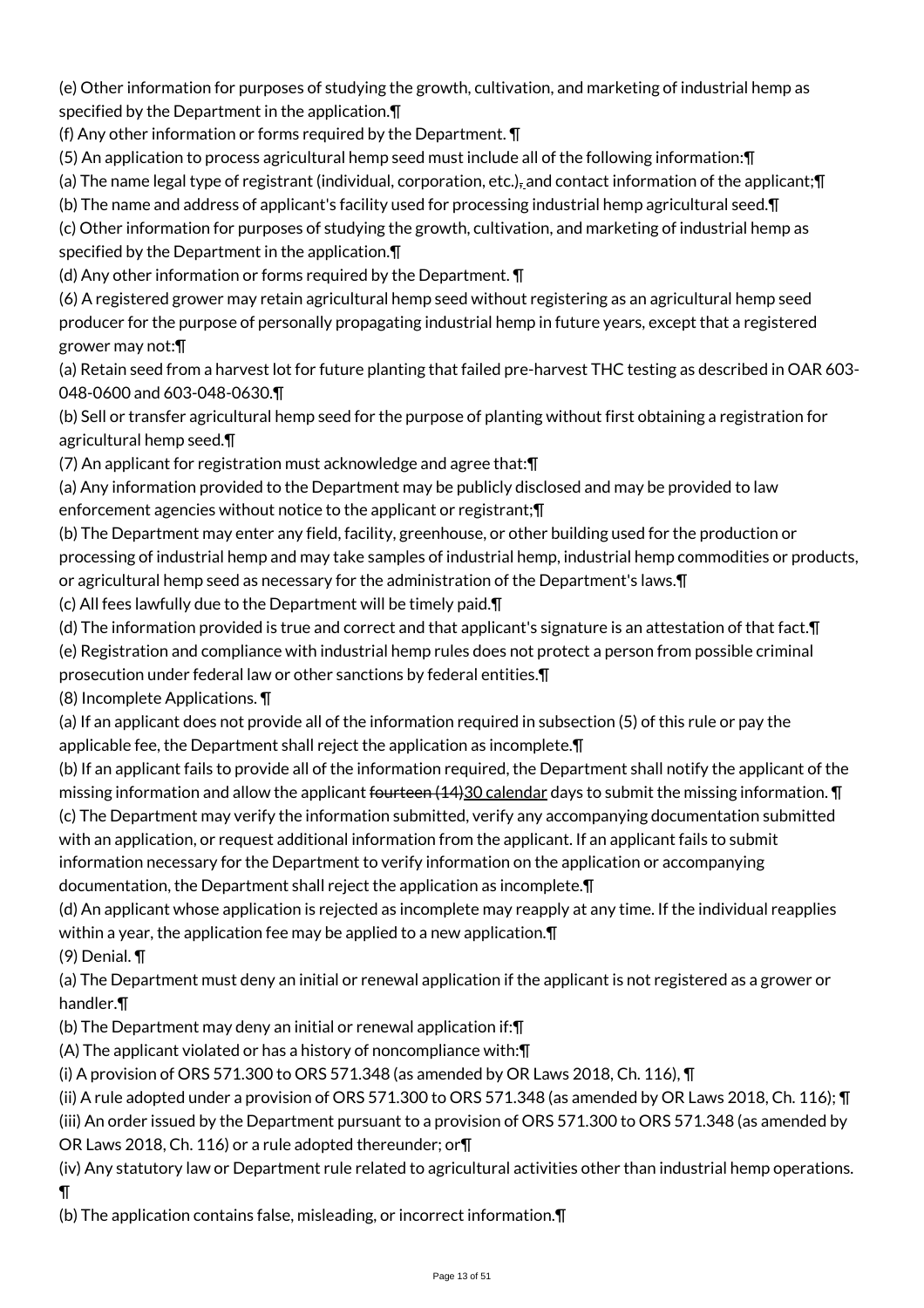(10) Registrations are valid for a one-year term beginning January 1 of each calendar year. Statutory/Other Authority: ORS 561.190, 569.445, ORS 571.300-1571.348, 633.511-633.996, OL 2018, Ch. 116 Statutes/Other Implemented: ORS 571.300 - 571.348, OL 2018, Ch. 116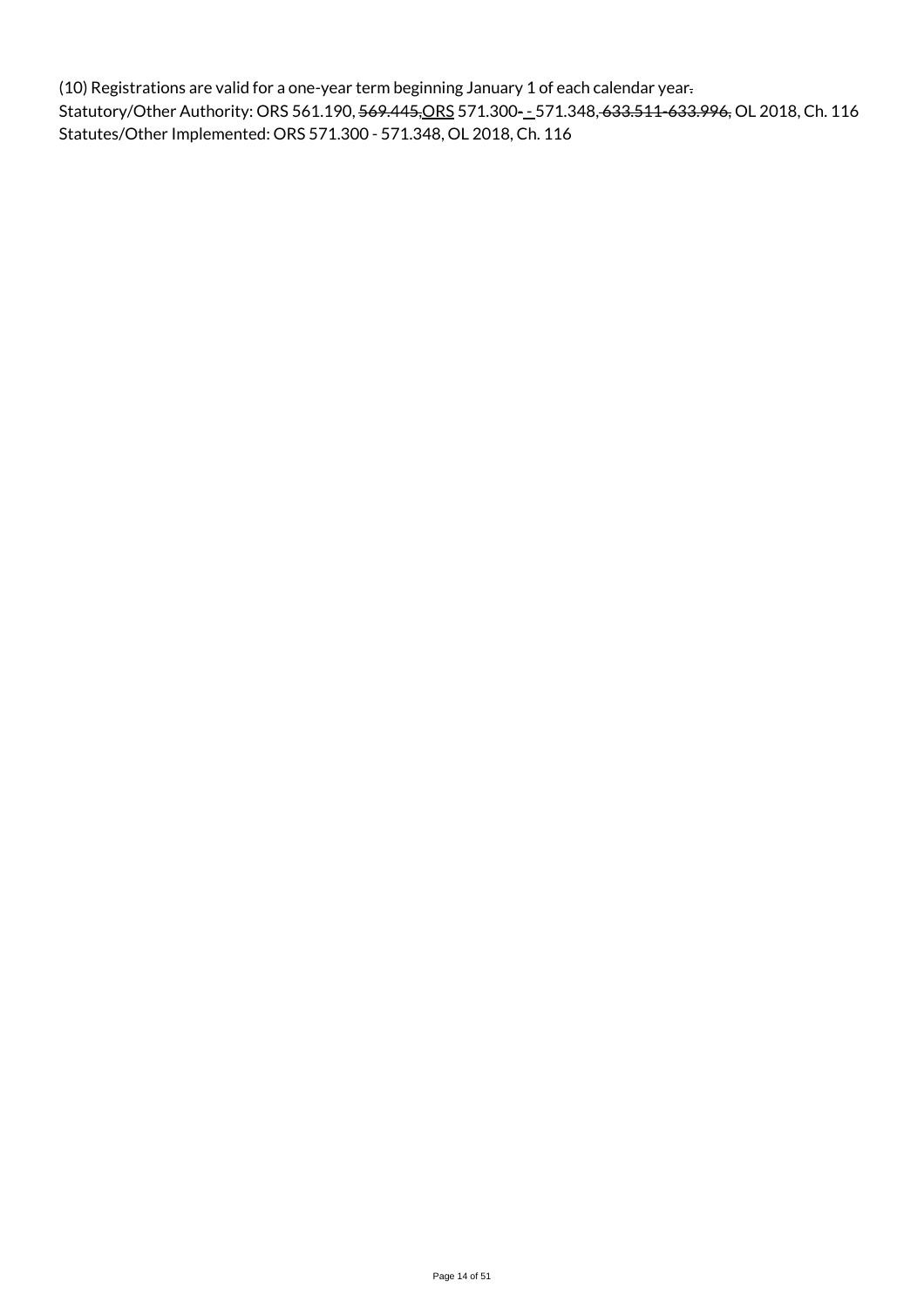RULE SUMMARY: Under state law, ORS 571.330, industrial hemp intended for human consumption and hemp items must be tested in the same manner that marijuana is required to be tested under OHA's rules. OHA recently adopted new testing rules. ODA filed temporary rules on March 1, 2019 to make ODA's testing rules consistent with OHA's new testing rules in order to fully comply with state law and to avoid confusion. ODA proposes to adopt these rule changes permanently.

The department also proposes to adopt these rules to address HB 4089's changes to the hemp program and to otherwise clarify existing rules that were not adopted in the December 2018 filing. To summarize, the proposed permanent rules; Restructure the grower registration application process and fees; Restructure handler registration application processes and fees and adds the option for registration by reciprocity for OLCC-licensed processors certified to process industrial hemp; Clarify and update record keeping and reporting; Clarify the option to remediate through resampling if a harvest lot fails pre-harvest testing; Revise sampling procedures for pre-harvest THC testing; Establish a fee for submission of change form; Adopt a fee for department-provided pre-harvest THC testing; Clarify requirements for individuals making retail sales of industrial hemp in Oregon; and as stated above Clarify purpose of testing rules.

The department requests public comment on whether other options should be considered for achieving the rule's substantive goals while reducing the negative economic impact of the rule on business.

CHANGES TO RULE:

# 603-048-0400 Reporting Requirements ¶

(1) A registrant must immediately report, but no later withain 48 hours, the theft or loss of industrial hemp or hemp items to the Department.¶

(2) An applicant or registrant must report to the Department in writing within 10 calendar days of the following:¶ (a) A disciplinary proceeding or enforcement action by another government entity that may affect the registrant's business;¶

(b) Temporary closures of more than 30 days or a permanent closure of a grow site or a handling site. ¶

(3) On forms provided by Department, a registrant must report to the Department:¶

(a) Changes to the name, address, or telephone number of the registrant within 10 calendar days of the change;¶ (b) Changes in location of a production area at a grow site or the addition of a production area at a grow site prior to producing at a production area not registered with the Department.¶

(4) Changes in Business Structure or Ownership. A registrant that proposes to change its corporatebusiness structure or ownership structure must submit a complete Change in Business or Ownership on a form provided by the Department to the Department, prior to making such a change.¶

(a) The Department shall approve the change if the change would not result in an initial or renewal application denial or revocation under these rules.¶

(b) If the registrant proceeds with the change without an approved Change in Business or Ownership form, the registrant must surrender the registration in writing or the Department shall propose to revoke the registration.¶ (c) The Department may refuse to accept a Change in Business or Ownership form for a change in corporate business structure or financial interest if the registration is expiring in less than 90 calendar days, the registrationt is under investigation by the Department, or has been issued a Notice by the Department following an alleged violation and the alleged violation has not been resolved.¶

(d) If a registrant has a change in ownership that is 51% or greater, a new application and application fees must be submitted.¶

(5) On and after January 1, 2020, registrants must pay the change fee described in OAR 603-048-0700 for each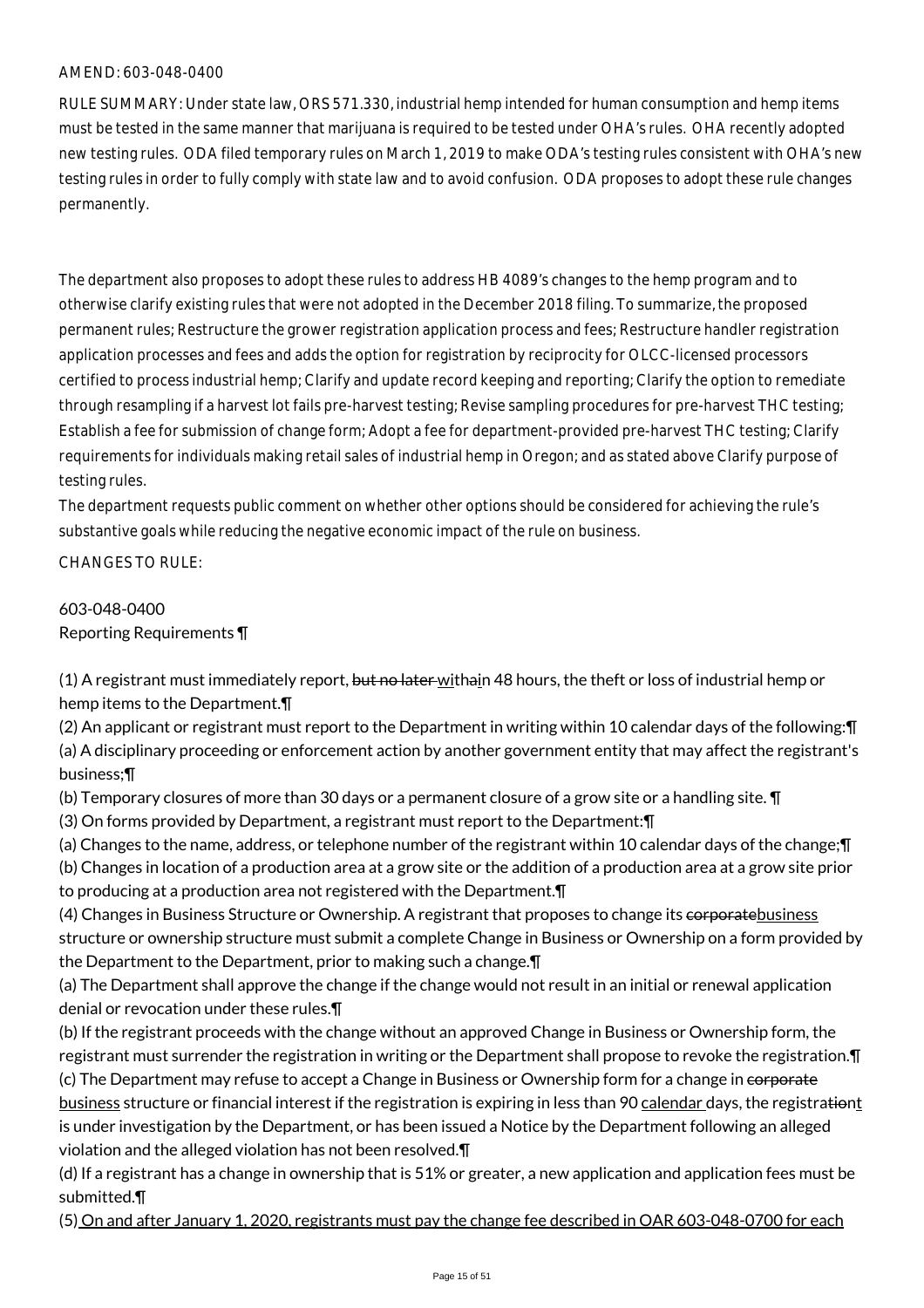change form submitted under section (2)(b), (3), or (4)(a) of this rule.¶

(6) Growers must ensure that all laboratory THC test results for all harvest lots are timely reported to the

Department and that any failed test report is immediately reported to the Department as required by these rules.¶

(67) For purposes of studying the growth, cultivation, and marketing of industrial hemp prior to expiration of the registration year or prior to applying to renew registration, whichever comes first:¶

(a) Growers shall report to the Department on forms provided by the Department:¶

(A) Amount of industrial hemp grown (in acres or square feet); ¶

(B) Number of pounds harvested; and¶

(C) Any other information as specified on the forms by the Department.¶

(b) Handlers shall report to the Department on forms provided by the Department:¶

(A) Type of industrial hemp commodities and products produced; ¶

(B) The amount of industrial hemp commodities and products produced per type; and¶

(C) Any other information as specified on the forms by the Department.

Statutory/Other Authority: ORS 561.190, 569.445, 571.300-\_571.378 & 633.511-633.996, OL 2018, Ch. 116 Statutes/Other Implemented: ORS 571.300—-571.348, OL 2018, Ch. 116, Sec. 2, 4 - 8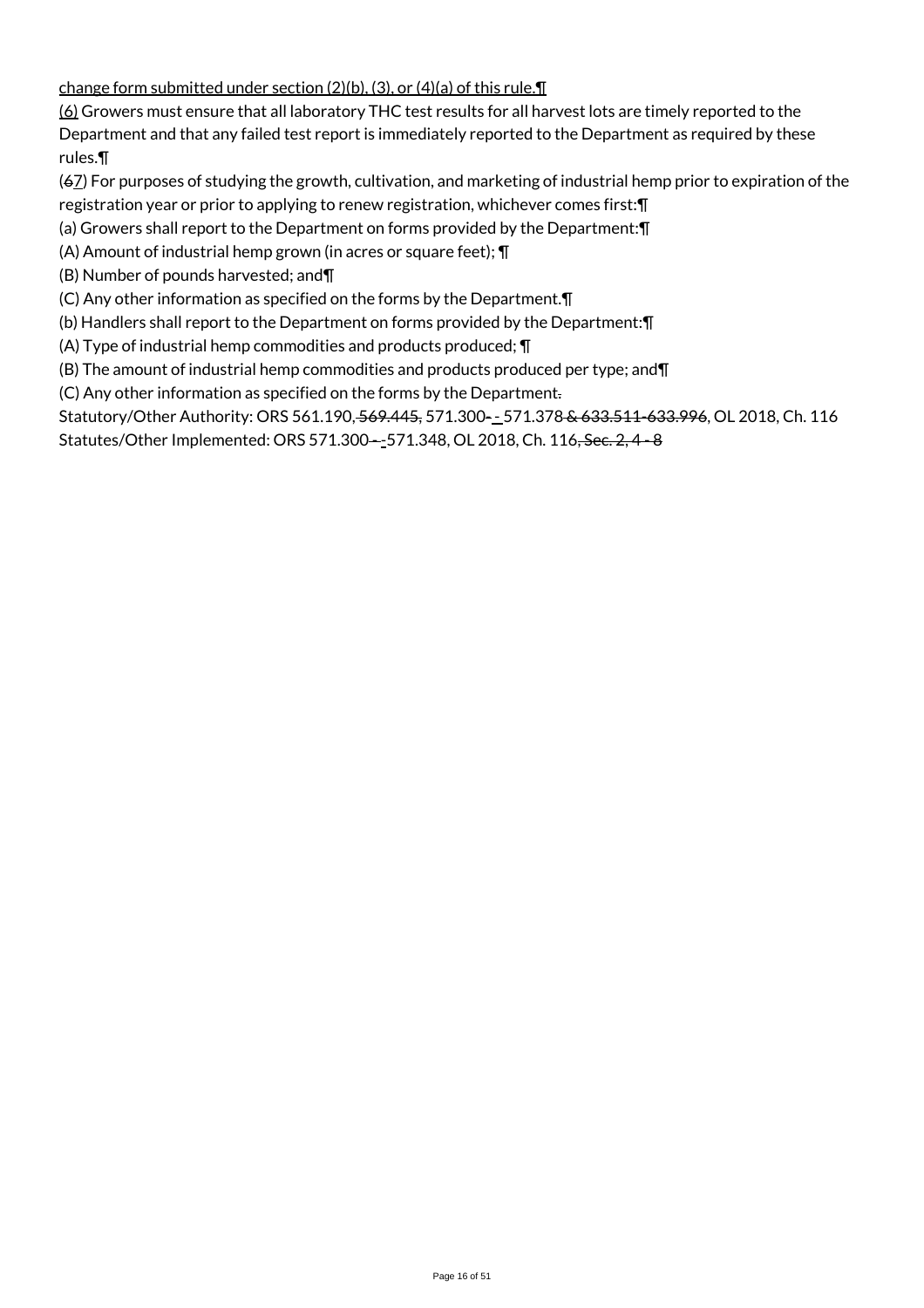RULE SUMMARY: Under state law, ORS 571.330, industrial hemp intended for human consumption and hemp items must be tested in the same manner that marijuana is required to be tested under OHA's rules. OHA recently adopted new testing rules. ODA filed temporary rules on March 1, 2019 to make ODA's testing rules consistent with OHA's new testing rules in order to fully comply with state law and to avoid confusion. ODA proposes to adopt these rule changes permanently.

The department also proposes to adopt these rules to address HB 4089's changes to the hemp program and to otherwise clarify existing rules that were not adopted in the December 2018 filing. To summarize, the proposed permanent rules; Restructure the grower registration application process and fees; Restructure handler registration application processes and fees and adds the option for registration by reciprocity for OLCC-licensed processors certified to process industrial hemp; Clarify and update record keeping and reporting; Clarify the option to remediate through resampling if a harvest lot fails pre-harvest testing; Revise sampling procedures for pre-harvest THC testing; Establish a fee for submission of change form; Adopt a fee for department-provided pre-harvest THC testing; Clarify requirements for individuals making retail sales of industrial hemp in Oregon; and as stated above Clarify purpose of testing rules.

The department requests public comment on whether other options should be considered for achieving the rule's substantive goals while reducing the negative economic impact of the rule on business.

CHANGES TO RULE:

# 603-048-0500

Record Keeping Requirements ¶

(1) Registrants must maintain records of all transfers of ownership or possession of industrial hemprequired under this rule for no less than three (3) years after the total disposition of each harvest  $let.$ 

(1) A registered grower must maintain records, which include:¶

(a) For any transfer of industrial hemp to a registered handler, the name and address of the recipient; receiving any amount of industrial hemp; or process lot, as identified by harvest or process lot identifier, or unique identifier assigned pursuant to this rule.¶

(2) For purposes of identifying industrial hemp and industrial hemp products and commodities for record keeping:¶

(a) Growers must assign each harvest lot of industrial hemp produced by the grower a harvest lot identifier as that term is defined in 603-048-0010. ¶

(b) Handlers must assign a process lot identifier as that term is defined in 603-048-0010 to any industrial hemp commodities or products made by the handler. ¶

(c) Registrants must assign a unique identifier to all industrial hemp received from outside Oregon. ¶

(bd) Date(s) in which Handlers must assign a unique identifier to all industrial hemp was transferred to th commodities or products received from outside Oregistered handler;¶

(c) Amount of industrial hemp, in pounds, transferred to the registered handler;on.¶

(3) Grower Recordkeeping. A grower must create and maintain records for any receipt or transfer of industrial hemp that includes the following information:¶

(a) For each harvest lot of industrial hemp received from a person within Oregon or transferred to a person in Oregon, as permitted under ORS 571.300 to 571.348, as amended by Oregon Laws 2018, Chapter 116, and these rules:¶

(dA) All records of sampling including date, approximate number of plants sampled, total sample weight, and name of sampling entity The name and address of the person transferring the harvest lot to the grower or receiving the harvest lot from the grower, including the a registration number of the person;¶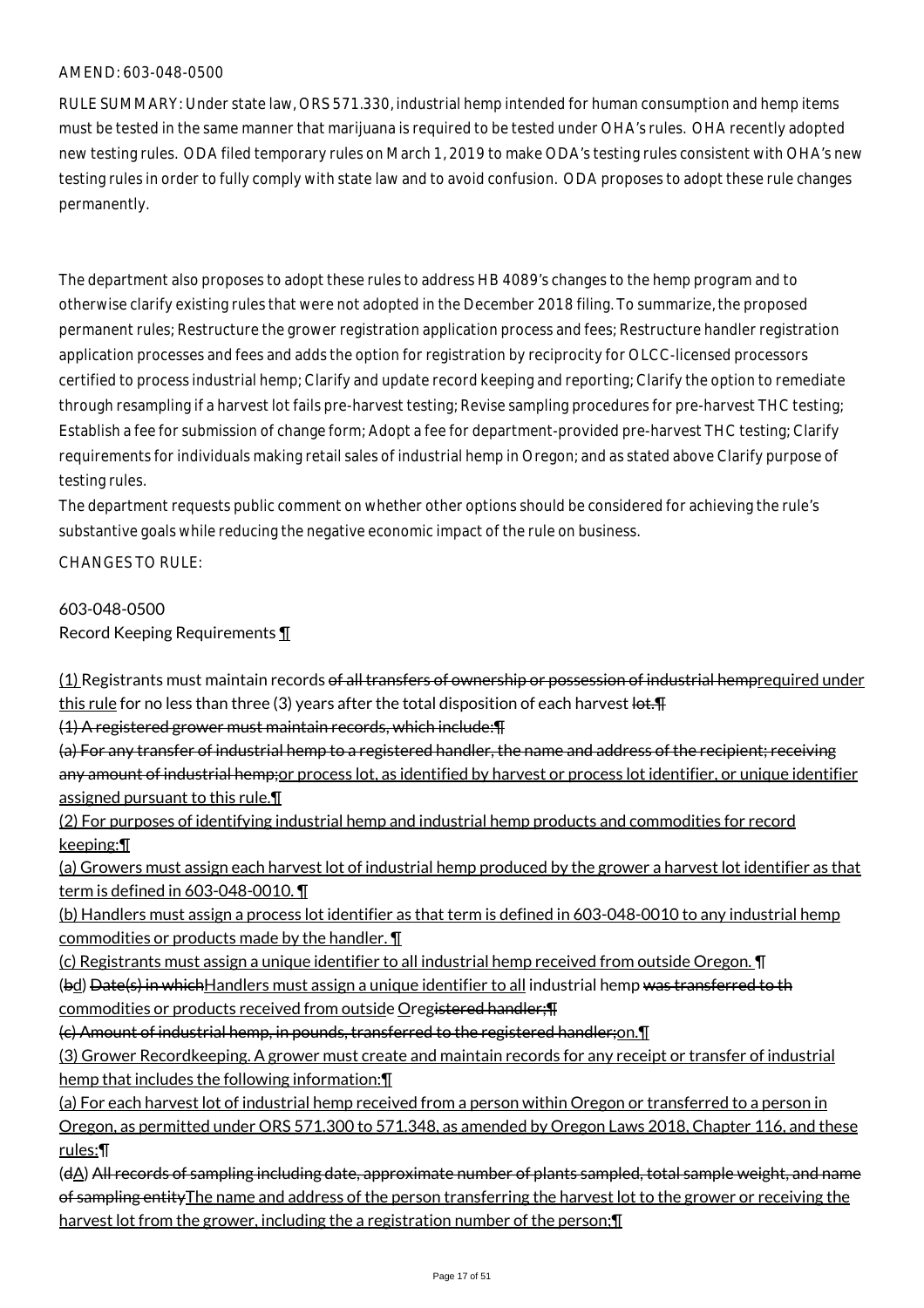(B) The harvest lot identifier for each harvest lot received or transferred;¶

(C) The date of receipt or transfer;¶

(D) The amount of industrial hemp received or transferred in pounds;¶

(eE) Name of laboratory that analyzed the sampleAll test reports for each harvest lot received or transferred;¶ (F) If transferred to an OLCC licensee, the UID number(s);, and¶

(f) All test report records for tetrahydrocannabinol for each harvest lot, as reported by the laboratory.s that term is defined in OAR 845-025-1015, assigned to the harvest lot(s).¶

(b) For industrial hemp received from outside of Oregon, or transferred outside of Oregon, to the extent such receipt or transfer is permitted under ORS 571.300 to 571.348, as amended by Oregon Laws 2018, Chapter 116, and these rules: ¶

(A) The name and address of the person transferring the industrial hemp to the grower or receiving industrial hemp from the grower;¶

(B) The unique identifier for the industrial hemp received:¶

(C) The date of receipt;¶

(D) The amount of industrial hemp received in pounds;¶

(2E) A registered handlers of ill test reports for industrial hemp received;¶

(4) Handler Recordkeeping for Industrial hHemp must maintain records, which include:¶

(a) For any receipt of industrial hemp from a registered grower or handler, t. A handler must create and maintain

records for the receipt or transfer of industrial hemp that includes the following information:¶

(a) For each harvest lot of industrial hemp received from a person within Oregon or transferred to a person in

Oregon, as permitted under ORS 571.300 to 571.348, as amended by Oregon Laws 2018, Chapter 116, and these rules:¶

(A) The name and address of the person transferer: $\P$ 

(b) All test report records for tetrahydrocannabinol for all industrial hemp receivedring the harvest lot to the

handler or receiving the harvest lot from the handler, including the a registration number of the person; [[1]

(B) The harvest lot identifier for each harvest lot received or transferred;¶

(C) The date of receipt or transfer;¶

(D) The amount of industrial hemp received or transferred in pounds;¶

(cE) Date industrial hemp was receivAll test reports for each harvest lot received or transferred;¶

 $(dE)$  Amount in pounds and type of industrial hemp received; $\P$ 

(e) A copy of the test report records indicating concentration of tetrahydrocannabinol for each harvest loIf transferred to an OLCC licensee, the UID number(s), as that term is defined in OAR 845-025-1015, assigned to the harvest lot(s).¶

(b) For industrial hemp received from outside of Oregon or transferred outside of Oregon, to the extent such receipt or transfer is permitted under ORS 571.300 to 571.348, as amended by Oregon Laws 2018, Chapter 116, and these rules: ¶

(A) The name and address of the person transferring the industrial hemp to the handler or receiving industrial hemp from the handler;¶

(B) The unique identifier for the industrial hemp received:¶

(C) The date of receipt;¶

(D) The amount of industrial hemp received; and in pounds; []

(fE) A copy of all test reports required by OAR 603-048-2000 for each consumable sold or transferred.¶

(3) A registered agricultural hemp seed producer must maintain records which include:¶

(a) For any transfer of agricultural hemp seed to a registered grower or handler, the name and address of thefor industrial hemp received;¶

(5) Handler Recordkeeping for Industrial Hemp Commodities and Products. A handler must create and maintain records for the receipt or transfer of industrial hemp commodities and products, to the extent such receipt is permitted under ORS 571.300 to 571.348, as amended by Oregon Laws 2018, Chapter 116, and these rules that includes the following information:¶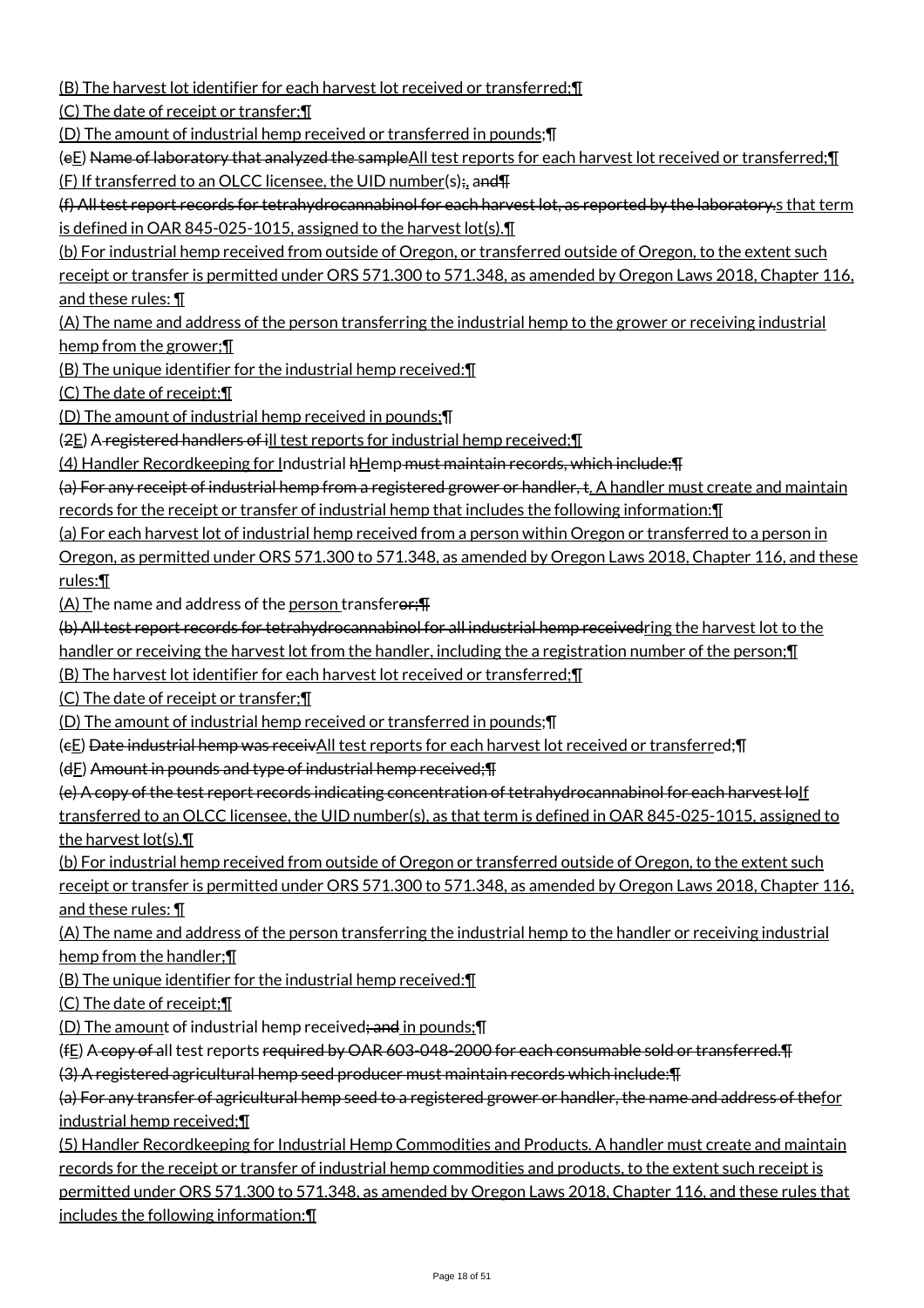(a) The name and address of the person transferring the commodities or products to the handler or receiving the commodities or products from the handler, including the a registration number if the person is registered;¶

(b) The process lot identifier or unique identifier for the commodities or products received or transferred;¶ (c) The date of receipientt or transfer; \[

(bd) Date(s) agricultural hemp seed was transferred to the registered grower or handlerThe amount in units or pounds of the commodity or product received or transferred;¶

(e) All test reports for the commodities or products received or transferred;¶

(cf) Amount of agricultural hemp seed, in pounds, transferred to the registered grower or handler;¶

(d) All records of sampling including date, approximate number of plants sampled, total sample weight, and name of approved sampling entity;¶

(e) Name of laboratory that analyzed the sample(s); and If transferred to an OLCC licensee, the UID number(s), as that term is defined in OAR 845-025-1015, assigned to commodities or products transferred.¶

(6) Handler Recordkeeping for Disposition of Items Received and Transferred. A handler must create and maintain disposition information for all industrial hemp or hemp commodity or product received or transferred that includes the following information: ¶

(a) Identification of the harvest lot by harvest lot identifier or identification of the industrial hemp by unique identifier;¶

(b) Identification of the process lot by process lot identifier or identification of the hemp commodity or product by unique identifier;¶

(c) Whether the harvest lot, process lot, industrial hemp or hemp commodity or product was transferred without processing;¶

(d) If processed:¶

(A) The process lot identifier;¶

(B) The method of processing;¶

(fC) All test reporThe type of industrial hemp commodity or product crecords for tetrahydrocannabinol for agricultural hemp seed, as reported by the laboratoryated from the industrial hemp or hemp commodity or product; and ¶

(D) The amount in units or pounds of the industrial hemp commodity or product created from the industrial hemp or hemp commodity or product.

Statutory/Other Authority: ORS 56<del>9.445, 1.190, ORS 571.300 - -</del>571.3<del>15 & 633.511 - 633.99648</del>, OL 201<del>68</del>, Ch. 74116

Statutes/Other Implemented: ORS 571.300--571.34548, OL 20168, Ch. 71, Sec. 2, 4 - 8116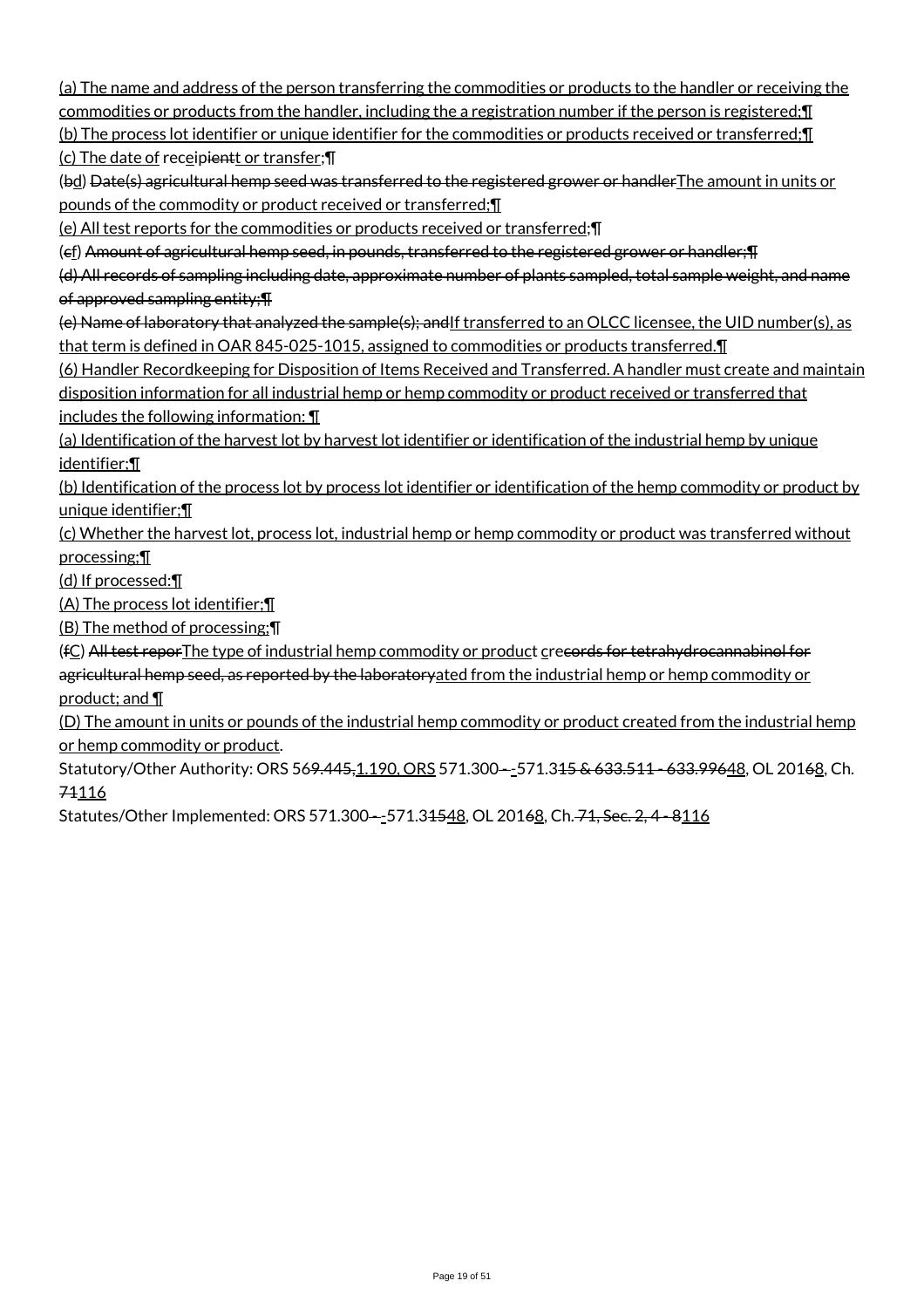RULE SUMMARY: Under state law, ORS 571.330, industrial hemp intended for human consumption and hemp items must be tested in the same manner that marijuana is required to be tested under OHA's rules. OHA recently adopted new testing rules. ODA filed temporary rules on March 1, 2019 to make ODA's testing rules consistent with OHA's new testing rules in order to fully comply with state law and to avoid confusion. ODA proposes to adopt these rule changes permanently.

The department also proposes to adopt these rules to address HB 4089's changes to the hemp program and to otherwise clarify existing rules that were not adopted in the December 2018 filing. To summarize, the proposed permanent rules; Restructure the grower registration application process and fees; Restructure handler registration application processes and fees and adds the option for registration by reciprocity for OLCC-licensed processors certified to process industrial hemp; Clarify and update record keeping and reporting; Clarify the option to remediate through resampling if a harvest lot fails pre-harvest testing; Revise sampling procedures for pre-harvest THC testing; Establish a fee for submission of change form; Adopt a fee for department-provided pre-harvest THC testing; Clarify requirements for individuals making retail sales of industrial hemp in Oregon; and as stated above Clarify purpose of testing rules.

The department requests public comment on whether other options should be considered for achieving the rule's substantive goals while reducing the negative economic impact of the rule on business.

CHANGES TO RULE:

#### 603-048-0600

Pre-Harvest Sampling and Testing for Tetrahydrocannabinol ¶

(1) The requirement that a harvest lot not exceed permissible total THC concentration levels and the requirement that laboratories must test for and report total THC are in effect on and after January 1, 2020. Prior to January 1, 2020, a harvest lot may not exceed 0.3 percent THC and laboratories must test for and report THC.¶

(2) Required Sampling and Testing:¶

(a) A grower must ensure that the grower's entire crop is timely sampled and tested according to these rules.¶ (b) Harvest lots must be sampled and tested separately and may not be combined. At the discretion of the grower, industrial hemp grown in a contiguous field or growing area may be subdivided into separate harvest lots for sampling and testing consistent with these rules. Sampling must be conducted and testing must be reported using the harvest lot identifier described in OAR 603-048-0500(2).¶

(c) A grower must arrange for and ensure the sampling of a harvest lot no more than twenty-eight (28) calendar days prior to harvest for the purpose of ensuring that the harvest lot does not exceed permissible THC concentration levels on a dry weight basis. ¶

(d) If a purpose of the harvest lot is to produce flower, the grower must arrange for sampling such that flowers are present at the time of sampling. In this case, only plants with flowers shall be sampled.¶

 $(23)$  To be sufficient to meet required THC testing under these rules: $\text{H}$ 

 $(a)$  A all sampling and testing must be performed by the Department or a laboratory.  $\P$ 

(b) A4) If a grower uses a laboratory to perform testing and sampling the grower must ensure that athe laboratory r:¶

(a) Retains all documentation of sampling and testing for at least three years and becan provided such documentation to the Department upon request.¶

(c) A grower may only use a laboratory that cb) Complies with sample or matrix spike recovery requirements and Relative Percent Difference requirements as described in Exhibit B.¶

(dc) A grower may only use a laboratory that rCan demonstrate that its limit of quantification (LOQ) for THC is at or below 0.3 percent THC.¶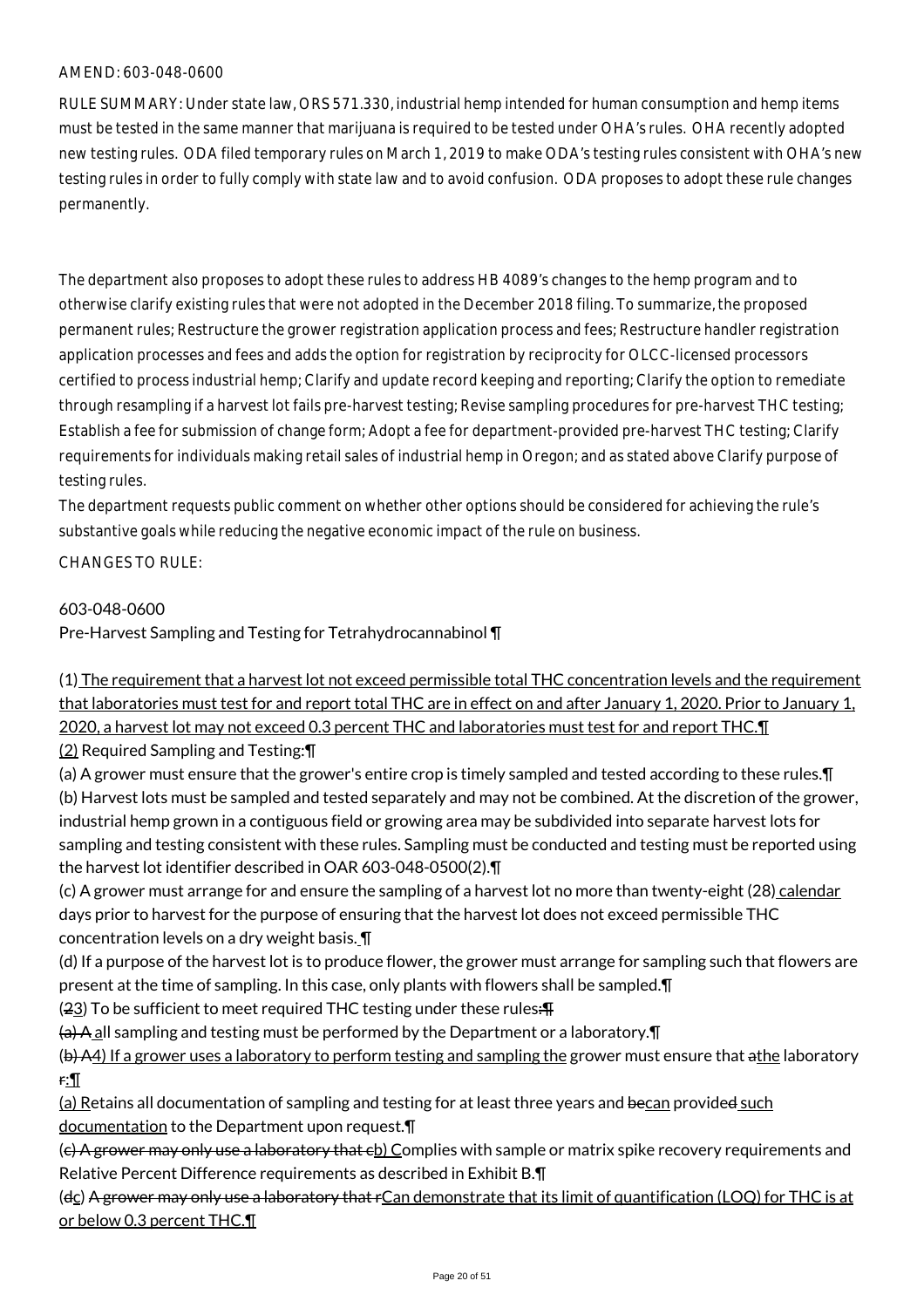(d) Requires laboratory staff to complete sampling training with the Department prior to conducting sampling. ¶ (3e) Prior to January 1, 2020, tests for and reports the THC content of the harvest lot. ¶

(f) On and after January 1, 2020, tests for and reports the total THC content of the harvest lot calculated in accordance with OAR 333-064-0100(4). ¶

(5) To request sampling and testing, prior to sampling a grower must submit to the laboratory, or the Department, a completed sampling request form provided by the Department that includes: ¶

(a) A written sampling request for THC analysis for each harvest lot, as identified by the harvest lot identifier, for which the grower is requesting sampling and testing and the total number of harvest lots to be sampled and tested; ¶

(b) A description of the location of the production area of each harvest lot, as identified by the harvest lot identifier, including the GPS coordinates or address of the harvest lot; and¶

(c) A written description and visual depiction of each harvest lot to be sampled and tested such that the production area for each harvest lot is apparent from a visual inspection of the premises and easily discernible from other harvest lots.¶

(46) To be sufficient to meet the requirement for sampling under these rules, sampling of a harvest lot must:¶

(a) Occur after the laboratory or Department personnel fully complete the sampling form provided by the Department onsite at the production area.¶

(b) Produce a sample that is representative of the harvest lot.¶

(c) Be conducted:¶

(A) In accordance with the Department's Sampling Protocol prescribed in Exhibit A and incorporated by reference.¶

(B) Such that a sufficient sample size is taken and retained for analysis of all requested tests, any requested retest, and any quality control performed by the testing laboratory for these tests.¶

(57) To be sufficient to meet the required THC testing under these rules, a grower must ensure that:¶

(a) Testing of a harvest lot is done by the laboratory according to the Department's Testing Protocol prescribed in Exhibit B and incorporated by reference.¶

(b) All test results are reported by the laboratory electronically to the Department at

HempTestReports@oda.state.or.us using the forms provided by the Department, and include for each sample tested:¶

(A) Grower's name and registration number;¶

(B) Harvest lot identifier; ¶

(C) Sample date;¶

(D) Sample size by weight;¶

(E) Testing date;¶

(F) Prior to January 1, 2020, THC percentage to the second decimal point only;¶

(G) On and after January 1, 2020, total THC percentage to the second decimal point only calculated in accordance with OAR 333-064-0100(4);¶

(H) At the request of the Department, the laboratory's uncertainty level for THC testing of industrial hemp;¶

(HI) Clear identification of the harvest lot by harvest lot identifier that corresponds to the sample and the location

of the corresponding harvest lot's production area;¶

 $(H_1)$  Copy of grower's sampling request form required in subsection  $(3)$  of this rule; and  $\P$ 

 $(HK)$  Copy of the completed sampling form required in subsection  $(4).6$  of this rule.  $\P$ 

(c) If a sample fails testing a grower must ensure that:¶

(A) The laboratory sends the failed test report electronically to the Department at

HempTestReports@oda.state.or.us using the forms provided by the Department within 24 hours of the failed test report.¶

(B) The laboratory sends failed test reports to the grower who requested the testing using the forms provided by the Department within 24 hours of the failed test report.¶

(C) The grower must comply with OAR 603-048-0630.¶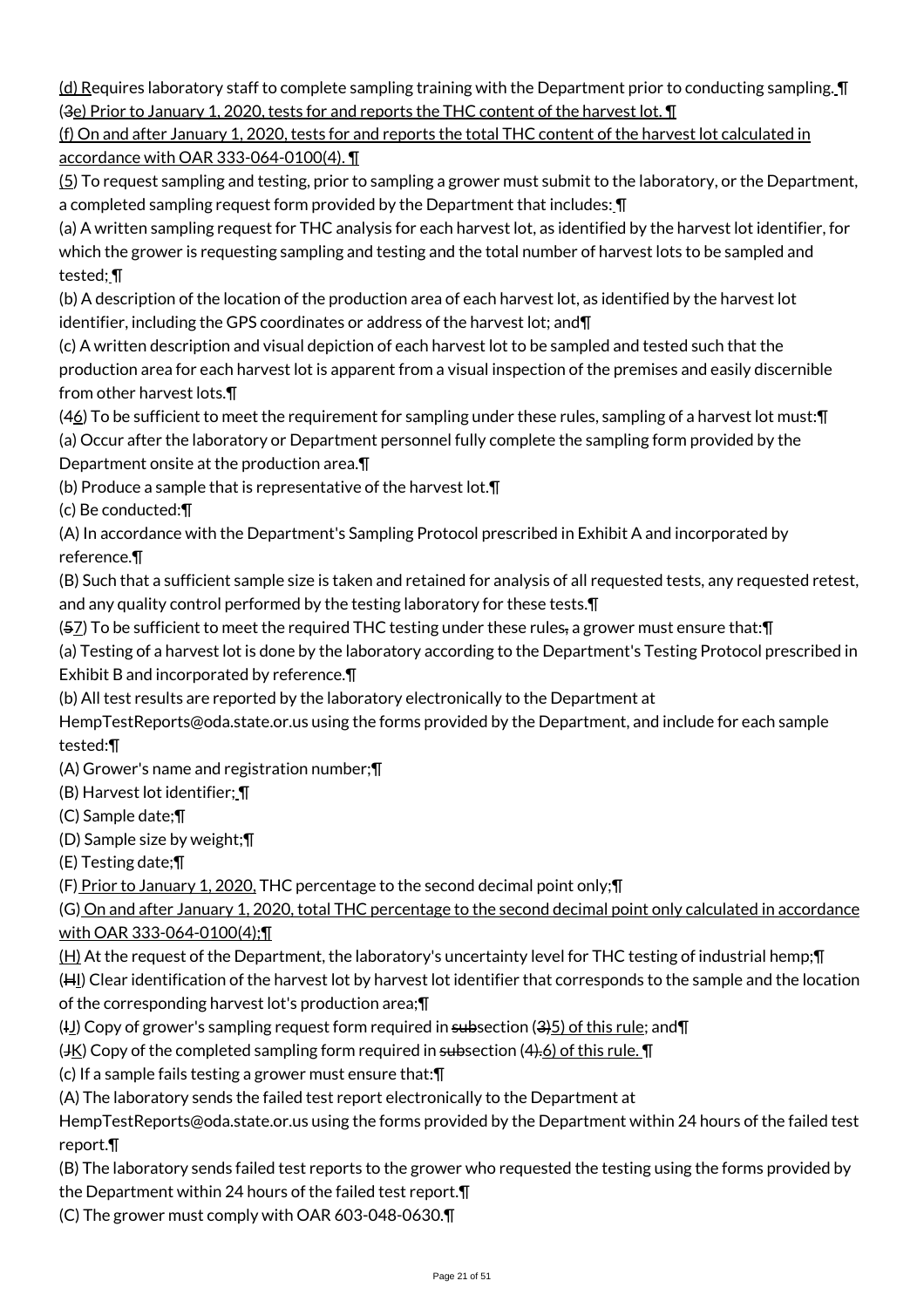(6d) ASamples from a harvest lot do not exceed 0.35 percent or greater:¶

(A) THC on a dry weight basis, prior to January 1, 2020.¶

(B) Total THC on a dry weight basis on and after January 1, 2020.¶

(8) For testing done prior to January 1, 2020, a sample fails testing if the test report indicates that the sample contains an average THC concentration THC of 0.35 percent or greater on a dry weight basis. The harvest lot corresponding to the failed sample fails to satisfy the required THC testing under these rulesIf a sample from a harvest lot fails required THC testing under these rules the harvest lot fails required THC testing. I

(9) For testing done on and after January 1, 2020, a sample fails testing if the test report indicates that the sample contains total THC content calculated in accordance with OAR 333-064-0100(4) of 0.35 percent or greater on a dry weight basis. If a sample from a harvest lot fails required THC testing under these rules the harvest lot fails required THC testing.¶

 $(710)$  If the test report indicates that the sample contains an average THC concentration THC or total THC of less than 0.35 percent on a dry weight basis, as specified in sections (8) and (9) of this rule, and the harvest lot was sampled and tested in compliance with these rules, the harvest lot passes testing required by these rules. The Department considers samples reported to contain less than 0.35 percent THC or total THC as specified in sections (8) and (9) of this rule that were sampled and tested in compliance with these rules to satisfy the required THC concentration of no more than 0.3 percent.¶

(811) Invalid Sampling or Testing:¶

(a) It is the grower's obligation to demonstrate each harvest lot was sampled and tested in accordance with these rules and passes THC testing required by these rules.¶

(b) A sample that does not meet all of the requirements and standards of these rules is invalid. The harvest lot corresponding to thean invalid sample fails to satisfy the required THC testing under these rules. T

(c) The Department may detain, seize, embargo, and dispose of the harvest lot corresponding to the invalid samp that fails THC testing under this rule, as provided under OAR 603-048-0900.¶

 $(912)$  The Department may, at its discretion, agree to conduct sampling and testing for a registered grower. Prior to conducting the sampling and testing, the grower must enter into a contract with the Department, properly complete and submit a sampling request form, and pay a \$350 fee pay fees as described in OAR 603-048-0700 for each harvest lot requested to be sampled and tested.¶

(103) In addition to the testing required by this section, the Department may inspect any industrial hemp and take a representative sample for testing for THC content. The Department may detain, seize, embargo, and dispose of any industrial hemp that fails THC testing as described in sections (68) and (9) of this rule.

Statutory/Other Authority: ORS 561.190, 569.445,ORS 571.300-571.348 & 633.511-633.996, OL 2018, Ch. 116 Statutes/Other Implemented: ORS 571.300--571.348, OL 2018, Ch. 116, Sec. 28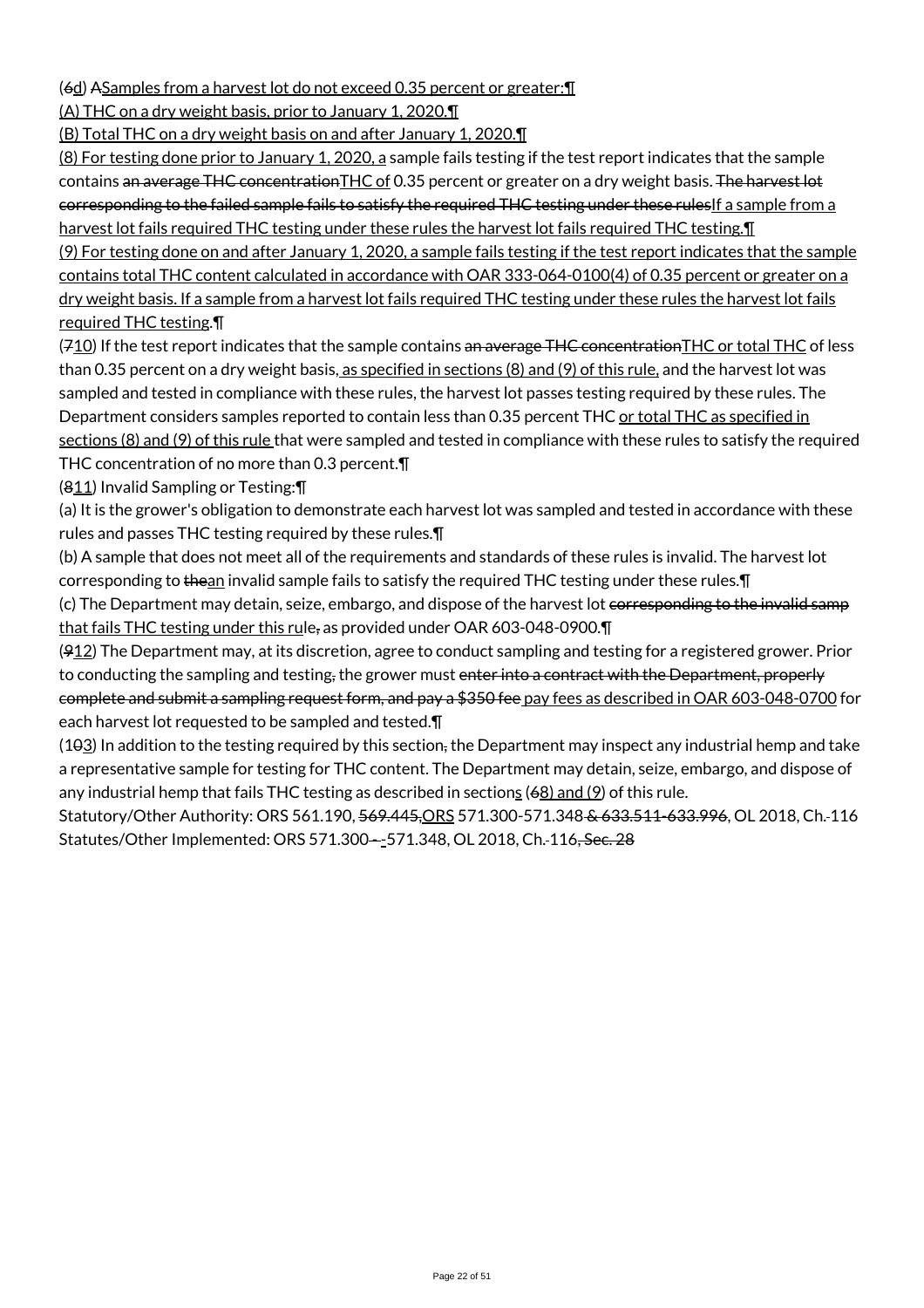#### REPEAL: 603-048-0625

RULE SUMMARY: Under state law, ORS 571.330, industrial hemp intended for human consumption and hemp items must be tested in the same manner that marijuana is required to be tested under OHA's rules. OHA recently adopted new testing rules. ODA filed temporary rules on March 1, 2019 to make ODA's testing rules consistent with OHA's new testing rules in order to fully comply with state law and to avoid confusion. ODA proposes to adopt these rule changes permanently.

The department also proposes to adopt these rules to address HB 4089's changes to the hemp program and to otherwise clarify existing rules that were not adopted in the December 2018 filing. To summarize, the proposed permanent rules; Restructure the grower registration application process and fees; Restructure handler registration application processes and fees and adds the option for registration by reciprocity for OLCC-licensed processors certified to process industrial hemp; Clarify and update record keeping and reporting; Clarify the option to remediate through resampling if a harvest lot fails pre-harvest testing; Revise sampling procedures for pre-harvest THC testing; Establish a fee for submission of change form; Adopt a fee for department-provided pre-harvest THC testing; Clarify requirements for individuals making retail sales of industrial hemp in Oregon; and as stated above Clarify purpose of testing rules.

The department requests public comment on whether other options should be considered for achieving the rule's substantive goals while reducing the negative economic impact of the rule on business.

CHANGES TO RULE:

#### 603-048-0625

#### Failed Harvest Lot THC Samples

Failed Harvest Lot THC Samples ¶

(1) If a sample tested under OAR 603-048-0600 fails an initial test, the laboratory that did the testing, or the Department if the Department did the testing, may retest the sample pursuant to the Testing Protocol, Exhibit B. If the sample passes, the sample must be retested by another laboratory or the Department and again pass testing to confirm the result in order for the harvest lot to pass testing. **T** 

(a) If a grower wishes to have a sample retested, the grower must request a retest within seven (7) calendar days from the date the notice of the failed test was sent to the grower. The retest must be completed within 30 days from the date the retest was requested.¶

(b) To request retesting, the grower must provide the laboratory, or the Department, with the following on a form provided by ODA: ¶

(A) A written request for retesting for each sample the grower requests be retested; and¶

(B) Notification that the sample is being retested because of the failed test and the failed test results.¶ (c) If a grower has requested a retest in accordance with subsection (1)(a) and (b) of this rule and the sample passes upon retest, the grower has seven (7) calendar days from the date the notice of the passed test is sent to request that another laboratory, or the Department, retest the remaining file sample and confirm that the sample contains less than 0.35 percent THC. To be sufficient under this rule, the initial laboratory must coordinate with the second laboratory or the Department to provide the remaining file sample for retesting. The retesting must be completed within 30 days from the date the retesting was requested. The

(d) If a grower has requested an initial or secondary retest and the test report indicates that the sample contains an average THC concentration 0.35 percent or greater, the sample fails testing and no further testing is permitted under these rules.¶

(2) Reporting:¶

(a) A grower must report electronically to the Department within 24 hours, at HempTestReports@oda.state.or.us using the forms provided the Department any initial or secondary request for retest of a sample. [1] (b) A grower must ensure that a laboratory reports electronically to the Department within 24 hours, at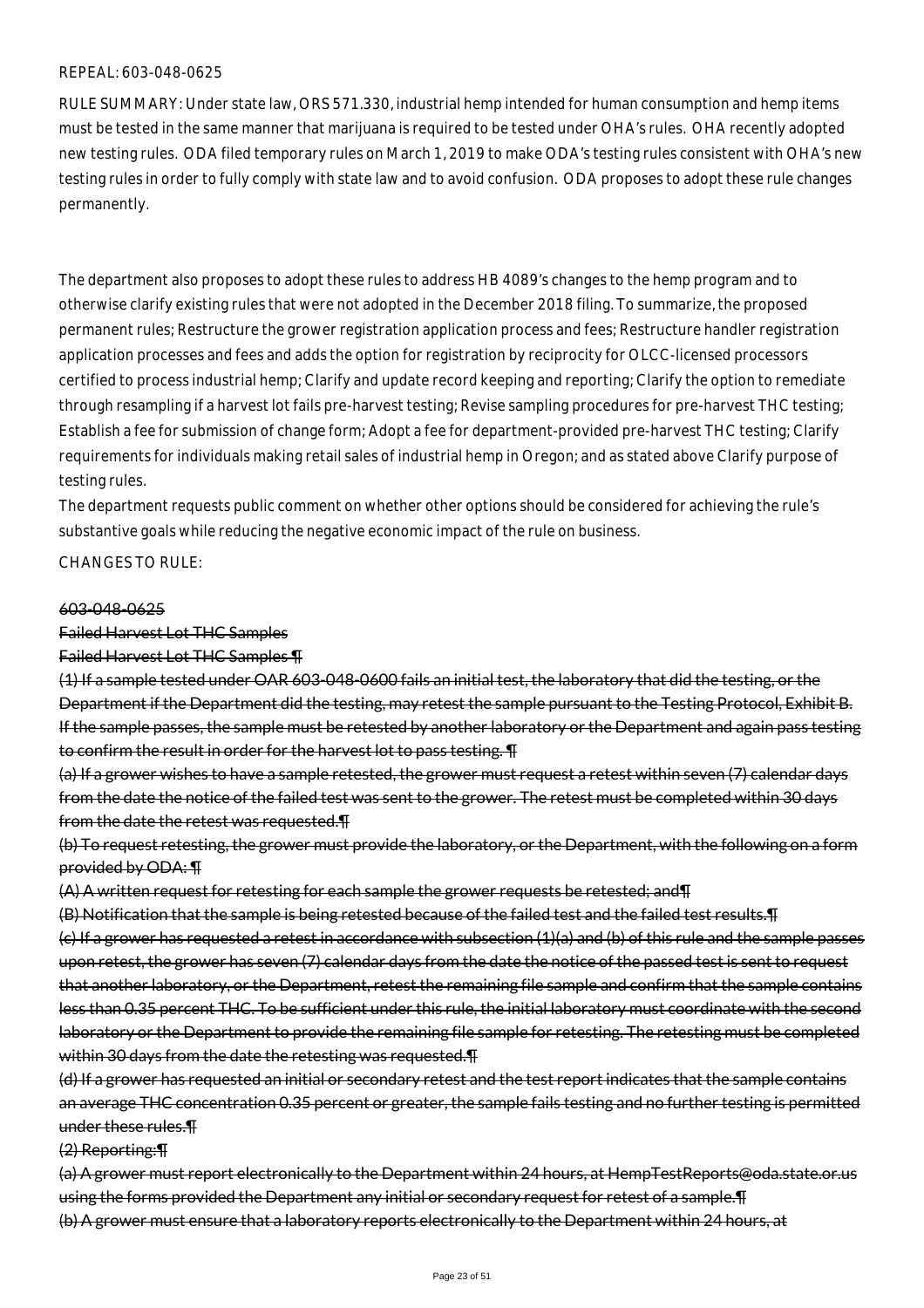HempTestReports@oda.state.or.us using the forms provided by the Department the testing results of the initial or secondary retest.¶

(3) The Department may detain, seize, embargo the harvest lot corresponding to a sample, as provided under ORS 561.605 to 561.620 and subject to the provisions of ORS Chapter 183, if the sample failed a test under OAR 603- 048-0600.¶

(4) The Department may detain, seize, embargo, and dispose of the harvest lot corresponding to a sample, as provided under ORS 561.605 to 561.620 and subject to the provisions of ORS Chapter 183, if the sample:¶ (a) Was not sampled and tested in compliance with all of the requirements and standards of these rules;¶

(b) Fails a test under OAR 603-048-0600 and the grower does not timely request a retest or informs the Department that retest will not be requested;¶

(c) Fails any retesting under section (1) of this rule;¶

(d) Passes initial retesting but the grower fails to timely request secondary retesting to confirm the passed test result as described in section (1)(c) of this rule.¶

(e) Fails a test under OAR 603-048-0600 and the retained file sample lacks sufficient volume of harvest lot material to allow for the first and second retesting described in OAR 603-048- 0625(1)(c). ¶

 $(5)$  If a sample passes the first and second retest described in section  $(1)(c)$  of this rule, the sample and corresponding harvest lot satisfies THC testing required by these rules.¶

(6) If the amount of the harvest lot material collected for purposes of sampling is not sufficient to allow for the first and second retesting described in section (1)(c) of this rule, the sample and corresponding harvest lot fails to satisfy these rules. The Department may detain, seize, embargo, and dispose of the harvest lot corresponding to the insufficient sample, as provided under ORS 561.605 to 561.620 and subject to the provisions of ORS Chapter 183.

Statutory/Other Authority: ORS 571.300 - 571.315, as amended by OL 2016, Ch. 71, ORS 561.605 to 561.620, ORS Chapter 183

Statutes/Other Implemented: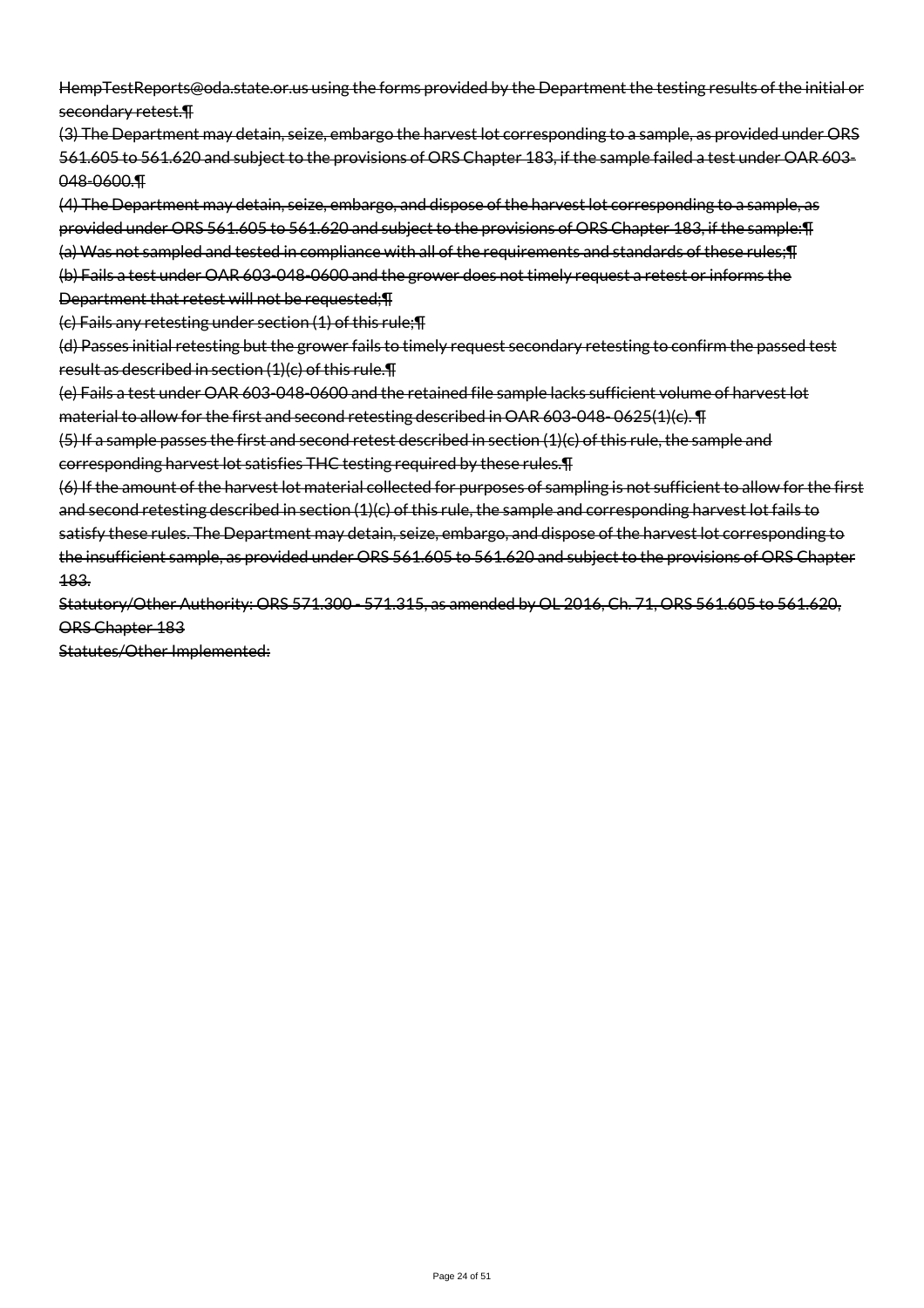RULE SUMMARY: Under state law, ORS 571.330, industrial hemp intended for human consumption and hemp items must be tested in the same manner that marijuana is required to be tested under OHA's rules. OHA recently adopted new testing rules. ODA filed temporary rules on March 1, 2019 to make ODA's testing rules consistent with OHA's new testing rules in order to fully comply with state law and to avoid confusion. ODA proposes to adopt these rule changes permanently.

The department also proposes to adopt these rules to address HB 4089's changes to the hemp program and to otherwise clarify existing rules that were not adopted in the December 2018 filing. To summarize, the proposed permanent rules; Restructure the grower registration application process and fees; Restructure handler registration application processes and fees and adds the option for registration by reciprocity for OLCC-licensed processors certified to process industrial hemp; Clarify and update record keeping and reporting; Clarify the option to remediate through resampling if a harvest lot fails pre-harvest testing; Revise sampling procedures for pre-harvest THC testing; Establish a fee for submission of change form; Adopt a fee for department-provided pre-harvest THC testing; Clarify requirements for individuals making retail sales of industrial hemp in Oregon; and as stated above Clarify purpose of testing rules.

The department requests public comment on whether other options should be considered for achieving the rule's substantive goals while reducing the negative economic impact of the rule on business.

#### CHANGES TO RULE:

#### 603-048-0630

Failed Harvest Lot THCesting; Retesting

 $(1)$  If a sample tested under OAR 603-048-0600 fails an initial test, thea grower may pursue remediation at their testing at the grower's own cost pursuant to subsections (2) and (3) of this rule.¶

(2) Retesting of Failed Samples. If a sample tested under OAR 603-048-0600 fails an initial test, the laboratory that did the testing, or the Department if the Department did the testing, may retest the sample pursuant to the Testing Protocol, Exhibit B. If the sample passes, the sample must be retested by another laboratory or the Department and again pass testing to confirm the result in order for the harvest lot to pass testing.¶

(a) If a grower wishes to have a sample retested, the grower must request a retest within seven (7) calendar days from the date the notice of the failed test was sent to the grower. The retest must be completed within 30 calendar days from the date the retest was requested.¶

(b) To request retesting, the grower must provide the laboratory, or the Department, with the following on a form provided by the Department:¶

(A) A written request for retesting for each sample the grower requests be retested; and¶

(B) Notification that the sample is being retested because of the failed test and the failed test results.¶  $(c)$  If a grower has requested a retest in accordance with subsection  $(42)(a)$  and  $(b)$  of this rule and the sample passes upon retest, the grower has seven (7) calendar days from the date the notice of the passed test is sent to request that another laboratory, or the Department, retest the remaining file sample and confirm that the sample contains less than 0.35 percent THC or total THC, calculated in accordance with OAR 333-064-0100(4), as specified in OAR 603-048-0600(8) and (9). To be sufficient under this rule, the initial laboratory must coordinate with the second laboratory or the Department to provide the remaining file sample for retesting. The retesting must be completed within 30 calendar days from the date the retesting was requested.  $\P$ 

(d) If a grower has requested an initial or secondary retest and the test report indicates that the sample contains an average THC concentration 0.35 percent or greaterexceeds 0.35 percent THC as specified in OAR 603-048-0600(8) and (9), the sample fails testing and no further testing is permitted under this subsection.¶ (e) Reporting:¶

(A) A grower must report electronically to the Department within 24 hours, at HempTestReports@oda.state.or.us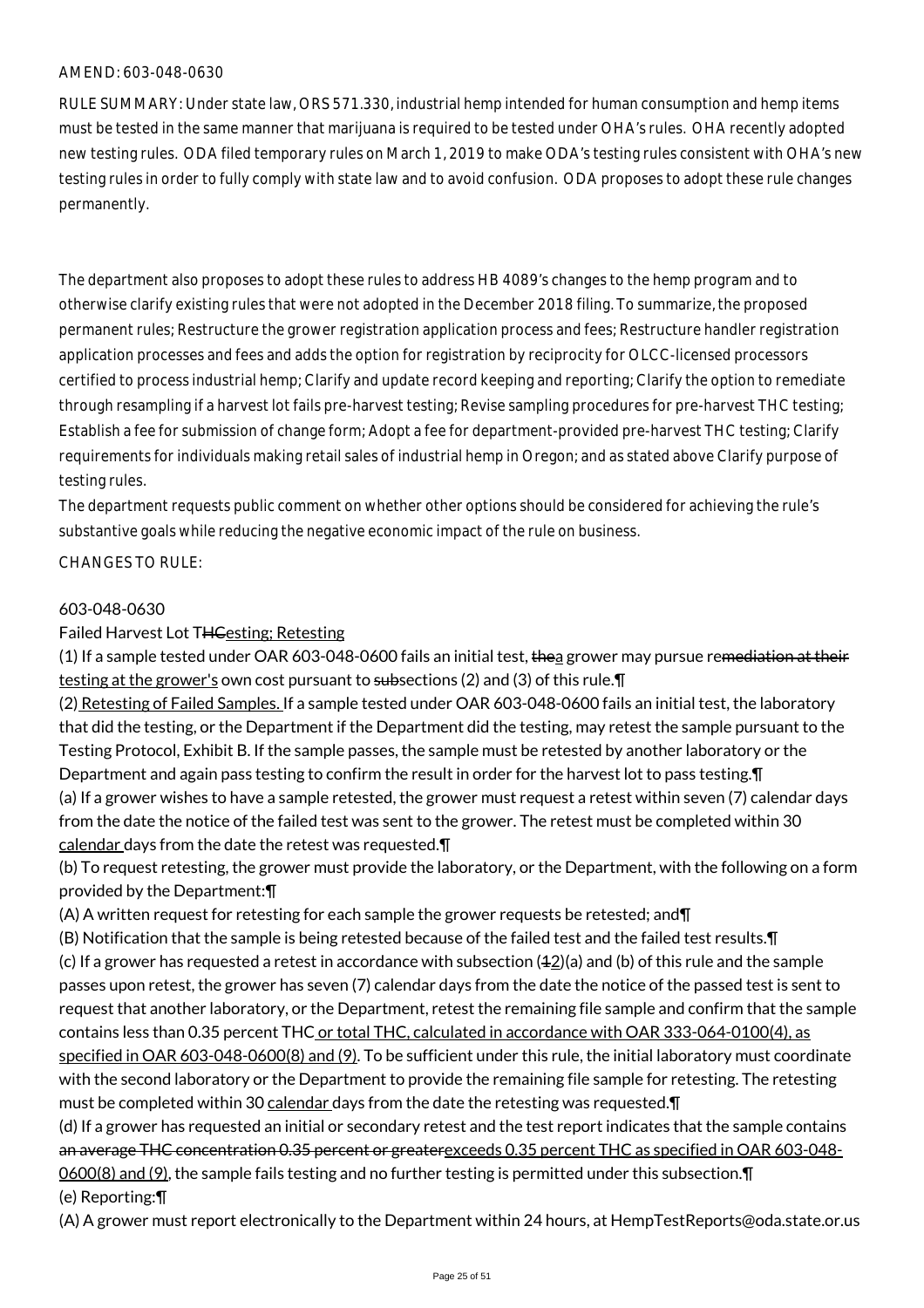using the forms provided the Department any initial or secondary request for retest of a sample.¶

(B) A grower must ensure that a laboratory reports electronically to the Department within 24 hours, at

HempTestReports@oda.state.or.us using the forms provided by the Department the testing results of the initial or secondary retest.¶

(3) Retesting of Failed Samples for Production Area. If a sample tested under OAR 603-048-0600 fails an initial test, a grower may seek resampling and retesting of the failed harvest lot in accordance with this subsection if: T (a) The failed harvest loproduction area if:¶

(a) The original plants in the production area associated with the failed test remains standing and growing in the production area.¶

(b) The grower requests the resampling within seven (7) calendar days from the date the notice of the failed test was sent to the grower.¶

(c) The grower subdivides the failed harvest lot production area into separate harvest lots for resampling and retesting in accordance with OAR 603-048-0600. ¶

(d) The grower properly identifies the subdivided harvest lots in accordance with OAR 603-048-00100(134). [I]

(e) T<del>o request resampling, t</del>he grower <del>must</del> provides the laboratory, or the Department, with the following on a form provided by the Department:¶

(A) A written request for resampling for each harvest lot the grower requests be resampled that includes all of the information required in OAR 603-048-0600(35); and¶

(B) Notification that the harvest lot is being resampled because of the failed test and the failed test results.¶ (f) Any The resampling under this section must occurs within ten (10) calendar days of the request for resampling and the test results must bare reported within thirty (30)30 calendar days of the request for resampling. In  $(g)4$ ) If the harvest lot fails testing after resampling conducted under section (3) of this rule, the grower may pursue remediationtesting pursuant to section (2) of this rule, but may not pursue remediationtesting under section (3) of this rule. ¶

(h5) Reporting:¶

(Aa) A grower must report electronically to the Department within 24 hours, at

HempTestReports@oda.state.or.us using the form provided by the Department any requests for resampling under this subsection.¶

 $(B)$ b) A grower must ensure that the laboratory reports electronically to the Department within 24 hours, at HempTestReports@oda.state.or.us using the forms provided by the Department the testing results of any resampling under this subsection.¶

(46) The Department may detain, seize, embargo the harvest lot corresponding to a sample, as provided under ORS 561.605 to 561.620 and subject to the provisions of ORS Chapter 183, if the sample failed a test under OAR 603-048-0600.¶

(57) The Department may detain, seize, embargo, and dispose of the harvest lot corresponding to a sample, as provided under ORS 561.605 to 561.620 and subject to the provisions of ORS Chapter 183, if the sample:¶

(a) Was not sampled and tested in compliance with all of the requirements and standards of these rules;¶

(b) Fails a test under OAR 603-048-0600 and the grower does not timely request a retest or resampling or informs the Department that retest or resampling will not be requested;¶

(c) Fails any retesting under section (2) of this rule and the grower:¶

(A) Does not timely request resampling;¶

(B) Informs the Department that resampling will not be requested; or¶

(C) Is no longer eligible for resampling;¶

(d) Fails any testing conducted under section (3) of this rule and the grower does not timely request a retest or informs the Department that retest will not be requested;¶

(e) Passes initial retesting but the grower fails to timely request secondary retesting to confirm the passed test result as described in section  $(42)(c)$  of this rule. $\P$ 

(f) Fails a test under OAR 603-048-0600 and the retained file sample lacks sufficient volume of harvest lot material to allow for the first and second retesting described in OAR 603-048-0630(1)(e)section (2)(c) of this rule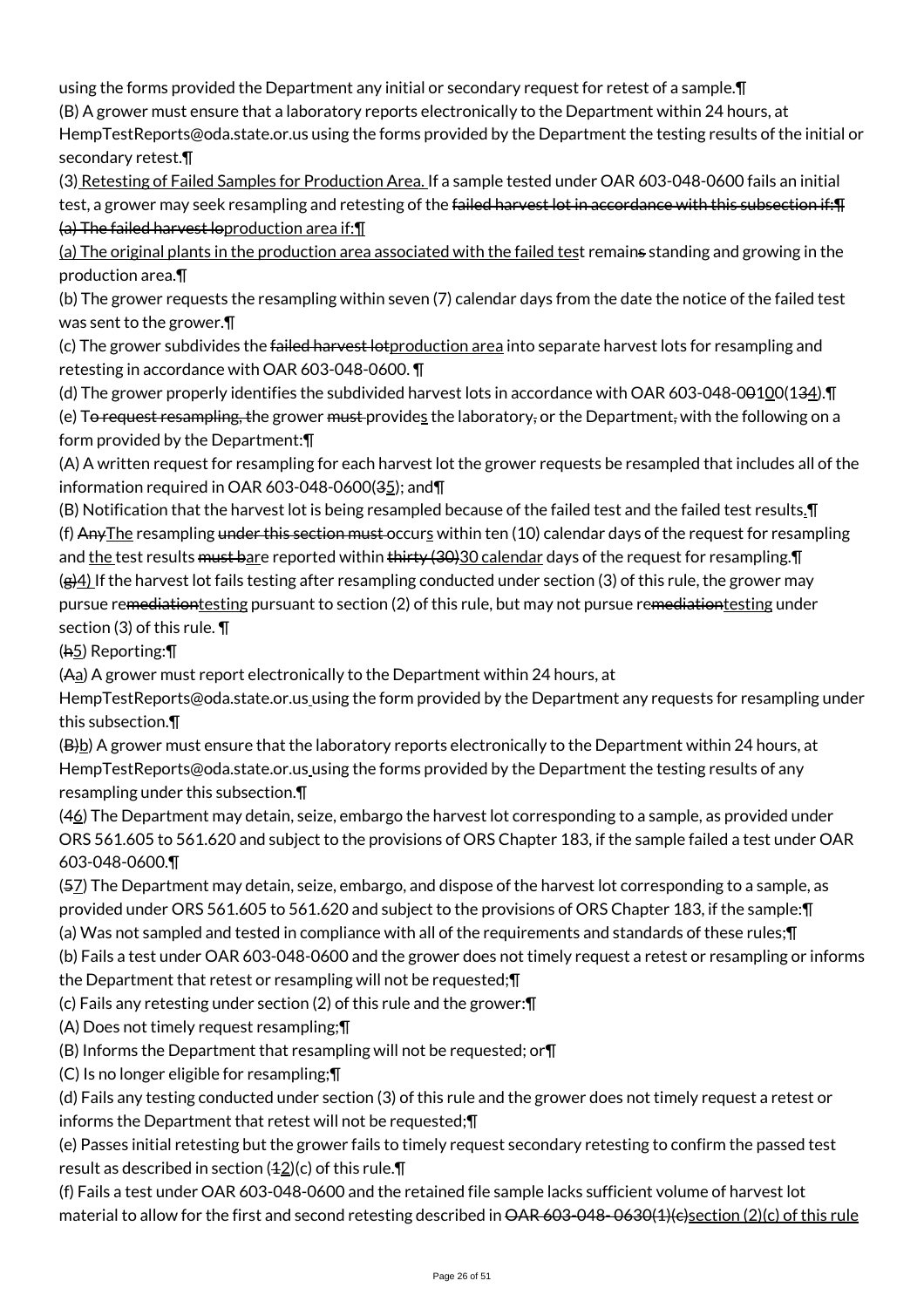and the grower:¶

(A) Does not timely request resampling;¶

(B) Informs the Department that resampling will not be requested; or ¶

(C) Is no longer eligible for resampling.¶

(g) Fails a test under OAR 603-048-0600 and the harvest lot idoes not successfully remediatedpass re-testing in accordance with these rules.¶

 $(68)$  If a sample passes the first and second retest described in section (2)(c) of this rule, the sample and corresponding harvest lot satisfies THC testing required by these rules.¶

 $(72)$  If a sample passes testing after resampling conducted under section (3) of this rule, the sample and corresponding harvest lot satisfies THC testing required by these rules. Any harvest lots that are not retested or that fail testing after resampling shall be disposed of in accordance with ORS 561.605 to 561.620 and subject to the provisions of ORS Chapter 183.¶

(810) If the amount of the harvest lot material collected for purposes of sampling is not sufficient to allow for the first and second retesting described in section  $(42)(c)$  of this rule, the sample and corresponding harvest lot fails to satisfy these rules.

Statutory/Other Authority: ORS 561.190, 561.605-561.620, ORS 571.300-571.348, OL 2018, Ch. 116 Statutes/Other Implemented: ORS 571.300-571.348, OL 2018, Ch. 116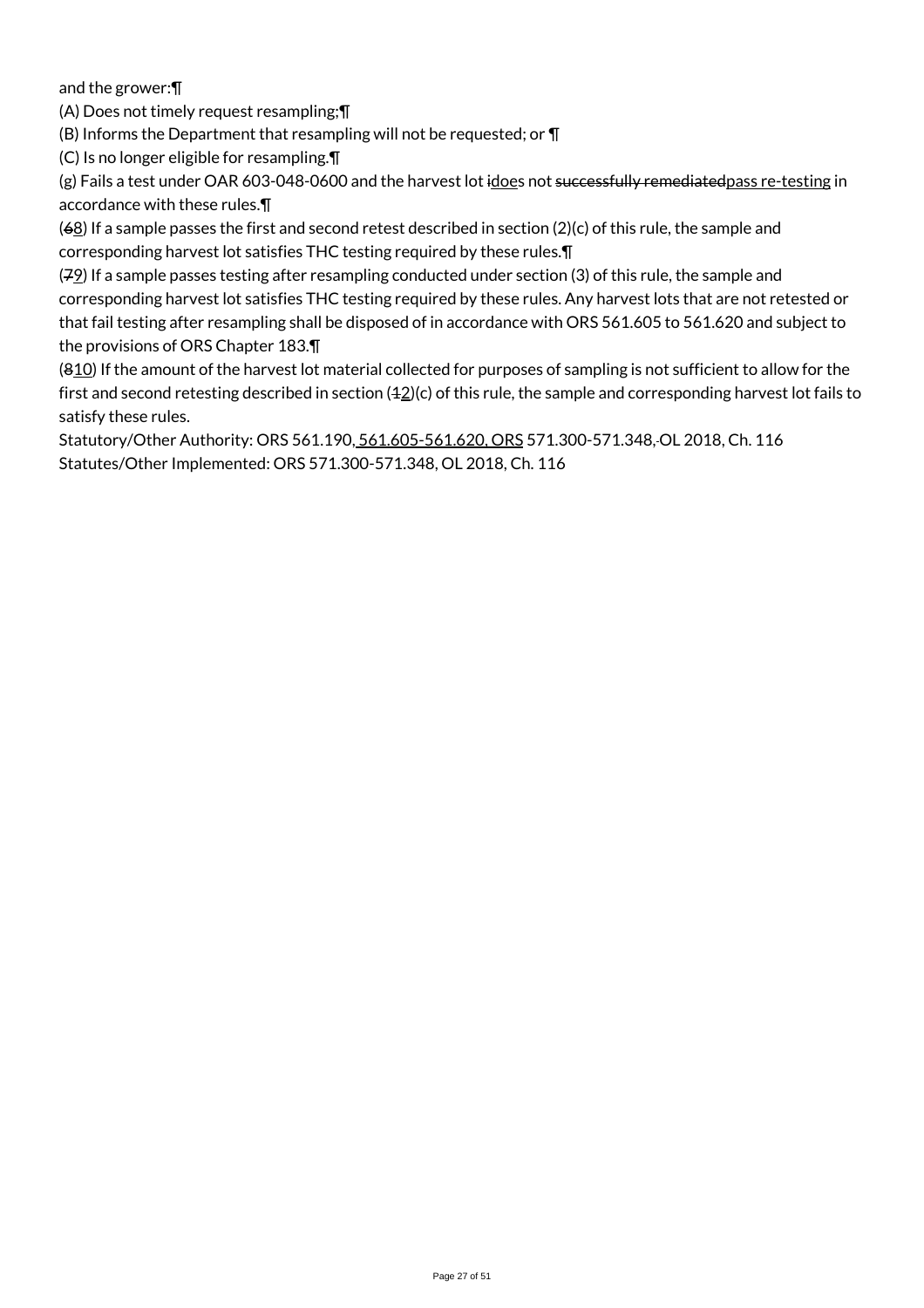RULE SUMMARY: Under state law, ORS 571.330, industrial hemp intended for human consumption and hemp items must be tested in the same manner that marijuana is required to be tested under OHA's rules. OHA recently adopted new testing rules. ODA filed temporary rules on March 1, 2019 to make ODA's testing rules consistent with OHA's new testing rules in order to fully comply with state law and to avoid confusion. ODA proposes to adopt these rule changes permanently.

The department also proposes to adopt these rules to address HB 4089's changes to the hemp program and to otherwise clarify existing rules that were not adopted in the December 2018 filing. To summarize, the proposed permanent rules; Restructure the grower registration application process and fees; Restructure handler registration application processes and fees and adds the option for registration by reciprocity for OLCC-licensed processors certified to process industrial hemp; Clarify and update record keeping and reporting; Clarify the option to remediate through resampling if a harvest lot fails pre-harvest testing; Revise sampling procedures for pre-harvest THC testing; Establish a fee for submission of change form; Adopt a fee for department-provided pre-harvest THC testing; Clarify requirements for individuals making retail sales of industrial hemp in Oregon; and as stated above Clarify purpose of testing rules.

The department requests public comment on whether other options should be considered for achieving the rule's substantive goals while reducing the negative economic impact of the rule on business.

CHANGES TO RULE:

603-048-0700 Registration Fees ¶

The following designated annual registration fees shall be applicable to each described activity under authority of ORS 571.305:(1) Registration Fees. At the time of application an applicant must pay the following fees beginning with the 2020 registration year:¶

(a) A fee of \$250.00 for a grower registration application.¶

(b) A fee of \$500.00 for each grow site registration application. ¶

(c) A fee of \$1,300 for each handler registration application;¶

(d) A fee of \$500 for each hemp handler registration by reciprocity application; and¶

(e) A fee of \$500.00 for an agricultural hemp seed producer registration.¶

(2) Change Fees. For each change described in OAR 603-048-0400(2)(b), (3) or (4), the registrant must pay a \$125.00 change fee. ¶

(13) Industrial hemp grower registration \$1300.00;¶

(2) Industrial hemp handler registration \$1Sampling and Testing Fee. The fee for pre-harvest THC sampling and testing by the Department as described in OAR 603-048-0600 includes:¶

(a) Sampling Fee:¶

(A) A charge for a minimum of four hours of service at a rate of \$92 per hour;¶

(B) Travel time at the rate of \$92 per hour;¶

(C) Mileage, lodging and per diem reimbursed at rates established by the Department of Administrative Services;¶

(D) Overtime Charges: For all services performed during the following times (which will be considered overtime), the regular inspection fees or hourly charges shall be charged plus \$300.00; and per hour for all time involved

figured to the nearest one-half hour:¶

(3i) Agricultural hemp seed producer registration \$120.00.fter eight hours (per scheduled shift) or 6:00 p.m.,

whichever comes first, on Monday through Friday of each week;¶

(ii) At any time on Saturdays or Sundays; and¶

(iii) At any time on any day which is declared by law to be a holiday for state employees.¶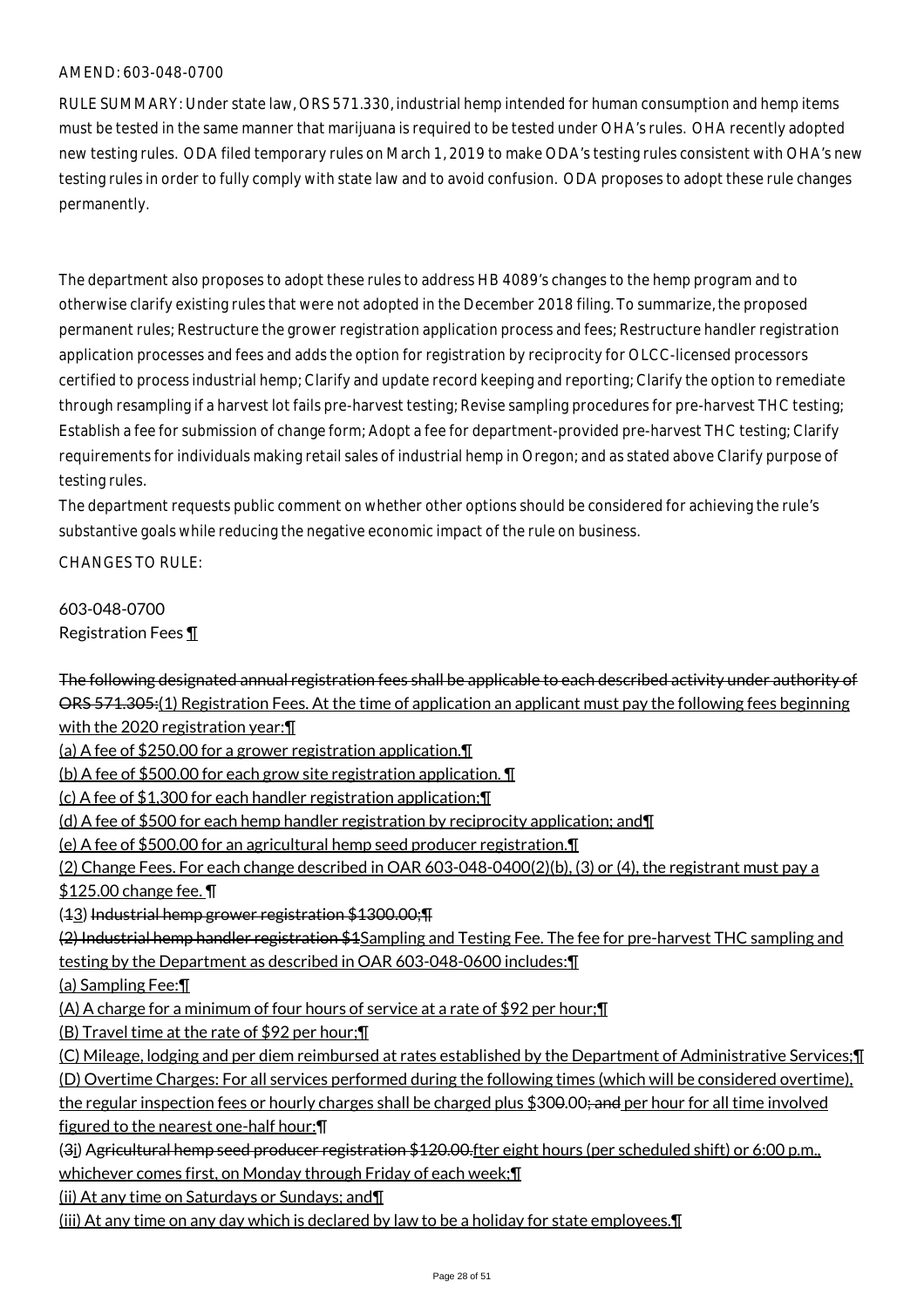(E) Overtime Service Charge: The minimum overtime service charge for Saturdays, Sundays and other legal holidays shall be four hours; and¶

(b) Laboratory Testing Fee: \$375 per harvest lot.¶

(4) These fees apply to: ¶

(a) Any application for registration starting with the 2020 registration year. ¶

(b) Any change request described in OAR 603-048-0400(2)(b), (3) or (4) submitted on or after January 1, 2020. ¶ (c) Any sampling or testing conducted by the Department on or after [insert effective date of rules]

Statutory/Other Authority: ORS 561.190, 569.445, 571.300 - 571.315, 633.511 - 633.996, OL 20168, Ch. 7116 Statutes/Other Implemented: ORS 571.300 - 571.315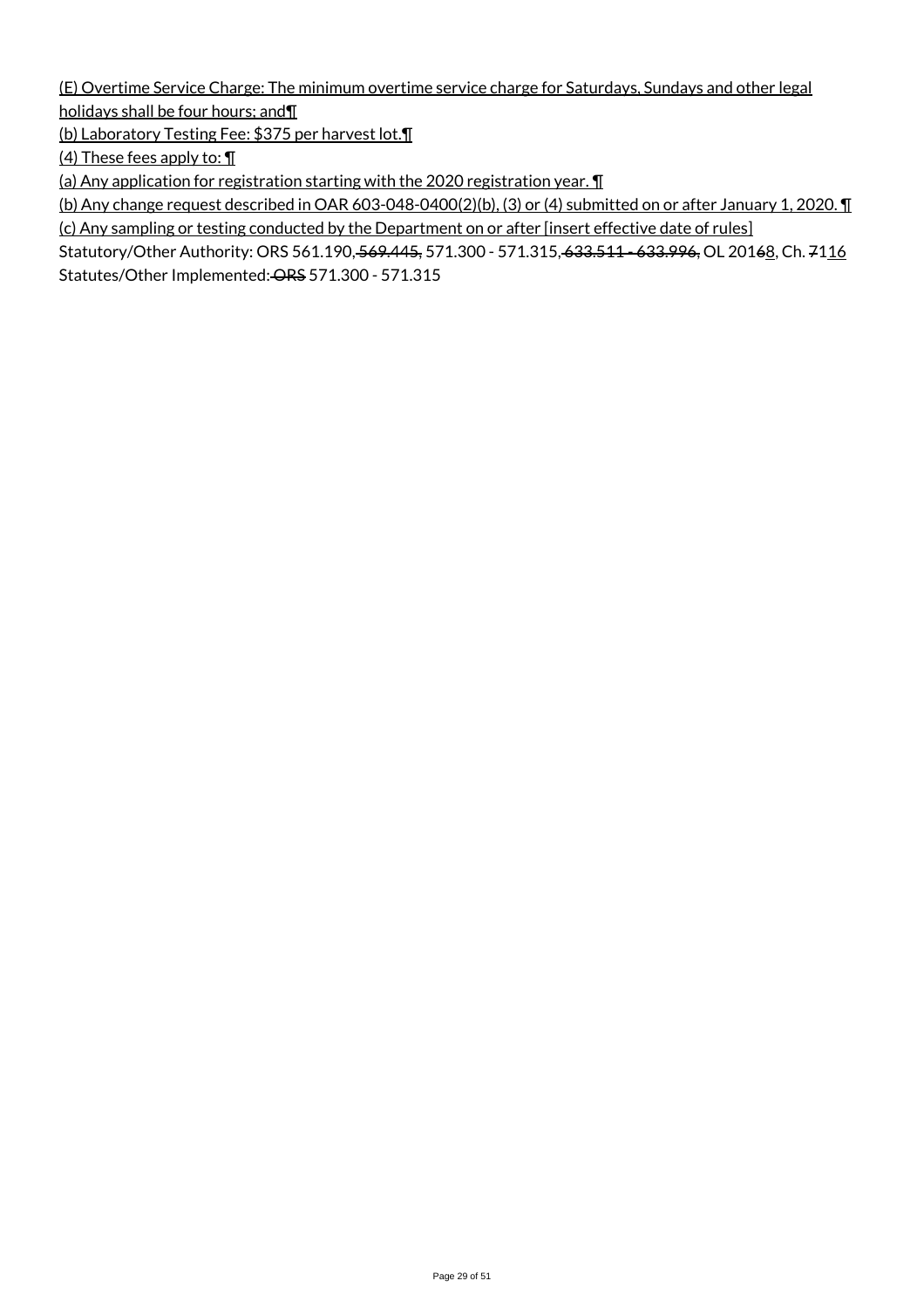RULE SUMMARY: Under state law, ORS 571.330, industrial hemp intended for human consumption and hemp items must be tested in the same manner that marijuana is required to be tested under OHA's rules. OHA recently adopted new testing rules. ODA filed temporary rules on March 1, 2019 to make ODA's testing rules consistent with OHA's new testing rules in order to fully comply with state law and to avoid confusion. ODA proposes to adopt these rule changes permanently.

The department also proposes to adopt these rules to address HB 4089's changes to the hemp program and to otherwise clarify existing rules that were not adopted in the December 2018 filing. To summarize, the proposed permanent rules; Restructure the grower registration application process and fees; Restructure handler registration application processes and fees and adds the option for registration by reciprocity for OLCC-licensed processors certified to process industrial hemp; Clarify and update record keeping and reporting; Clarify the option to remediate through resampling if a harvest lot fails pre-harvest testing; Revise sampling procedures for pre-harvest THC testing; Establish a fee for submission of change form; Adopt a fee for department-provided pre-harvest THC testing; Clarify requirements for individuals making retail sales of industrial hemp in Oregon; and as stated above Clarify purpose of testing rules.

The department requests public comment on whether other options should be considered for achieving the rule's substantive goals while reducing the negative economic impact of the rule on business.

CHANGES TO RULE:

603-048-1000 Violations and Penalties ¶

(1) The Department may impose a civil penalty not to exceed \$2,500 on a person for violating:¶

(a) A provision of ORS 571.300 to ORS 571.348 (as amended by OR Laws 2018, Ch.116)¶

(b) A rule adopted under a provision of ORS 571.300 to ORS 571.348 (as amended by OR Laws 2018, Ch.116); or¶

(c) An order issued by the Department pursuant to a provision of ORS 571.300 to ORS 571.348 (as amended by OR Laws 2018, Ch.116) or a rule adopted thereunder.¶

(2) The Department may impose a civil penalty based on the classification of the violation. The civil penalty amount for each classification is as follows:¶

- (a) Class 1 violation, \$2,500;¶
- (b) Class 2 violation, \$1000;¶
- (c) Class 3 violation, \$500.¶

(3) The civil penalty amount for each classification are guidelines. If the Department finds one or more mitigating or aggravating circumstances, it may assess a lesser or greater amount.¶

(4) Common violations are classified as follows:¶

(a) Class 1 violations include:¶

(A) Failing to register with the Department;¶

(B) Providing false or misleading information to the Department;¶

(C) Falsifying information or records required to be maintained by the Department;¶

(D) Failing to test a hemp item in accordance with OAR 603-048-2300 through 603-048-2480 prior to sale,

transfer, or attempt to sale or transfer;¶

(E) Failing to test a harvest lot in accordance with 603-048-0600;¶

(F) Altering or falsifying a laboratory test report or result;¶

(G) Selling or attempting to sell a hemp item that fails to meet testing requirements required by OAR 603-048-

2000 through 603-048-2480;¶

(GH) Selling, transferring, attempting to transfer or sell, processing or attempting to process a harvest lot that: $\Pi$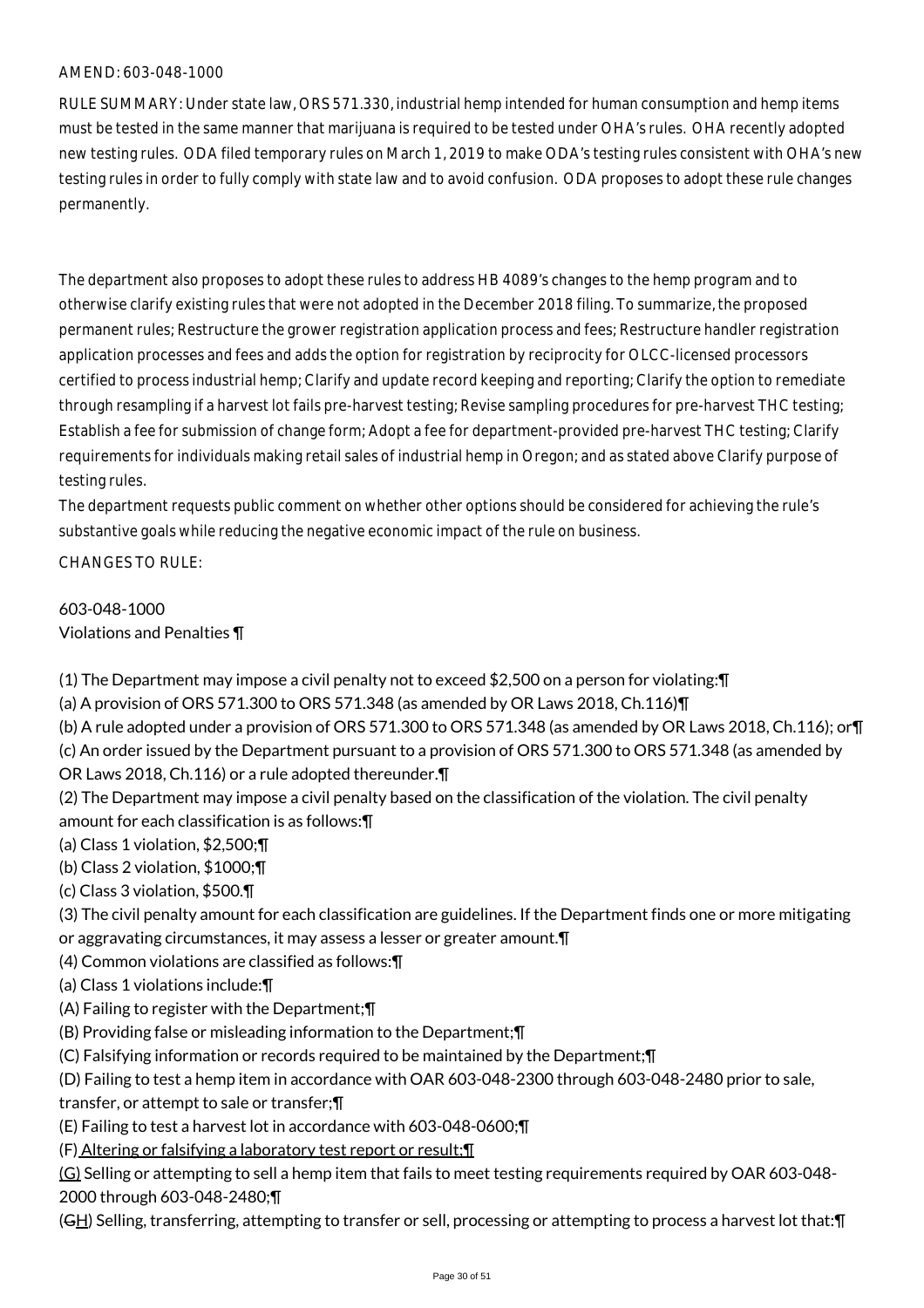(i) Has not been sampled and tested under OAR 603-048-0600;¶

(ii) Failed testing as described in OAR 603-048-0630(4) and (6);¶

(iii) Was invalidly tested as described in OAR 603-048-0600(8).¶

(HI) Growing or handling hemp with an average THC concentration: 1

(i) On or after January 1, 2020, total THC calculated in accordance with OAR 333-064-0100(4) that exceeds 3 percent on a dry weight basis; or¶

(ii) Prior to January 1, 2020, THC that exceeds 3 percent on a dry weight basis.¶

(IJ) Repeat violations of Class 2 or Class 3 violations. The

(JK) Any other violation of ORS 571.300 to ORS 571.348 (as amended by OR Laws 2018, Ch. 116) or OAR 603-

048-0100 to 603-048-2500 that may cause an immediate threat to the public health or safety.¶

(b) Class 2 violations include, but are not limited to:¶

(A) Failing to ensure test reports for the THC content of each harvest lot is timely reported to the Department as required by 603-048-0400.¶

(B) Failing upon request to timely provide the Department with laboratory test results that verify compliance with these rules.¶

(C) Any other uncategorized violation.¶

(c) Class 3 violations include but are not limited to:¶

(A) Failure to keep or provide information or records as required by the Department;¶

(B) Growing or handling hemp with an average THC concentration:¶

(i) On or after January 1, 2020, total THC calculated in accordance with OAR 333-064-0100(4) that exceeds 0.3

percent on a dry weight basis but does not exceed 3 percent total THC; or¶

(ii) Prior to January 1, 2020, THC that exceeds 0.3 percent on a dry weight basis but does not exceed 3 percent THC; and¶

(C) Failing to ensure failed test results of a hemp item are reported to the Department within 24 hours as required by OAR 603-048-2300.

Statutory/Other Authority: ORS 561.190, 569.445, ORS 571.300--- 571.348 & 633.511 - 633.996, OL 2018, Ch. 116

Statutes/Other Implemented: ORS 571.300--571.348, OL 2018, Ch. 116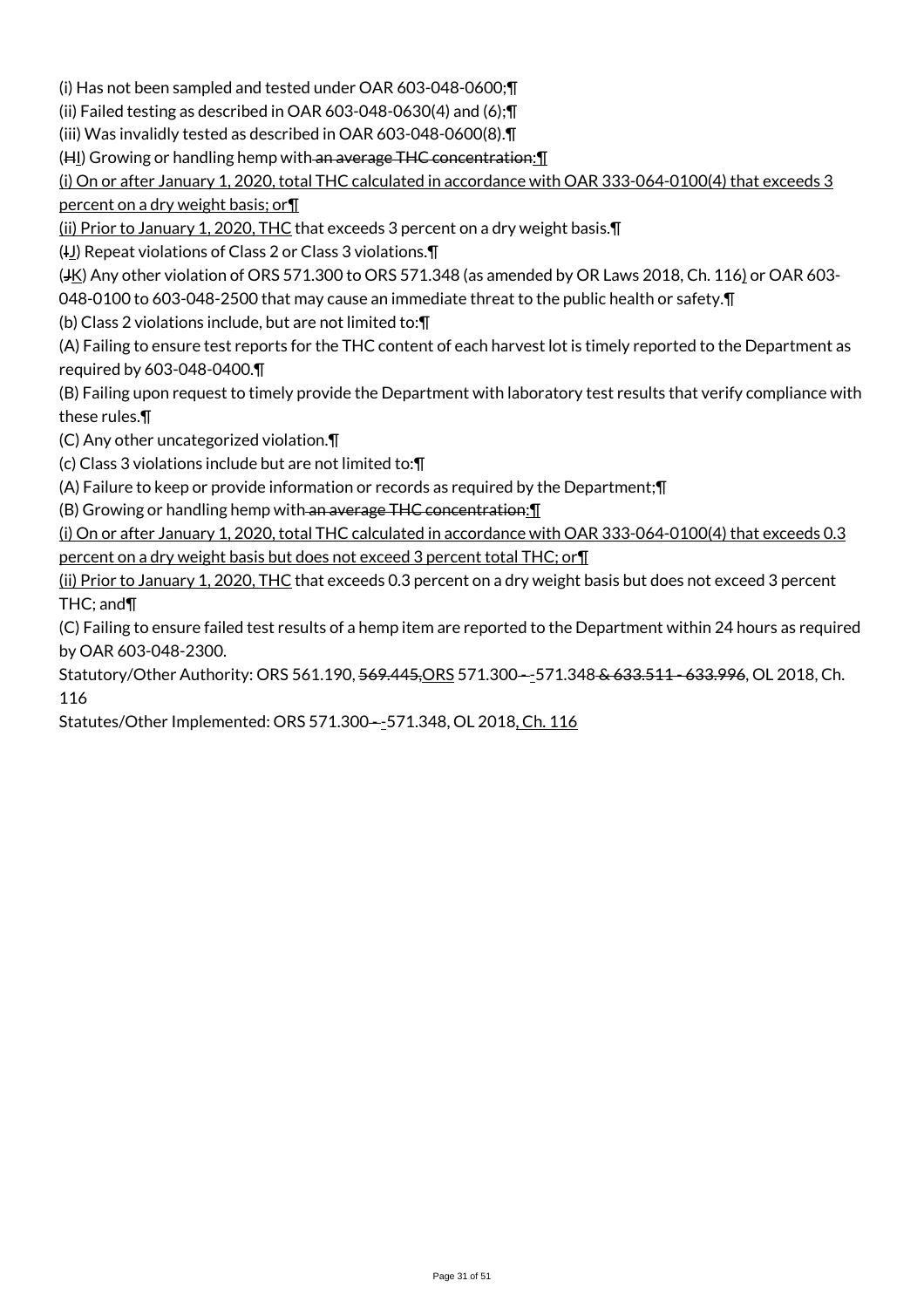RULE SUMMARY: Under state law, ORS 571.330, industrial hemp intended for human consumption and hemp items must be tested in the same manner that marijuana is required to be tested under OHA's rules. OHA recently adopted new testing rules. ODA filed temporary rules on March 1, 2019 to make ODA's testing rules consistent with OHA's new testing rules in order to fully comply with state law and to avoid confusion. ODA proposes to adopt these rule changes permanently.

The department also proposes to adopt these rules to address HB 4089's changes to the hemp program and to otherwise clarify existing rules that were not adopted in the December 2018 filing. To summarize, the proposed permanent rules; Restructure the grower registration application process and fees; Restructure handler registration application processes and fees and adds the option for registration by reciprocity for OLCC-licensed processors certified to process industrial hemp; Clarify and update record keeping and reporting; Clarify the option to remediate through resampling if a harvest lot fails pre-harvest testing; Revise sampling procedures for pre-harvest THC testing; Establish a fee for submission of change form; Adopt a fee for department-provided pre-harvest THC testing; Clarify requirements for individuals making retail sales of industrial hemp in Oregon; and as stated above Clarify purpose of testing rules.

The department requests public comment on whether other options should be considered for achieving the rule's substantive goals while reducing the negative economic impact of the rule on business.

#### CHANGES TO RULE:

#### 603-048-1500

Retail Sale Requirements; Restrictions

(1) For the purposes of this section, "consumer" means a person who purchases, acquires, owns, holds or uses industrial hemp products other than for the purpose of resale.¶

(2) A person may not sell an industrial hemp commodity or product to a consumer unless the industrial hemp used to process the commodity or product complied with the laws and regulations for the jurisdiction where the hemp was grown to ensure compliance with the 0.3 percent THC concentration limit. I

(3) A person may not sell a hemp item to a consumer unless $\pm$ : $\P$ 

(a) The hemp item is tested in accordance with OAR 603-048-2300 to 603-048-2500.; or¶

(b) The person obtains and maintains documentation that any hemp commodity or product used to make the hemp item was tested as required by subsection (3)(a) of this rule and the documentation demonstrates that the hemp item does not contain more than 0.3 percent total THC. ¶

(4) Testing may only be conducted by¶

(a) A laboratory licensed by the Oregon Liquor Control Commission under ORS 475B.560 and accredited by the Oregon Health Authority under ORS 475B.565; or ¶

(b) A laboratory accredited to the same or more stringent standards as laboratories described in  $\left(3\right)\theta$ 

(3)(a) of this rule if the hemp item was processed outside the state of Oregon.¶

 $(45)$  Section  $3(3)$  of this rule does not apply to growers or handlers. Growers and handlers must comply with OAR 603-048-2300 to 603-048-2500 to sell or transfer a hemp item.¶

(56) Restriction on industrial hemp product sales: A person may not sell an industrial hemp product that contains more than 0.3 percent total THC to a consumer unless licensed as a retailer by OLCC.¶

(67) Compliance with these rules does not protect a person from possible criminal prosecution under federal law or other sanctions by federal entities.

Statutory/Other Authority: ORS 561.190, ORS 571.300-571.348, OL 2018, Ch. 116 Statutes/Other Implemented: ORS 571.300-571.348, OL 2018, Ch. 116, Sec. 11, 16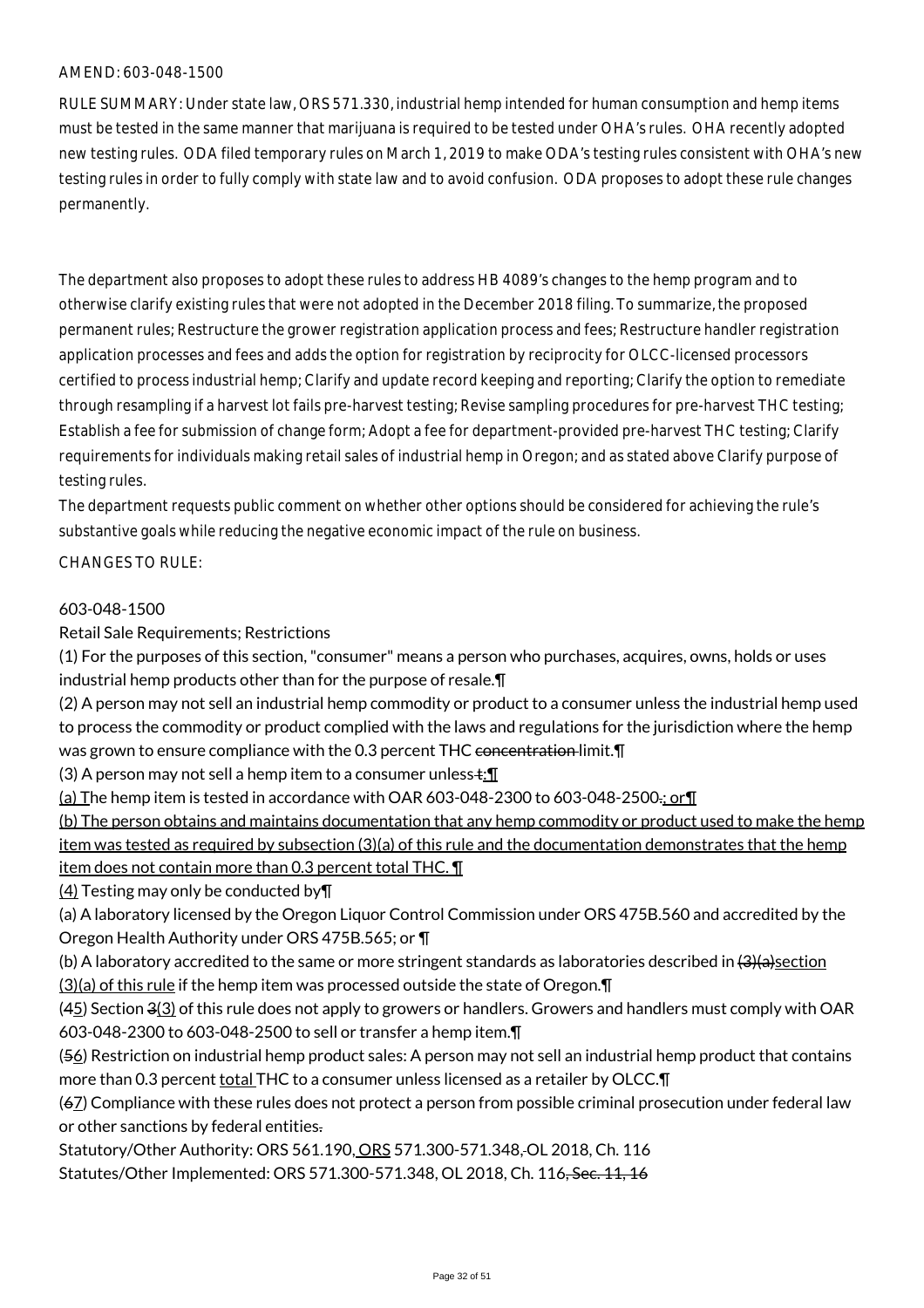RULE SUMMARY: Under state law, ORS 571.330, industrial hemp intended for human consumption and hemp items must be tested in the same manner that marijuana is required to be tested under OHA's rules. OHA recently adopted new testing rules. ODA filed temporary rules on March 1, 2019 to make ODA's testing rules consistent with OHA's new testing rules in order to fully comply with state law and to avoid confusion. ODA proposes to adopt these rule changes permanently.

The department also proposes to adopt these rules to address HB 4089's changes to the hemp program and to otherwise clarify existing rules that were not adopted in the December 2018 filing. To summarize, the proposed permanent rules; Restructure the grower registration application process and fees; Restructure handler registration application processes and fees and adds the option for registration by reciprocity for OLCC-licensed processors certified to process industrial hemp; Clarify and update record keeping and reporting; Clarify the option to remediate through resampling if a harvest lot fails pre-harvest testing; Revise sampling procedures for pre-harvest THC testing; Establish a fee for submission of change form; Adopt a fee for department-provided pre-harvest THC testing; Clarify requirements for individuals making retail sales of industrial hemp in Oregon; and as stated above Clarify purpose of testing rules.

The department requests public comment on whether other options should be considered for achieving the rule's substantive goals while reducing the negative economic impact of the rule on business.

#### CHANGES TO RULE:

#### 603-048-2300

Testing of Consumables Industrial Hemp for Human Consumption and Hemp Items:  $\P$ 

(1) A registeredgrower or handler may not sell a consumable or transfer industrial hemp for human consumption or a hemp item unless it is first tested by a laboratory as required by these rules.¶

(2) Violations of these rules may result in the suspension or revocation of a registrant's registration or the imposition of civil penalties, or both. Violations include:¶

(a) Failure to test a consumable industrial hemp for human consumption or a hemp item in accordance with these rules;¶

(b) Saleelling, transferring, or attempting to sell a consumable or transfer industrial hemp for human consumption or a hemp item that fails to meet testing requirements required by these rules;¶

(c) Failure to maintain a copy of all required test reports as required by OAR 603-048-0500; and¶

(d) Failure to report failed test results to the Department electronically to HempTestReports@oda.state.or.us using the forms provided by the Department within 24 hours after receipt of failed result.¶

(3e) Test results expire after one yearAltering or falsifying a laboratory test report or result.¶

(43) These rules require consumableindustrial hemp for human consumption and hemp items to be sampled, tested, and reported in a manner consistent with the Authority's marijuana sampling and testing rules in OAR 333-007-0300 to 333-007-049500 and OAR 333-064. In applying those rules:¶

(a) ConsumableIndustrial hemp for human consumption and hemp items are treated as their marijuana equivalents as described in OAR 603-048-2310;¶

(b) References to "licensee or registrant" or "processor or processing site" should be read as "grower" or "handler";¶

(c) References to "Authority or the Commission" should be read as "Department"; and¶

(d) References to "consumer or patient" should be read as "consumer" as that is defined in OAR 603-048-2310.¶

(54) To be sufficient to meet the requirement for testing under these rules, a grower or handler must ensure through a testing agreement or contract with the laboratory that the laboratory:¶

(a) Samples consumable industrial hemp for human consumption and hemp items according to OAR 333-007-0360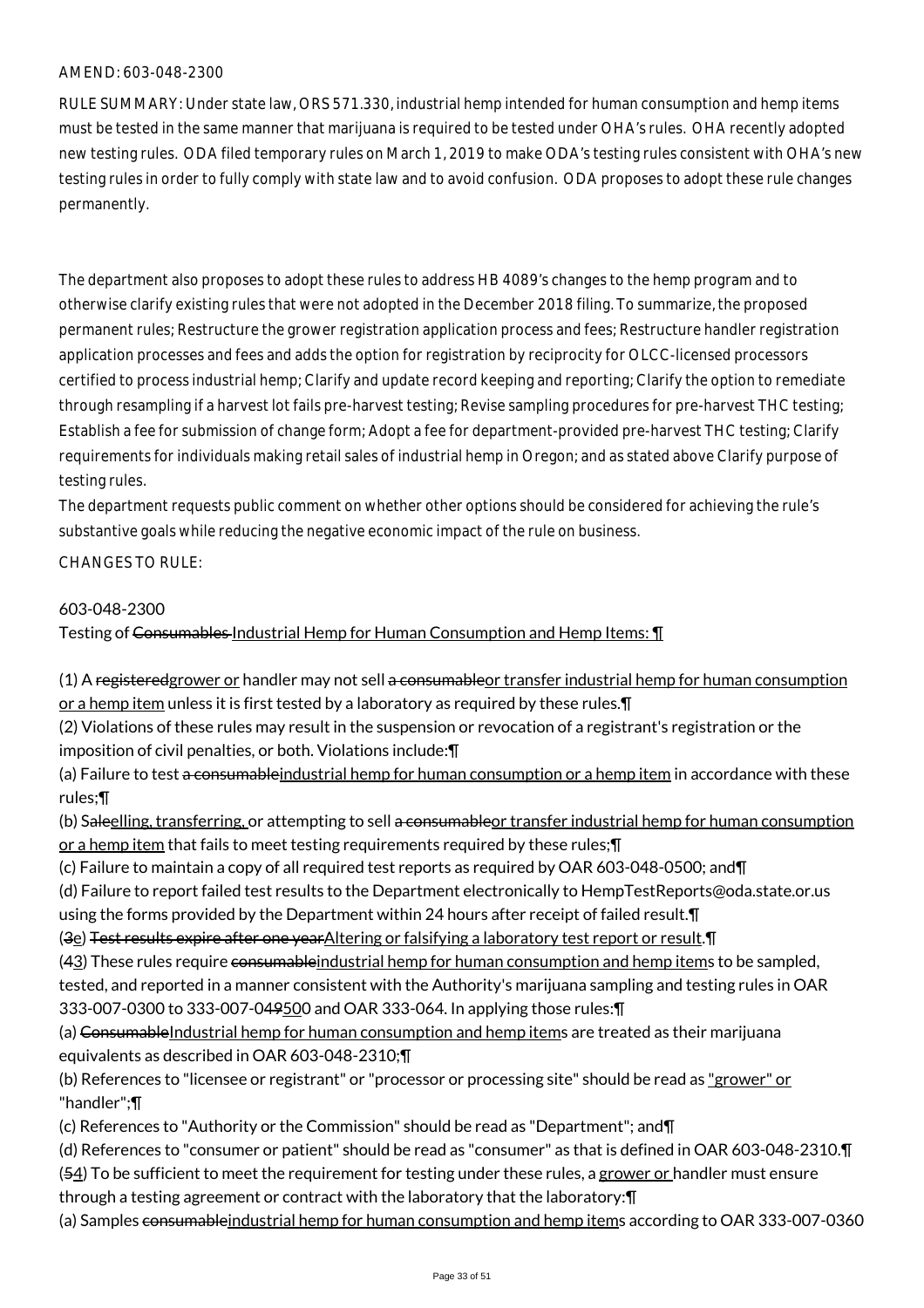#### and OAR 333-064-0100;¶

(b) Tests consumableindustrial hemp for human consumption and hemp items according to OAR 333-007-0390 to 333-007-0440 and 333-064-0100;¶

(c) Keeps records in accordance with OAR 333-007-0360, 333-007-0370 and 333-064-0100.¶

(d) Reports all failed tests to the Department electronically to HempTestReports@oda.state.or.us using the forms

provided by the Department consistent with reporting requirements under OAR 333-064-0110;¶

(e) Provides the handler with test reports that meet the requirements in OAR 333-064-0110.¶

(f) Provides test reports that clearly identify the process lot identifier.¶

(g) Meets the proficiency testing requirements in OAR 333-064-0120.¶

(h) Can demonstrate that its limit of quantification (LOQ) for THC is at or below 0.3 percent THC.

Statutory/Other Authority: ORS 561.190, ORS 571.300 - 571.315;, OL 2016, Ch. 71.

Statutes/Other Implemented: ORS 571.300 - 571.315, OL 2016, Ch. 71, Sec. 9, 10, 12.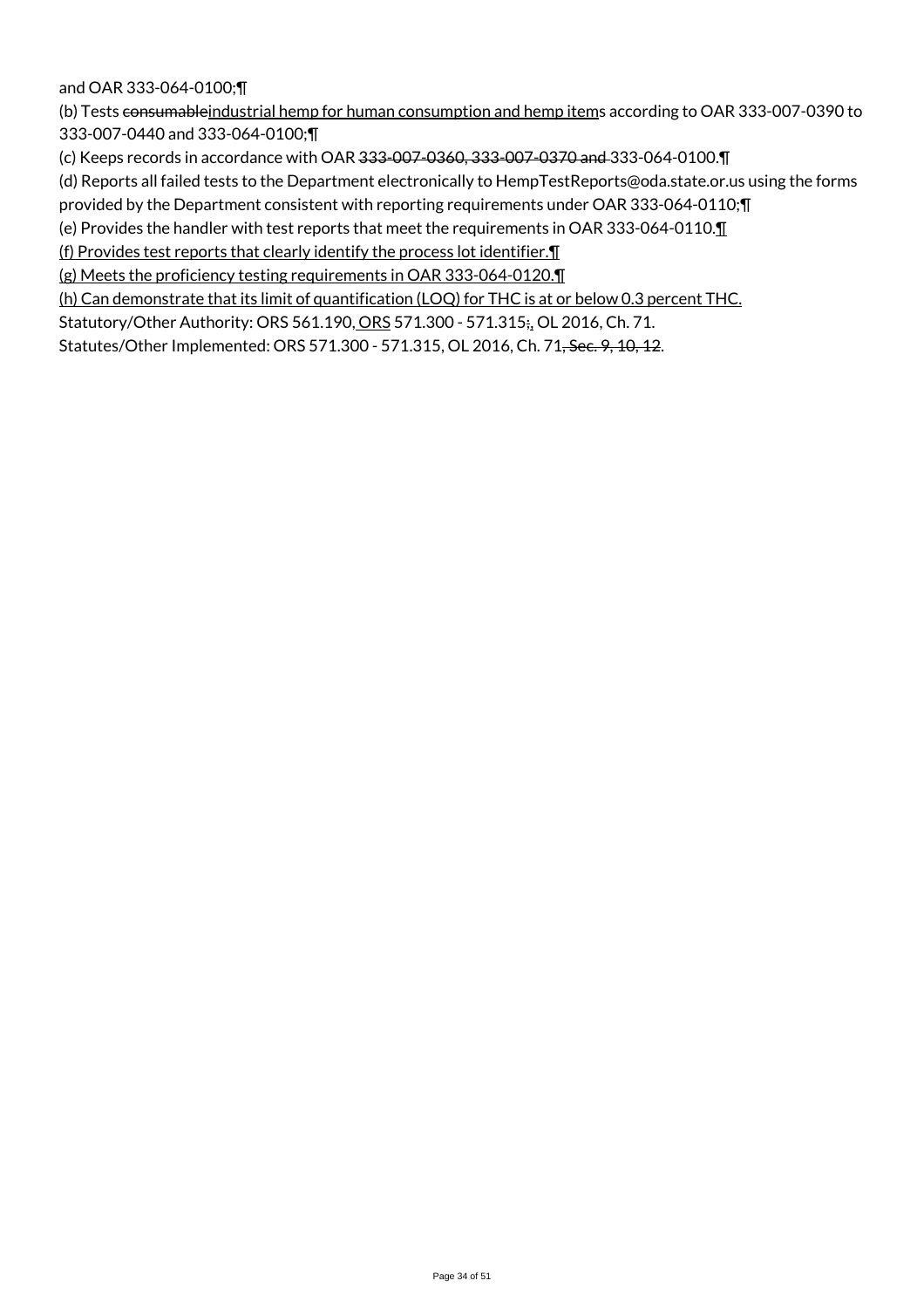RULE SUMMARY: Under state law, ORS 571.330, industrial hemp intended for human consumption and hemp items must be tested in the same manner that marijuana is required to be tested under OHA's rules. OHA recently adopted new testing rules. ODA filed temporary rules on March 1, 2019 to make ODA's testing rules consistent with OHA's new testing rules in order to fully comply with state law and to avoid confusion. ODA proposes to adopt these rule changes permanently.

The department also proposes to adopt these rules to address HB 4089's changes to the hemp program and to otherwise clarify existing rules that were not adopted in the December 2018 filing. To summarize, the proposed permanent rules; Restructure the grower registration application process and fees; Restructure handler registration application processes and fees and adds the option for registration by reciprocity for OLCC-licensed processors certified to process industrial hemp; Clarify and update record keeping and reporting; Clarify the option to remediate through resampling if a harvest lot fails pre-harvest testing; Revise sampling procedures for pre-harvest THC testing; Establish a fee for submission of change form; Adopt a fee for department-provided pre-harvest THC testing; Clarify requirements for individuals making retail sales of industrial hemp in Oregon; and as stated above Clarify purpose of testing rules.

The department requests public comment on whether other options should be considered for achieving the rule's substantive goals while reducing the negative economic impact of the rule on business.

CHANGES TO RULE:

#### 603-048-2305

#### Purpose

The purpose of OAR 603-048-2300 to 603-048-2480 is to establish minimum testing standards for hemp items industrial hemp for human consumption and hemp items. OAR 603-048-2300 to 603-048-2480 apply to any sampling or testing conducted on or after March 1, 2019.

Statutory/Other Authority: ORS 561.190, ORS 571.300 - 571.348;, OL 2018, Ch. 116. Statutes/Other Implemented: ORS 571.300 - 571.348, OL 2018, Ch. 116, Sec. 11, 27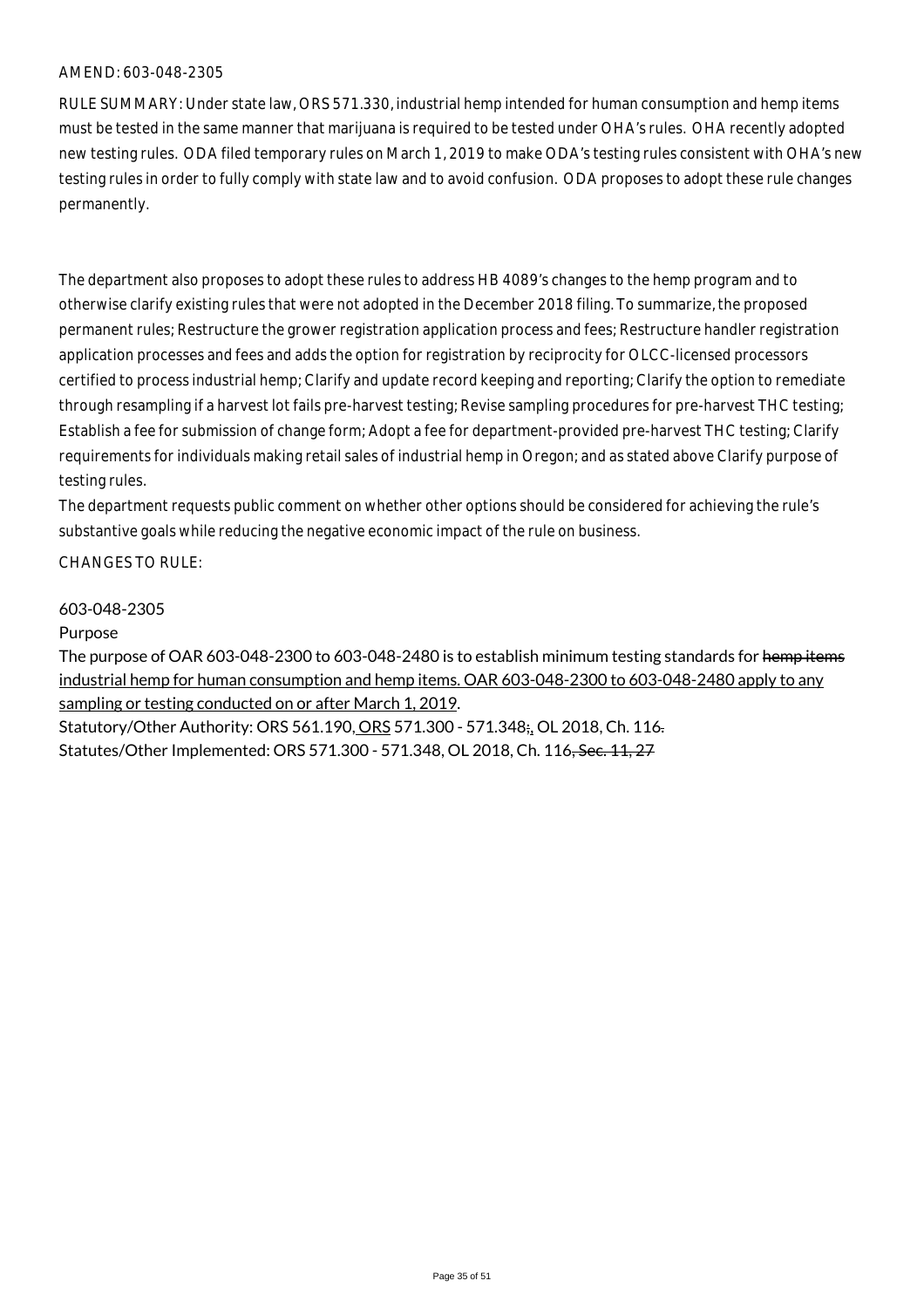RULE SUMMARY: Under state law, ORS 571.330, industrial hemp intended for human consumption and hemp items must be tested in the same manner that marijuana is required to be tested under OHA's rules. OHA recently adopted new testing rules. ODA filed temporary rules on March 1, 2019 to make ODA's testing rules consistent with OHA's new testing rules in order to fully comply with state law and to avoid confusion. ODA proposes to adopt these rule changes permanently.

The department also proposes to adopt these rules to address HB 4089's changes to the hemp program and to otherwise clarify existing rules that were not adopted in the December 2018 filing. To summarize, the proposed permanent rules; Restructure the grower registration application process and fees; Restructure handler registration application processes and fees and adds the option for registration by reciprocity for OLCC-licensed processors certified to process industrial hemp; Clarify and update record keeping and reporting; Clarify the option to remediate through resampling if a harvest lot fails pre-harvest testing; Revise sampling procedures for pre-harvest THC testing; Establish a fee for submission of change form; Adopt a fee for department-provided pre-harvest THC testing; Clarify requirements for individuals making retail sales of industrial hemp in Oregon; and as stated above Clarify purpose of testing rules.

The department requests public comment on whether other options should be considered for achieving the rule's substantive goals while reducing the negative economic impact of the rule on business.

CHANGES TO RULE:

603-048-2310 Definitions ¶

As used in OAR 603-048-2300 to 603-048-2500, the following definitions apply:¶

(1) "Authority" means the Oregon Health Authority.¶

(2) "Batch" means:¶

(a) A quantity of hemp, usable hemp or hemp stalk from a harvest lot; or $\P$ 

(b) A quantity of hemp concentrate or extract or hemp cannabinoid product from a process lot.¶

(3) "CBDA" means cannabidiolic acid, Chemical Abstracts Service Number 1244-58-2.¶

(4) "Cannabinoid" means any of the chemical compounds that are the active constituents of the cannabis plant.¶ (54) "Cannabinoid capsule"¶

(a) Means a small, soluble container, usually made of gelatin that encloses a dose of apill, tablet, or container that contains liquid or powdered hemp cannabinoid product, hemp concentrate, or hemp extract and is intended for human ingestion.¶

(b) For sampling and testing purposes is equivalent to a cannabinoid capsule as that is defined in OAR 333-007- 0310.¶

(6c) "Cannabinoid product"Does not mean a cannabinoid suppository.¶

(a5) Means a hemp edible or "CBD" means cannabidiol, Chemical Abstracts Service Number 13956-29-1.¶

(6) "CBDA" meanys consumable including a hemp topical or hemp transdermal patch. Cannabinoid product does not include usable hannabidiolic acid, Chemical Abstracts Service Number 1244-58-2.¶

(7) "Cannabis Tracking Systemp" or hemp stalk by itself or a cannabinoid concentrate "CTS" means the Oregon Liquor Control Commission's system for extract by itself.

(b) For sampling and testing purposes is equivalent to a cannabinoid product as that is defined in OAR 333-007- 0310king the transfer of hemp and marijuana items and other information as authorized by ORS 475B.177 and Oregon Laws 2018, Chapter 116, Section 15.¶

(78) "Chain of custody procedures" means procedures employed by laboratory personnel using a chain of custody form to record the possession of samples from the time of sampling through the retention time specified by the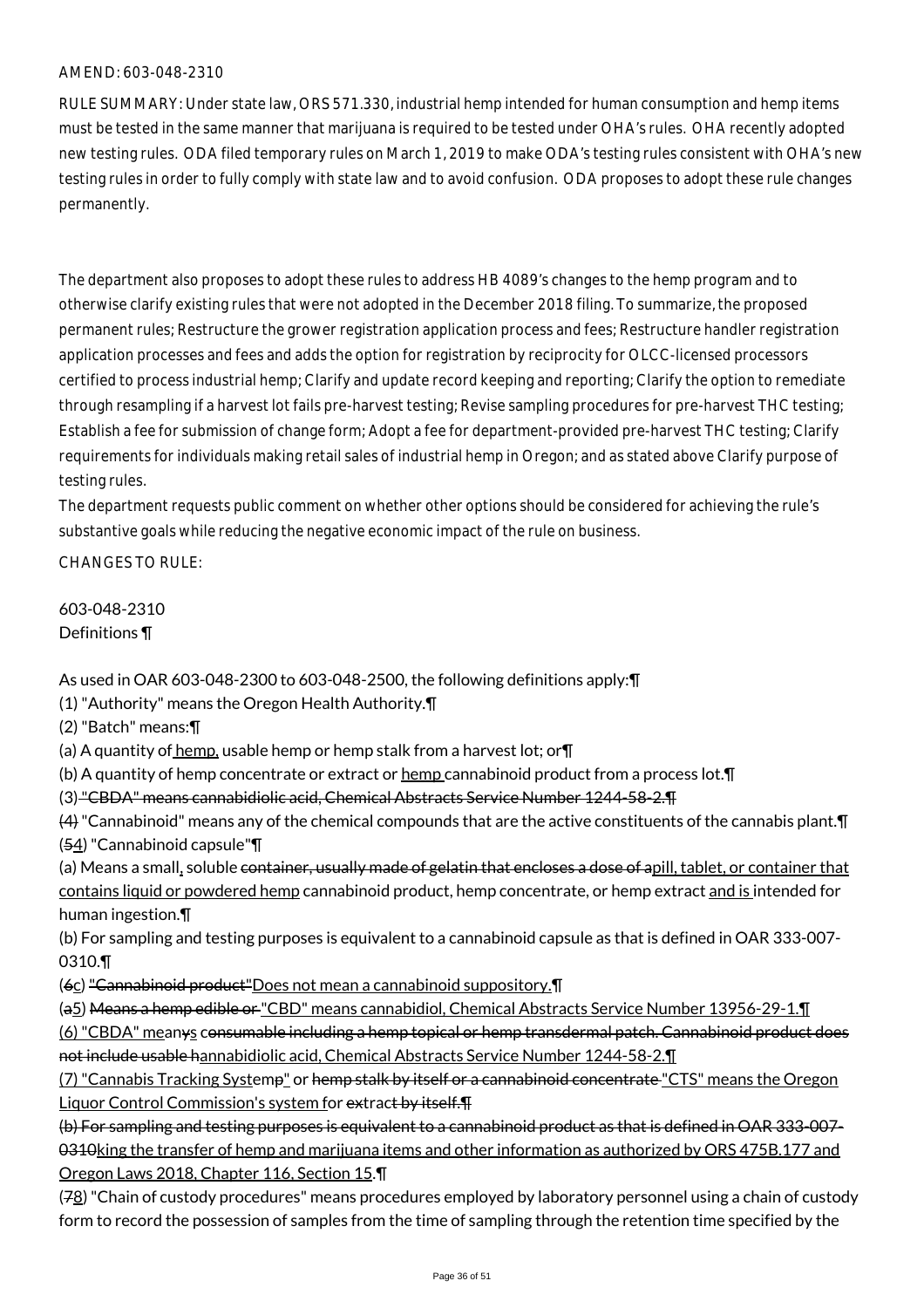Department.¶

(89) "Consumer" means a person who purchases, receives, or otherwise uses hemp items who is not a registered handler.¶

(9includes:¶

(a) A person who purchases, acquires, owns, holds or uses hemp items other than for the purpose of resale; and ¶ (b) A person who purchases, receives, or otherwise uses hemp items who is not a registered handler or a marijuana processor, wholesaler or retailer licensed by OLCC.¶

(10) Consumption means to ingest, inhale or topically apply to the skin or hair.¶

(11) "Control study" means a study performed on items of unknown homogeneity to assure required uniformity of item accomplished through sampling and testing as described in OAR 603-048-2440.¶

(102) "Field duplicate sample" means a sample increments taken in an identical manner fromto sample increments taken from the primary sample and representative of the same hemp item being sampled that is prepared and analyzed separately, that is used for quality control only from the primary sample.  $\P$ 

(13) "Finished hemp concentrate or extract" means a hemp concentrate or extract that is in its final form ready for packaging for sale or transfer to a consumer.¶

(14) "Finished cannabinoid hemp product" means a cannabinoid hemp product that is in its final form ready for packaging for sale or transfer to a consumer and includes all ingredients whether or not the ingredients contain cannabinoids.¶

 $(145)$  "Food" means a raw, cooked, or processed edible substance, or ingredient used or intended for use or for sale in whole or in part for human ingestion, or chewing gum.

(12consumption, chewing gum and includes beverages.¶

(16) "Cannabinoid hemp product"¶

(a) Means a hemp edible or any other product intended for human consumption including a hemp topical or hemp transdermal patch, that contains cannabinoids from industrial hemp or the dried leaves or flowers of hemp; or¶

(b) Usable hemp, hemp extracts and hemp concentrates that have been combined with an added substance.¶

(c) Cannabinoid hemp product does not include usable hemp by itself, hemp stalk by itself, a hemp concentrate or extract by itself, hemp seed incapable of germination by itself, or other products derived only from hemp seeds incapable of germination that may include other non-hemp ingredients.¶

(d) For sampling and testing purposes is equivalent to a cannabinoid product as that is defined in OAR 333-007- 0310.¶

(17) "Hemp concentrate or extract"¶

(a) Means a substance obtained by separating cannabinoids from industrial hemp leaves, flowers, or stalk by a mechanical, chemical or other process.¶

(b) For sampling and testing purposes is equivalent to a cannabinoid concentrate or edible as that is defined in OAR 333-007-0310.¶

(138) "Hemp edible"¶

(a) Means a food or potable liquid created from industrial hemp seed or into which industrial hemp, a hemp concentrate, or a hemp extract has been incorporated.  $\textsf{F}$ 

 $\Theta$ , or the dried leaves or flowers of hemp have been incorporated.

(b) Does not mean hemp seed incapable of germination by itself or other products derived only from hemp seeds incapable of germination that may include other non-hemp ingredients.¶

 $(c)$  For sampling and testing purposes is equivalent to a cannabinoid edible as that is defined in OAR 333-007-0310.¶

(149) "Hemp item"¶

(a) Means usable hemp, hemp stalk, a hemp cannabinoid product, or a hemp concentrate or extract.¶

(b) For sampling and testing purposes is equivalent to a marijuana item as that is defined in OAR 333-007-0310.¶ (1520) "Hemp stalk"¶

(a) Means the stalk of industrial hemp intended for human consumption.¶

(b) For sampling and testing purposes is equivalent to usable marijuana as that is defined in OAR 333-007-0310.¶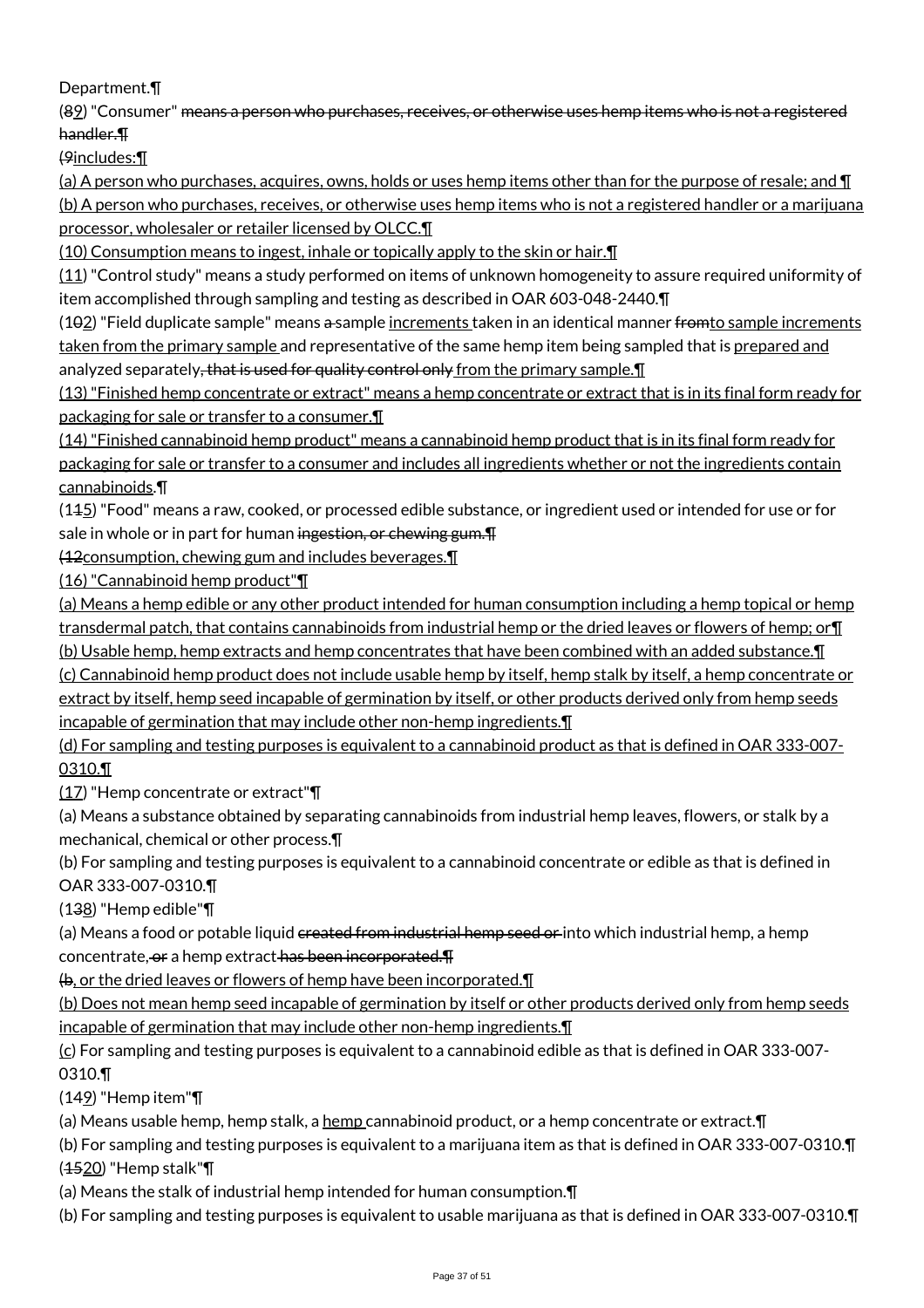(216) "Hemp tincture"¶

(a) Means a solution of alcohol,¶

(A) Liquid hemp cannabinoid product packaged in a container of four fluid ounces or less that consists of either:¶ (a) A non-potable solution of at least 25 percent non-denatured alcohol, in addition to a hemp concentrate or, hemp extract, or usable hemp and perhaps other ingredients intended for human consumption<del>, and</del> that is exempt from the Liquor Control Act under ORS 471.035; or T

(B) A non-potable solution comprised of glycerin, plant-based oil, or concentrated syrup; hemp concentrate or extract or usable marijuana, and perhaps other ingredients that does not contain any added sweeteners and is intended for human consumption or ingestion.¶

(b) For sampling and testing purposes is equivalent to a cannabinoid tincture as that is defined in OAR 333-007- 0310.¶

 $(4722)$  "Hemp topical" $\P$ 

(a) Means a substance intended to be applied to skin or hair that contains a hemp cannabinoid product, hemp concentrate or extract and for purposes of testing includes a hemp transdermal patch.¶

(b) For sampling and testing purposes is equivalent to a cannabinoid topical as that is defined in OAR 333-007- 0310.¶

(1823) "Hemp transdermal patch"¶

(a) Means an adhesive substance applied to human skin that contains a hemp cannabinoid product, hemp concentrate or extract for absorption into the bloodstream.¶

(b) For sampling and testing purposes is equivalent to a cannabinoid transdermal patch as that is defined in OAR 333-007-0310.¶

(1924) "High heat" means a temperature exceeding 180 degrees Fahrenheit.¶

(25) "Homogeneous" means a hemp cannabinoid product, hemp concentrate or extract has uniform composition and properties throughout each process lot.¶

(206) "Industrial hemp for human consumption" means all non-seed parts and varieties of the Cannabis plant, whether growing or not, that pre-harvest contained an average tetrahydrocannabinol concentration that did not exceed 0.3 percent on a dry weight basis, and is intended to be processed and used for human consumption. I

(27) "Marijuana testing rules" means OHAAuthority testing rules for marijuana items found in OAR Chapter 333, Divisions 7 and 64, and all referenced tables and exhibits.¶

(248) "ORELAP" means the Oregon Environmental Laboratory Accreditation Program administered by the Authority pursuant to ORS 438.605 to 438.620.¶

(229) "Process lot" means:¶

(a) Any amount of hemp concentrate or extract of the same type and processed at the same time using the same extraction methods, standard operating procedures and batches from the same or a different harvest lot; or¶ (b) Any amount of a hemp cannabinoid product of the same type and processed at the same time using the same ingredients, standard operating procedures and batches from the same or a different harvest lot or process lot of hemp concentrate or extract as defined in subsection (a) of this section. I

(230) "Relative percentage difference" or "RPD" means the comparison of two quantities while taking into account the size of what is being compared as calculated under OAR 333-064-0100.¶

 $(2431)$  "Relative standard deviation" or "RSD" means the standard deviation expressed as a percentage of the mean recovery as calculated under OAR 333-064-0100.¶

(2532) "Remediation":¶

(a) Means a process or technique applied to a hemp item to remove pesticides or solvents.¶

(b) Does not include dilution.¶

(33) "Sample" means an amount of a hemp item collected by laboratory personnel from a grower or handler and provided to a laboratory for testing.¶

(2634) "Sample increment" means an amount of a hemp item collected by laboratory personnel from a grower or handler that may be combined into a sample for purposes of testing or, in the case of a control study, is tested individually.¶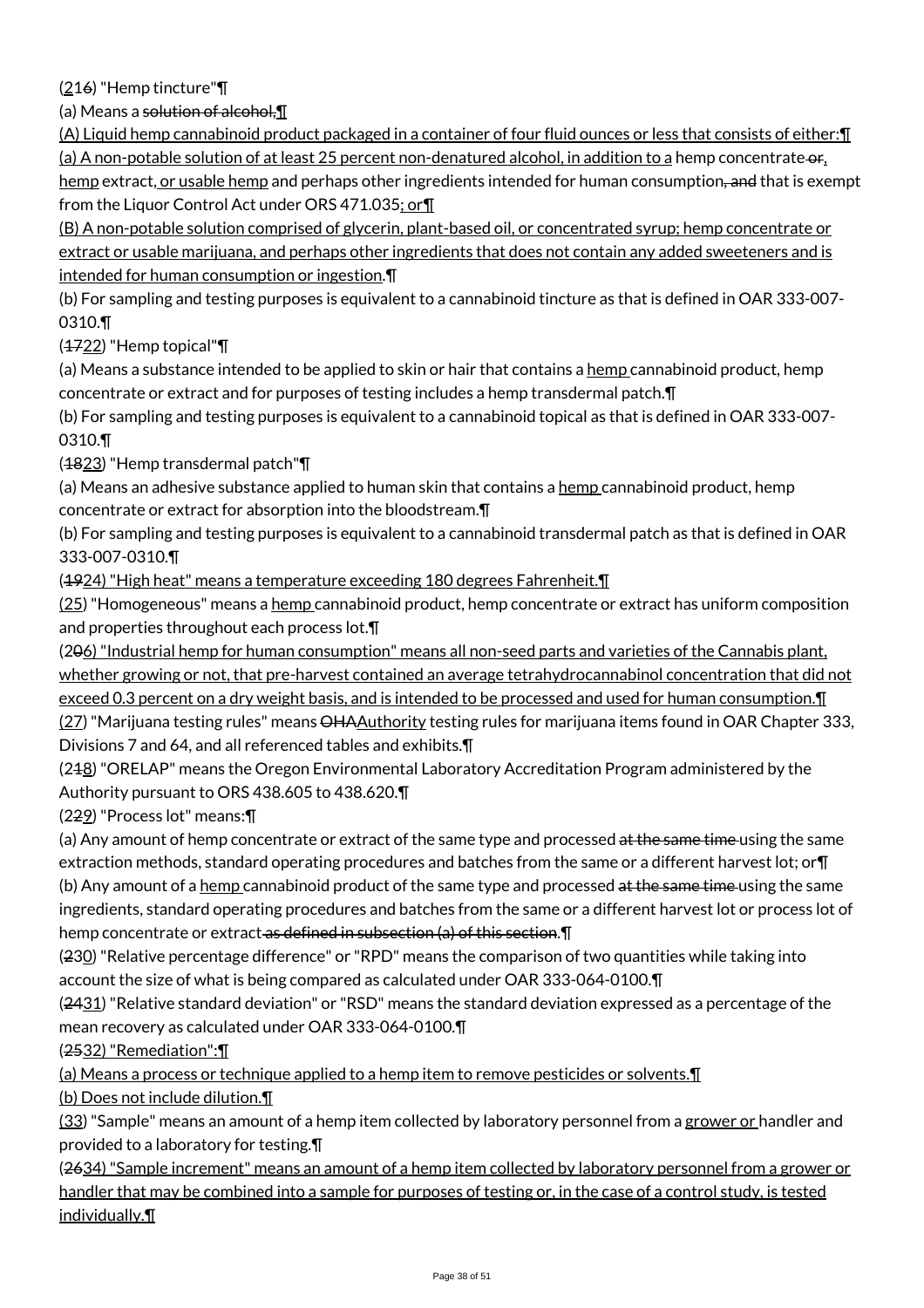(35) "Sterilization" means the removal of all microorganisms and other pathogens from a hemp item by treating it with approved chemicals or subjecting it to high heat.¶

 $(2736)$  "Test batch" means a group of samples from a batch submitted collectively to a laboratory for testing purposes.¶

(237) "Texture" means the feel, appearance, or consistency of a marijuana item. ¶

(38) "THC" means tetrahydrocannabinol and has the same Chemical Abstracts Service Number 1972-08-3 as delta-9 THC.¶

(239) "THCA" means tetrahydrocannabinolic acid, Chemical Abstracts Service Number 23978-85-0.¶

(340) "These rules" means OAR 603-048-2300 through 603-048-2500.¶

(341) "TNI" means The NELAC (National Environmental Laboratory Accreditation Conference) Institute, a voluntary organization of state and federal environmental officials and interest groups purposed primarily to establish consensus standards for accrediting environmental laboratories.¶

(342) "TNI EL Standards" means the adopted 2009 TNI Environmental Lab Standards (2 2009 The NELAC Institute), which describe the elements of laboratory accreditation developed and established by the consensus principles of TNI and that meet the approval requirements of TNI procedures and policies.¶

(343) "Unit of sale" means a unit of salen amount of a hemp item commonly packaged for transfer or sale to a consumer or capable of being packaged for transfer or sale to a consumer..¶

(344) "Usable hemp"¶

(a) Means the flowers and leaves of industrial hemp intended for human consumption that does not fall within meaning hemp concentrate or extract, hemp edible, or hemp cannabinoid product. T

(b) Includes, for purposes of these rules, pre-rolled hemp as long as the pre-roll consists of only dried hemp leaves and flowers, an unflavored rolling paper and a filter or tip.

(c) For sampling and testing purposes is equivalent to usable marijuana as that is defined in OAR 333-007-0310. Statutory/Other Authority: ORS 561.190, ORS 571.300 - 571.345; 48, OL 20168, Ch. 74.116 Statutes/Other Implemented: ORS 571.300 - 571.31548, OL 20168, Ch. 71, Sec. 9116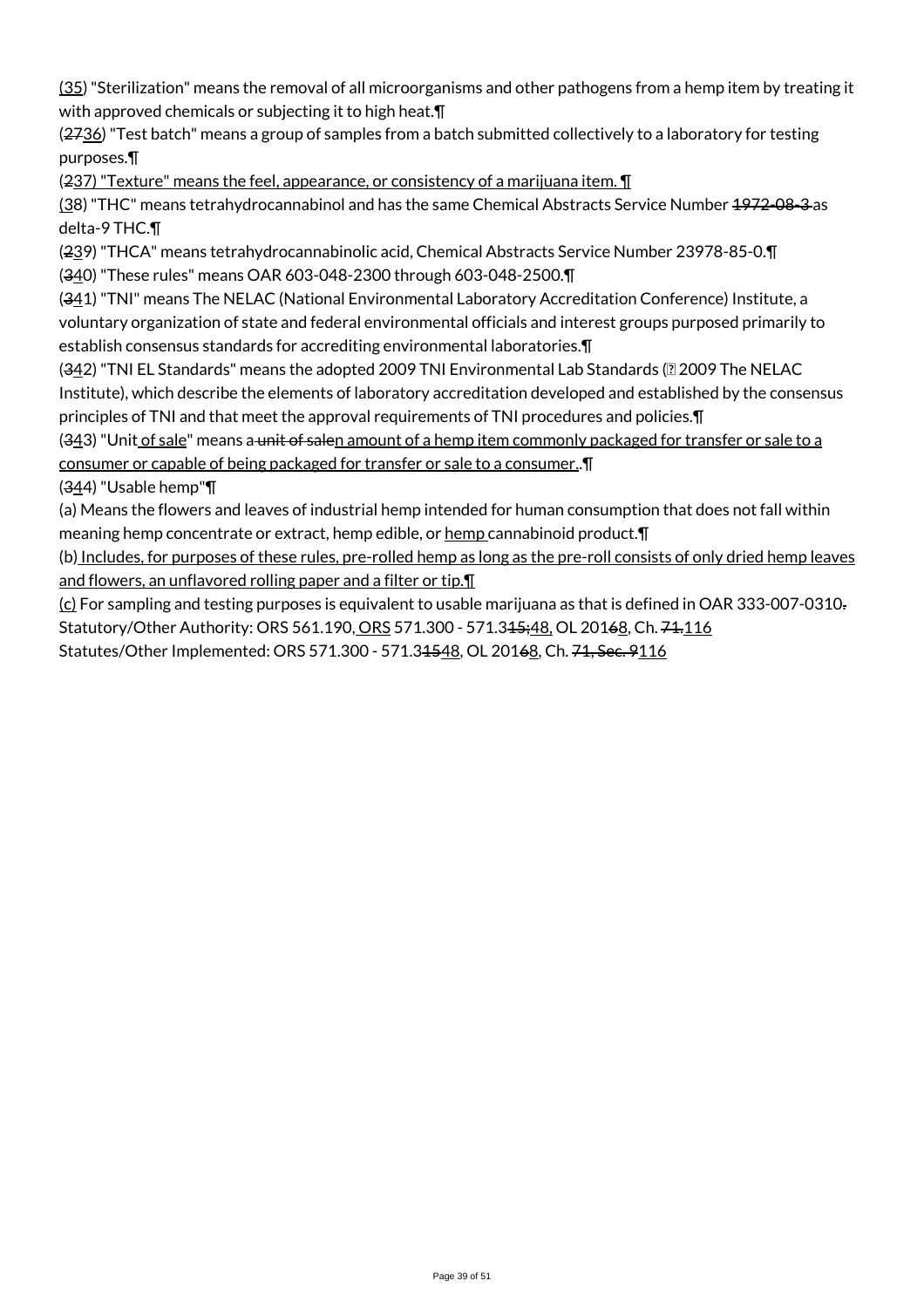RULE SUMMARY: Under state law, ORS 571.330, industrial hemp intended for human consumption and hemp items must be tested in the same manner that marijuana is required to be tested under OHA's rules. OHA recently adopted new testing rules. ODA filed temporary rules on March 1, 2019 to make ODA's testing rules consistent with OHA's new testing rules in order to fully comply with state law and to avoid confusion. ODA proposes to adopt these rule changes permanently.

The department also proposes to adopt these rules to address HB 4089's changes to the hemp program and to otherwise clarify existing rules that were not adopted in the December 2018 filing. To summarize, the proposed permanent rules; Restructure the grower registration application process and fees; Restructure handler registration application processes and fees and adds the option for registration by reciprocity for OLCC-licensed processors certified to process industrial hemp; Clarify and update record keeping and reporting; Clarify the option to remediate through resampling if a harvest lot fails pre-harvest testing; Revise sampling procedures for pre-harvest THC testing; Establish a fee for submission of change form; Adopt a fee for department-provided pre-harvest THC testing; Clarify requirements for individuals making retail sales of industrial hemp in Oregon; and as stated above Clarify purpose of testing rules.

The department requests public comment on whether other options should be considered for achieving the rule's substantive goals while reducing the negative economic impact of the rule on business.

CHANGES TO RULE:

603-048-2315 Ordering Tests ¶

A(1) A grower or handler must provide a laboratory, prior to the laboratory taking samples, with at a minimum the following information:¶

(1a) A written request of analysis for each testThe handler's or grower's registration number.¶

(b) The name, address and contact information of the grower or handler.¶

(c) Whether the hemp items are subject to tracking in CTS.¶

(d) Identification as hemp and type of hemp item.¶

(e) Harvest lot identifier that is associated with the batch, if applicable.¶

(f) Process lot identifier that is associated with the batch, if applicable.¶

(g) Batches to be sampled.¶

(h) Total mass or volume of each batch to be sampled.¶

(i) For hemp cannabinoid products, the unit of sale.¶

(j) Identification of the test or tests the laboratory is being requested to conduct. [1]

(2k) Notification of whether theWhether the test or tests being requested are compliance tests. I

(l) Whether the test or tests being requested are quality control or research and development tests.¶

(m) Whether a batch is being re-sampled because of a failed test and, the date the failed test results was received

by the registrant and laboratory identification number of the laboratory that conducted the initial test.¶

(3n) Certification of successful control study, if applicable, on a form prescribWhether the hemp item has a certified control study or a control study is being requested.¶

(o) Whether the hemp or hemp item was remediated, if remediation is permitted under OAR 603-048-2450.¶ (2) If a handler is requesting a control study, the request must be submitted on a form prescribed by the Department, as specified in OAR 603-048-2440. ¶

(3) If the hemp or hemp item is being re-sampled after a failed test or has a certified control study, the grower or handler must provide the laboratory with documentation of the failed test or certified control study as applicable. ¶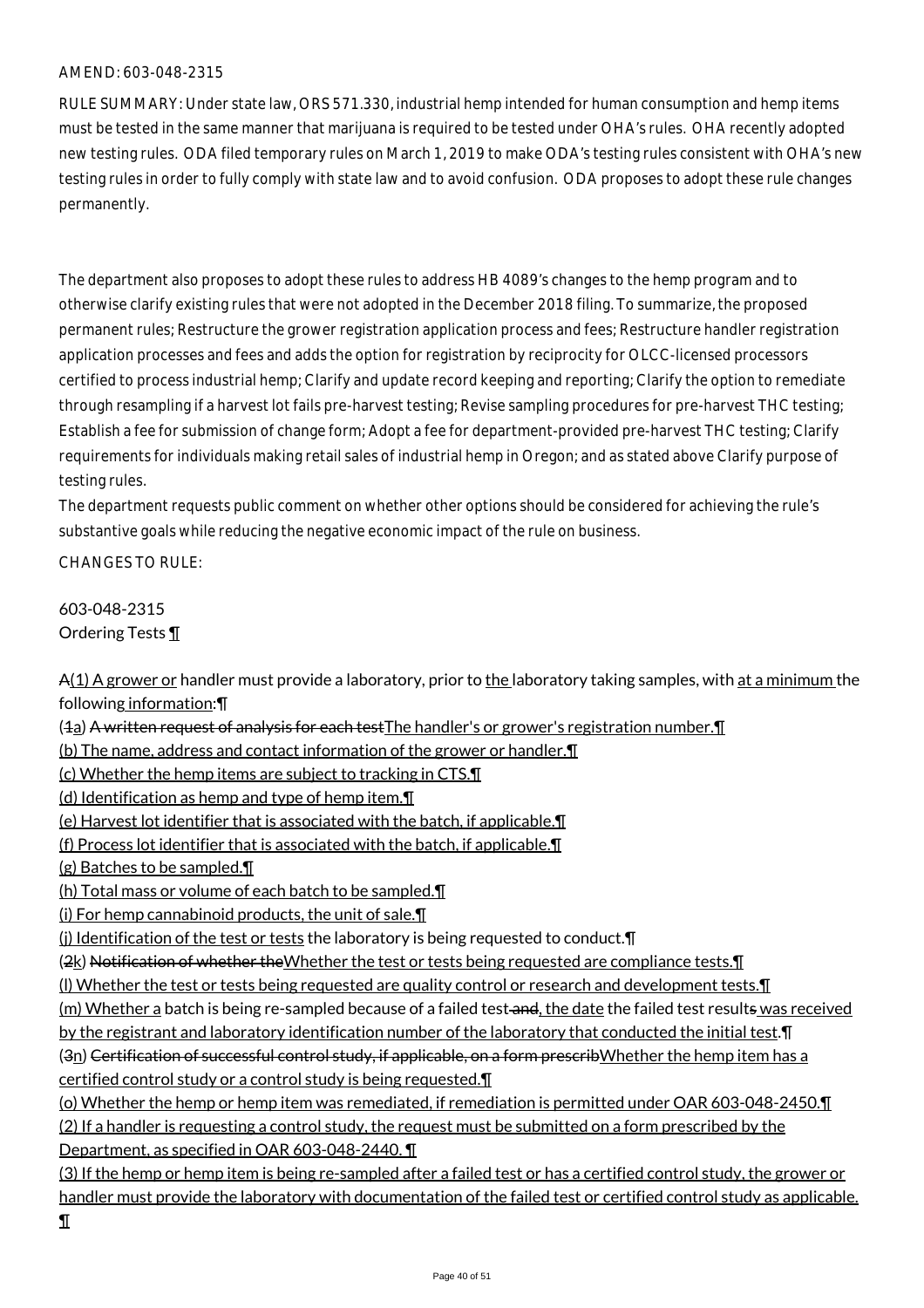(4) It is the responsibility of the grower or handler to order the tests necessary to comply with these rules.¶

(5) A grower or handler may not order more than one compliance test for the same hemp or hemp item.  $\P$ 

(6) It is a violation of these rules for a grower or handler to:¶

(a) Fail to provide the information required byin the Departmentse rules to the laboratory; or  $\P$ (b) Submit false or misleading information to a laboratory.

Statutory/Other Authority: ORS 561.190, 571.300 - 571.345;48, OL 20168, Ch. 74.116

Statutes/Other Implemented: OL 2018, Ch. 116, ORS 571.300--571.315, OL 2016, Ch. 71, Sec. 9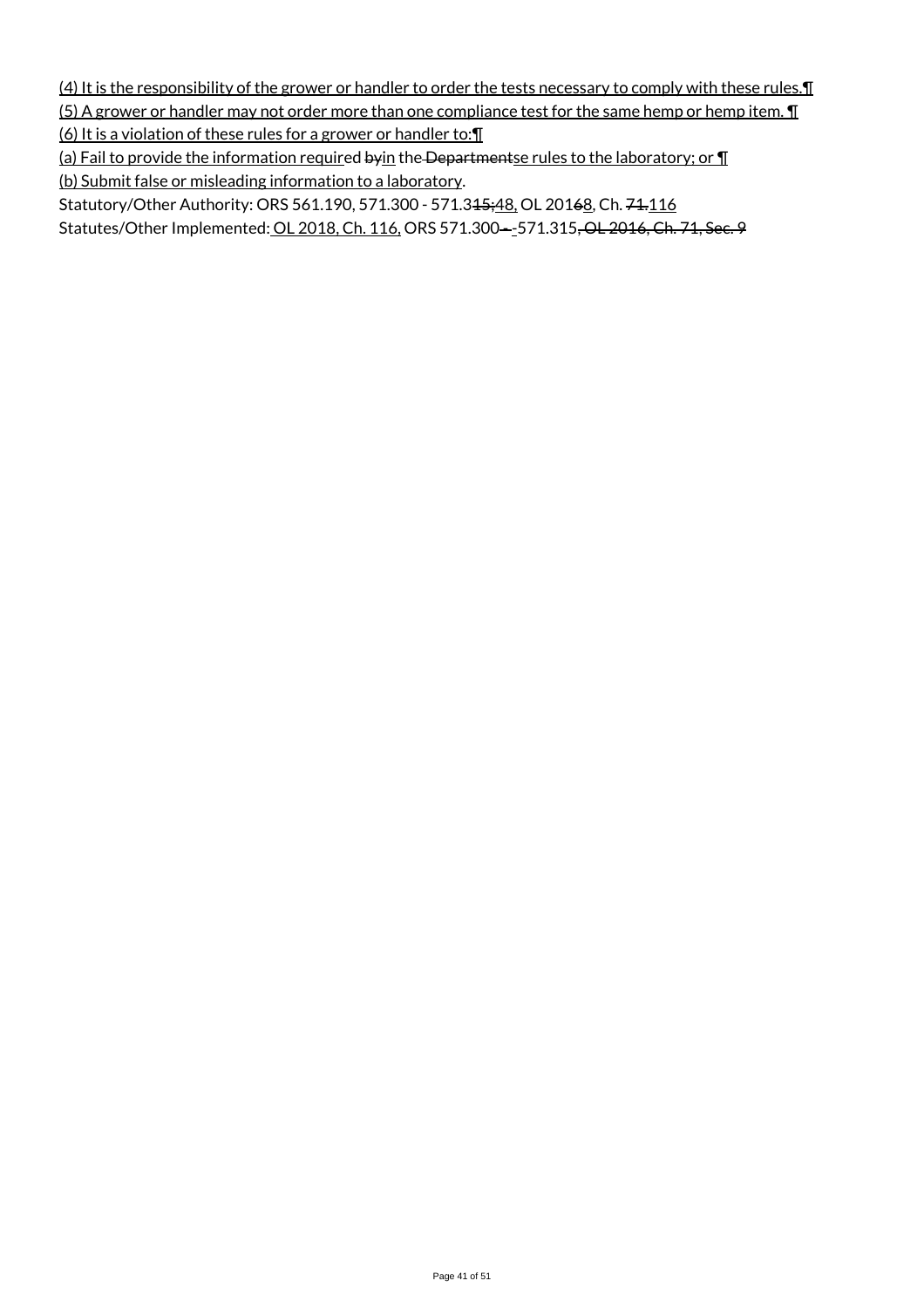RULE SUMMARY: Under state law, ORS 571.330, industrial hemp intended for human consumption and hemp items must be tested in the same manner that marijuana is required to be tested under OHA's rules. OHA recently adopted new testing rules. ODA filed temporary rules on March 1, 2019 to make ODA's testing rules consistent with OHA's new testing rules in order to fully comply with state law and to avoid confusion. ODA proposes to adopt these rule changes permanently.

The department also proposes to adopt these rules to address HB 4089's changes to the hemp program and to otherwise clarify existing rules that were not adopted in the December 2018 filing. To summarize, the proposed permanent rules; Restructure the grower registration application process and fees; Restructure handler registration application processes and fees and adds the option for registration by reciprocity for OLCC-licensed processors certified to process industrial hemp; Clarify and update record keeping and reporting; Clarify the option to remediate through resampling if a harvest lot fails pre-harvest testing; Revise sampling procedures for pre-harvest THC testing; Establish a fee for submission of change form; Adopt a fee for department-provided pre-harvest THC testing; Clarify requirements for individuals making retail sales of industrial hemp in Oregon; and as stated above Clarify purpose of testing rules.

The department requests public comment on whether other options should be considered for achieving the rule's substantive goals while reducing the negative economic impact of the rule on business.

CHANGES TO RULE:

#### 603-048-2320

Usable HempCompliance Testing Requirements for Industrial Hemp for Human Consumption and Usable Hemp (1) A grower or handler must have every harvest lot of usableindustrial hemp for hemp stalk testeuman consumption tested as required and in the same manner as usable marijuana under OAR 333-007-0320 prior to sale or transfer.¶

(2) A grower or handler must test a harvest lot of usable industrial hemp or industrial hemp or hemp stalks for microbiological contaminants in accordance with OAR 333-007-0390, upon written request by the Department. Statutory/Other Authority: ORS 561.190, ORS 571.300 - 571.345;48, OL 20168, Ch. 74.116 Statutes/Other Implemented: ORS 571.300 - 571.31548, OL 20168, Ch. 71, Sec. 9116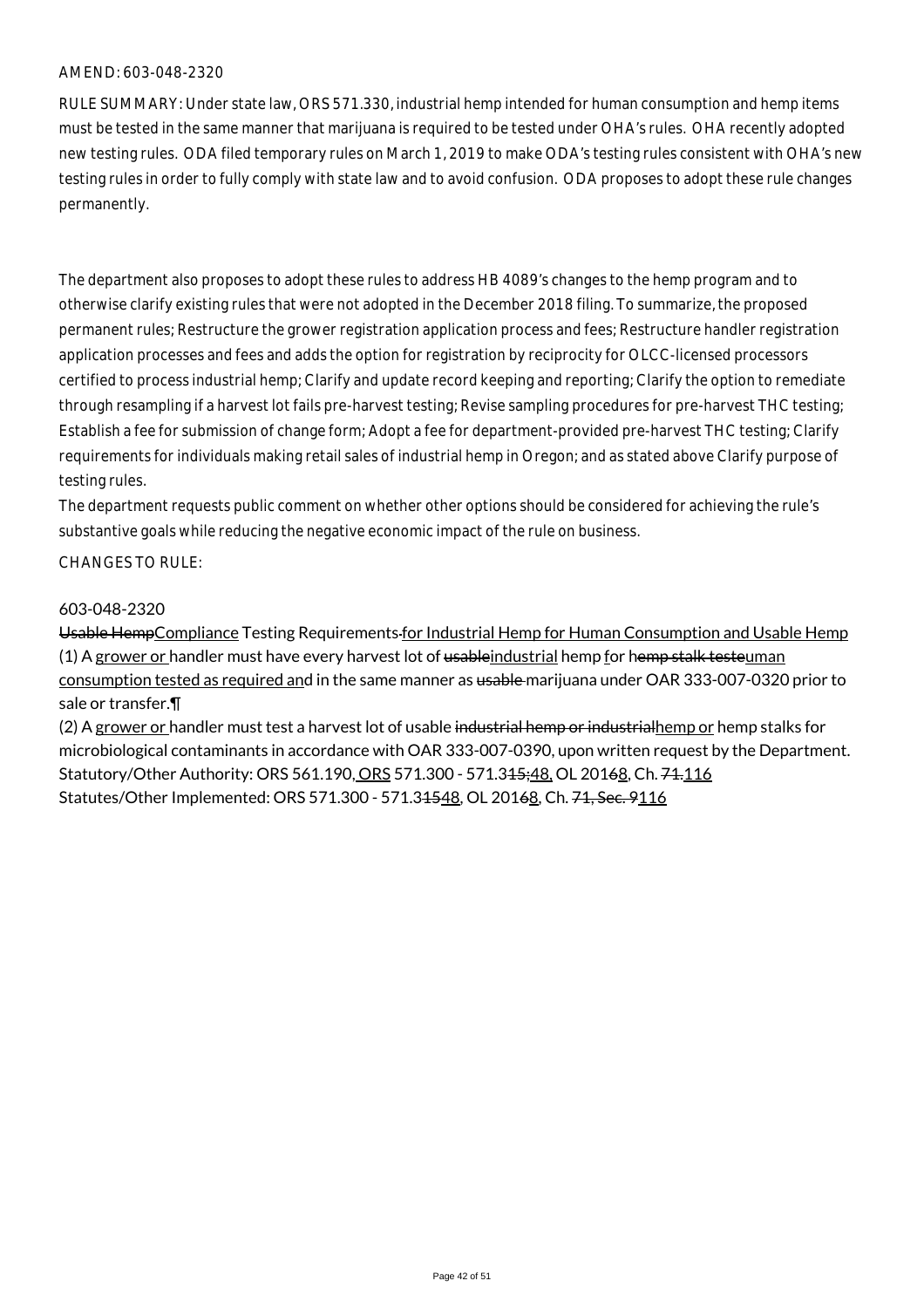RULE SUMMARY: Under state law, ORS 571.330, industrial hemp intended for human consumption and hemp items must be tested in the same manner that marijuana is required to be tested under OHA's rules. OHA recently adopted new testing rules. ODA filed temporary rules on March 1, 2019 to make ODA's testing rules consistent with OHA's new testing rules in order to fully comply with state law and to avoid confusion. ODA proposes to adopt these rule changes permanently.

The department also proposes to adopt these rules to address HB 4089's changes to the hemp program and to otherwise clarify existing rules that were not adopted in the December 2018 filing. To summarize, the proposed permanent rules; Restructure the grower registration application process and fees; Restructure handler registration application processes and fees and adds the option for registration by reciprocity for OLCC-licensed processors certified to process industrial hemp; Clarify and update record keeping and reporting; Clarify the option to remediate through resampling if a harvest lot fails pre-harvest testing; Revise sampling procedures for pre-harvest THC testing; Establish a fee for submission of change form; Adopt a fee for department-provided pre-harvest THC testing; Clarify requirements for individuals making retail sales of industrial hemp in Oregon; and as stated above Clarify purpose of testing rules.

The department requests public comment on whether other options should be considered for achieving the rule's substantive goals while reducing the negative economic impact of the rule on business.

CHANGES TO RULE:

#### 603-048-2330

Compliance Testing Requirements for Hemp Concentrate or Extract Testing Requirements

(1) A handler must have every process lot of  $\frac{1}{2}$  hemp concentrate or extract intended for use by a person to make a hemp cannabinoid product tested in the same manner as a cannabinoid concentrates and extracts or extract under OAR 333-007-0330(2) prior to sale or transfer, except for a cannabinoid concentrate that meets the criteria in section (4) of this rule.¶

(2) A handler must have every process lot of a finished hemp concentrate or extract tested in the same manner as a finished cannabinoid concentrate or extract under OAR 333-007-0330(1) prior to sale or transfer.¶

(23) A handler must have a process lot of a hemp concentrate or extract tested for microbiological contaminants in accordance with OAR 333-007-0390, upon written request by the Department.¶

(4) A process lot of a hemp concentrate that is made only using food grade animal fat or food grade plant-based oil is not required to be tested for pesticides if: ¶

(a) All industrial hemp or usable hemp used to make the concentrate was tested for pesticide and passed pesticide testing;¶

(b) The solvent used to make the concentrate is food grade animal fat or food grade plant-based oil; and¶ (c) The concentrate itself is only used to make a hemp cannabinoid product intended for human consumption or use but not intended for inhalation and the concentrate is not sold directly to consumers. Statutory/Other Authority: ORS 561.190, 571.300 - 571.345;48, OL 20168, Ch. 74.116 Statutes/Other Implemented: ORS 571.300 - 571.315, OL 2016, Ch. 71, Sec. 9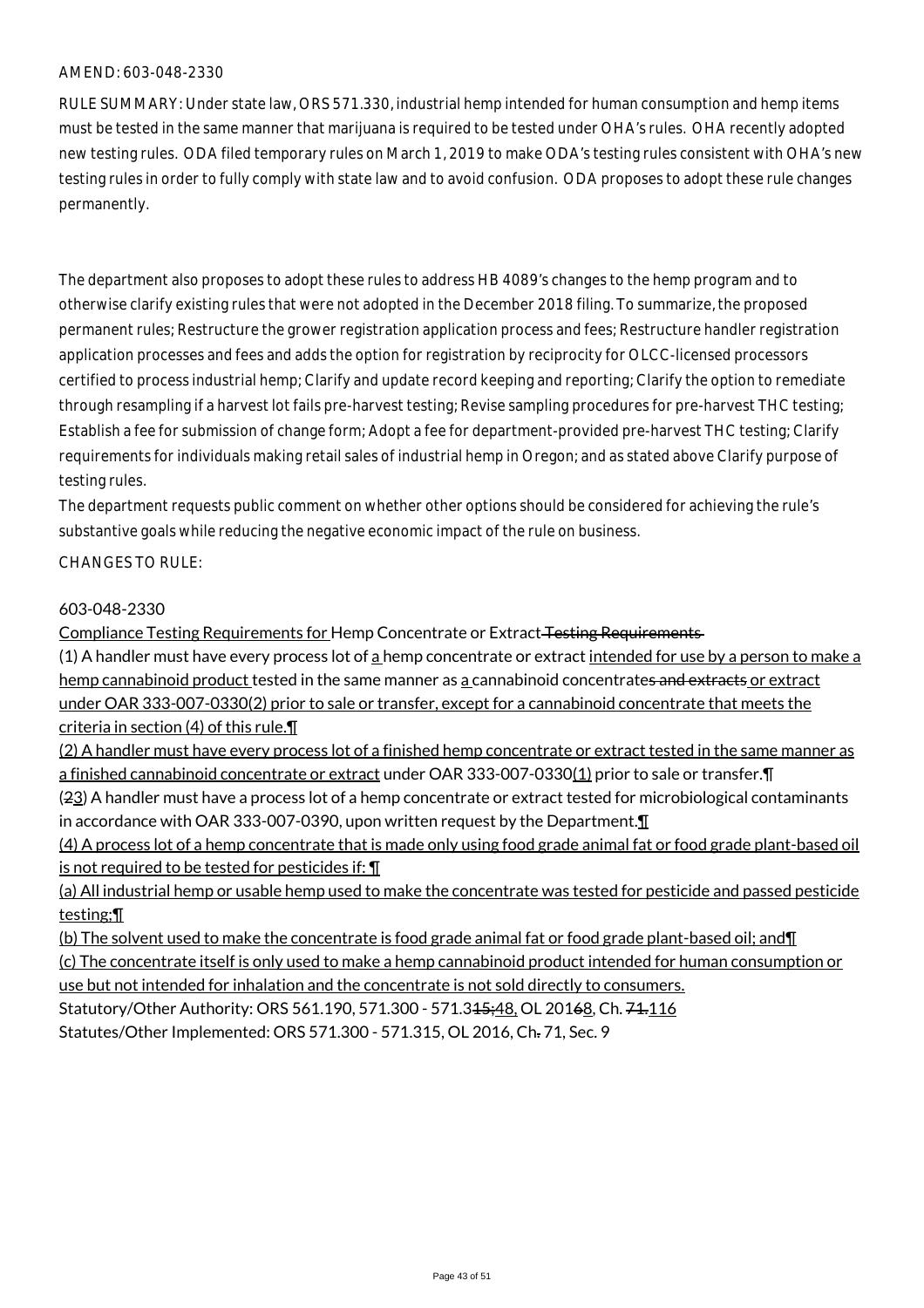RULE SUMMARY: Under state law, ORS 571.330, industrial hemp intended for human consumption and hemp items must be tested in the same manner that marijuana is required to be tested under OHA's rules. OHA recently adopted new testing rules. ODA filed temporary rules on March 1, 2019 to make ODA's testing rules consistent with OHA's new testing rules in order to fully comply with state law and to avoid confusion. ODA proposes to adopt these rule changes permanently.

The department also proposes to adopt these rules to address HB 4089's changes to the hemp program and to otherwise clarify existing rules that were not adopted in the December 2018 filing. To summarize, the proposed permanent rules; Restructure the grower registration application process and fees; Restructure handler registration application processes and fees and adds the option for registration by reciprocity for OLCC-licensed processors certified to process industrial hemp; Clarify and update record keeping and reporting; Clarify the option to remediate through resampling if a harvest lot fails pre-harvest testing; Revise sampling procedures for pre-harvest THC testing; Establish a fee for submission of change form; Adopt a fee for department-provided pre-harvest THC testing; Clarify requirements for individuals making retail sales of industrial hemp in Oregon; and as stated above Clarify purpose of testing rules.

The department requests public comment on whether other options should be considered for achieving the rule's substantive goals while reducing the negative economic impact of the rule on business.

CHANGES TO RULE:

#### 603-048-2340

#### Cannabinoid Productompliance Testing Requirements for Cannabinoid Products

(1) A handler must have every process lot of a finished hemp cannabinoid product, including hemp edibles, capsules, hemp tincture, hemp topical, hemp transdermal patch prior to sale or transfer to a consumer tested for THC and CBD concentration in the same manner as cannabinoid products under OAR 333-007-0340 or 333-007- 0345, as applicable.¶

(2) A handler must have a process lot of a finished hemp cannabinoid product tested for microbiological contaminants in accordance with OAR 333-007-0390, upon written request by the Department. Statutory/Other Authority: ORS 561.190, 571.300 - 571.345;48, OL 20168, Ch. 74.116 Statutes/Other Implemented: ORS 571.300 - 571.31548, OL 20168, Ch. 71, Sec. 9116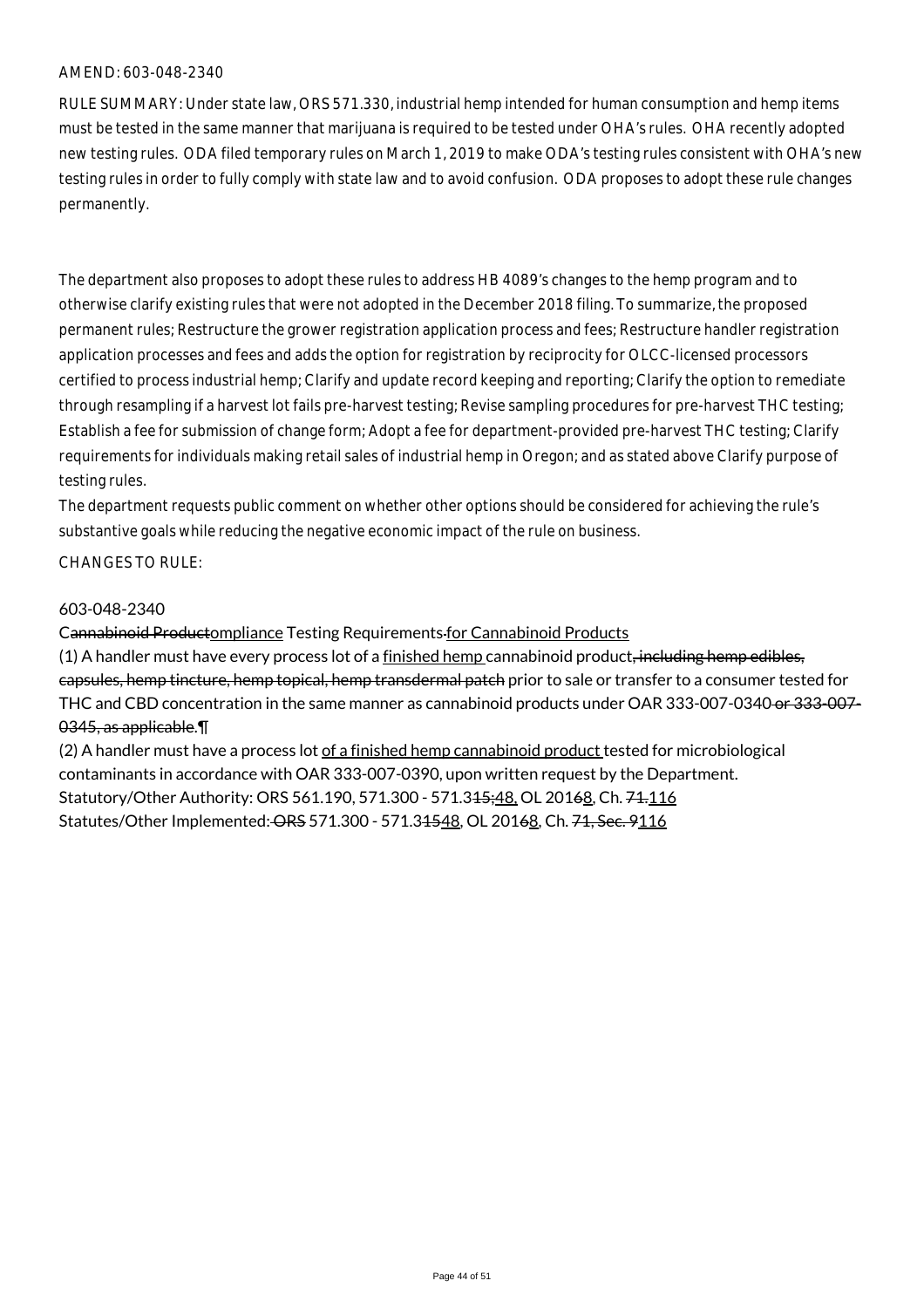RULE SUMMARY: Under state law, ORS 571.330, industrial hemp intended for human consumption and hemp items must be tested in the same manner that marijuana is required to be tested under OHA's rules. OHA recently adopted new testing rules. ODA filed temporary rules on March 1, 2019 to make ODA's testing rules consistent with OHA's new testing rules in order to fully comply with state law and to avoid confusion. ODA proposes to adopt these rule changes permanently.

The department also proposes to adopt these rules to address HB 4089's changes to the hemp program and to otherwise clarify existing rules that were not adopted in the December 2018 filing. To summarize, the proposed permanent rules; Restructure the grower registration application process and fees; Restructure handler registration application processes and fees and adds the option for registration by reciprocity for OLCC-licensed processors certified to process industrial hemp; Clarify and update record keeping and reporting; Clarify the option to remediate through resampling if a harvest lot fails pre-harvest testing; Revise sampling procedures for pre-harvest THC testing; Establish a fee for submission of change form; Adopt a fee for department-provided pre-harvest THC testing; Clarify requirements for individuals making retail sales of industrial hemp in Oregon; and as stated above Clarify purpose of testing rules.

The department requests public comment on whether other options should be considered for achieving the rule's substantive goals while reducing the negative economic impact of the rule on business.

#### CHANGES TO RULE:

#### 603-048-2350

Batch Requirements for Compliance Testing

(1) Usable hemp and hemp stalks: A handler must separate each harvest lot into no larger than  $4530$  pound batches.¶

(2) Hemp concentrates or extracts:¶

(a) A process lot of a hemp concentrate or extract is considered a batch.¶

(b) The size of a process lot submitted for sampling and testing for purposes of a control study under OAR 333- 007-0440 and OAR 603-048-2440 defines the maximum process lot for that concentrate, or extract or product for purposes of sampling and testing after a control study has been certified.¶

(3) Hemp Cannabinoid products. ¶

(a) A handler must separate process lots into not larger than 35,000 unit of sale batches.¶

(4) A handler must assign each batch a unique batch number and that unique batch numbb) The size of a process lot submitted for sampling and testing for purposes of a control study under OAR 333-007-0440 and OAR 603- 048-2440 defines the maximum process lot for that product for purposes of sampling and testing after a control study has been certified.¶

(4) A handler must assign each batch a process lot identifier as described in OAR 603-048-0500 and that process lot identifier must be:¶

(a) Provided to the individual responsible for taking samples; and¶

(b) Included on the batch label as required in OAR 603-048-2380.¶

(45) A handler may not reuse a unique batch numbprocess lot identifier.

Statutory/Other Authority: ORS 561.190, ORS 571.300 - 571.345;48, OL 20168, Ch. 74.116

Statutes/Other Implemented: ORS 571.300 - 571.34548, OL 20168, Ch. 71, Sec. 9116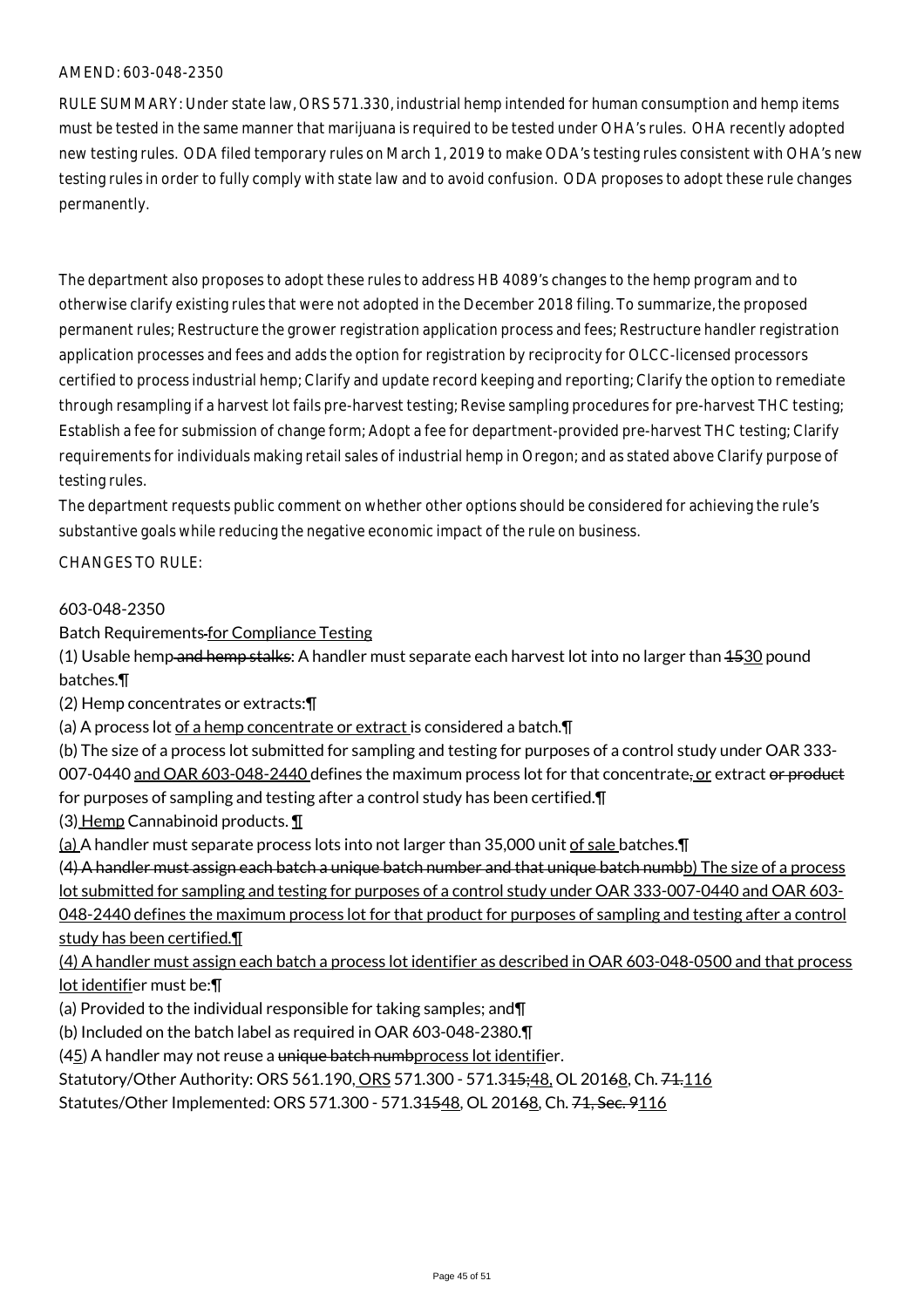RULE SUMMARY: Under state law, ORS 571.330, industrial hemp intended for human consumption and hemp items must be tested in the same manner that marijuana is required to be tested under OHA's rules. OHA recently adopted new testing rules. ODA filed temporary rules on March 1, 2019 to make ODA's testing rules consistent with OHA's new testing rules in order to fully comply with state law and to avoid confusion. ODA proposes to adopt these rule changes permanently.

The department also proposes to adopt these rules to address HB 4089's changes to the hemp program and to otherwise clarify existing rules that were not adopted in the December 2018 filing. To summarize, the proposed permanent rules; Restructure the grower registration application process and fees; Restructure handler registration application processes and fees and adds the option for registration by reciprocity for OLCC-licensed processors certified to process industrial hemp; Clarify and update record keeping and reporting; Clarify the option to remediate through resampling if a harvest lot fails pre-harvest testing; Revise sampling procedures for pre-harvest THC testing; Establish a fee for submission of change form; Adopt a fee for department-provided pre-harvest THC testing; Clarify requirements for individuals making retail sales of industrial hemp in Oregon; and as stated above Clarify purpose of testing rules.

The department requests public comment on whether other options should be considered for achieving the rule's substantive goals while reducing the negative economic impact of the rule on business.

#### CHANGES TO RULE:

#### 603-048-2380

Handler-Site Requirements for Labeling, Storing, and Securing Pre-Tested ConsumableIndustrial Hemp for Human Consumption or Hemp Items; Recordkeeping

- (1) After sampling of a laboratory has taken samples from a harvest or process lot batch, athe grower or handler must:¶
- (a) Label the batch with the following information:¶
- (A) The grower or handler's registration number;¶
- (B) The harvest or process lot unique identification number;¶
- (C) The name and accreditation number of the laboratory that took samples and the name and accreditation number of the laboratory responsible for the testing, if different;¶
- (D) The test batch or sample unique identification numbers supplied by the laboratory personnel;¶
- (E) The date the samples were taken; and¶
- (F) In bold, capital letters, no smaller than 12 point font, "ITEM NOT TESTED."¶

(b) Store and secure the batch in a manner that prevents the consumable industrial hemp for human consumption or hemp item from being tampered with or transferred prior to test results being reported.  $\P$ 

(c) Be able to easily locate a batch stored and secured under subsection (1)(b) of this rule and provide that location to the Department or a laboratory upon request.¶

(2) If the samples pass testing, the batch of consumableindustrial hemp for human consumption or hemp items

satisfies the testing required by O<del>r Laws 2016, chapter 71, Section 9</del>RS 571.330 and these rules. IT

(3) If the samples do not pass testing, the handler must comply with OAR 603-048-2450.

Statutory/Other Authority: ORS 561.190, ORS 571.300 - 571.345;48, OL 20168, Ch. 74.116

Statutes/Other Implemented: ORS 571.300 - 571.34548, OL 20168, Ch. 71, Sec. 9116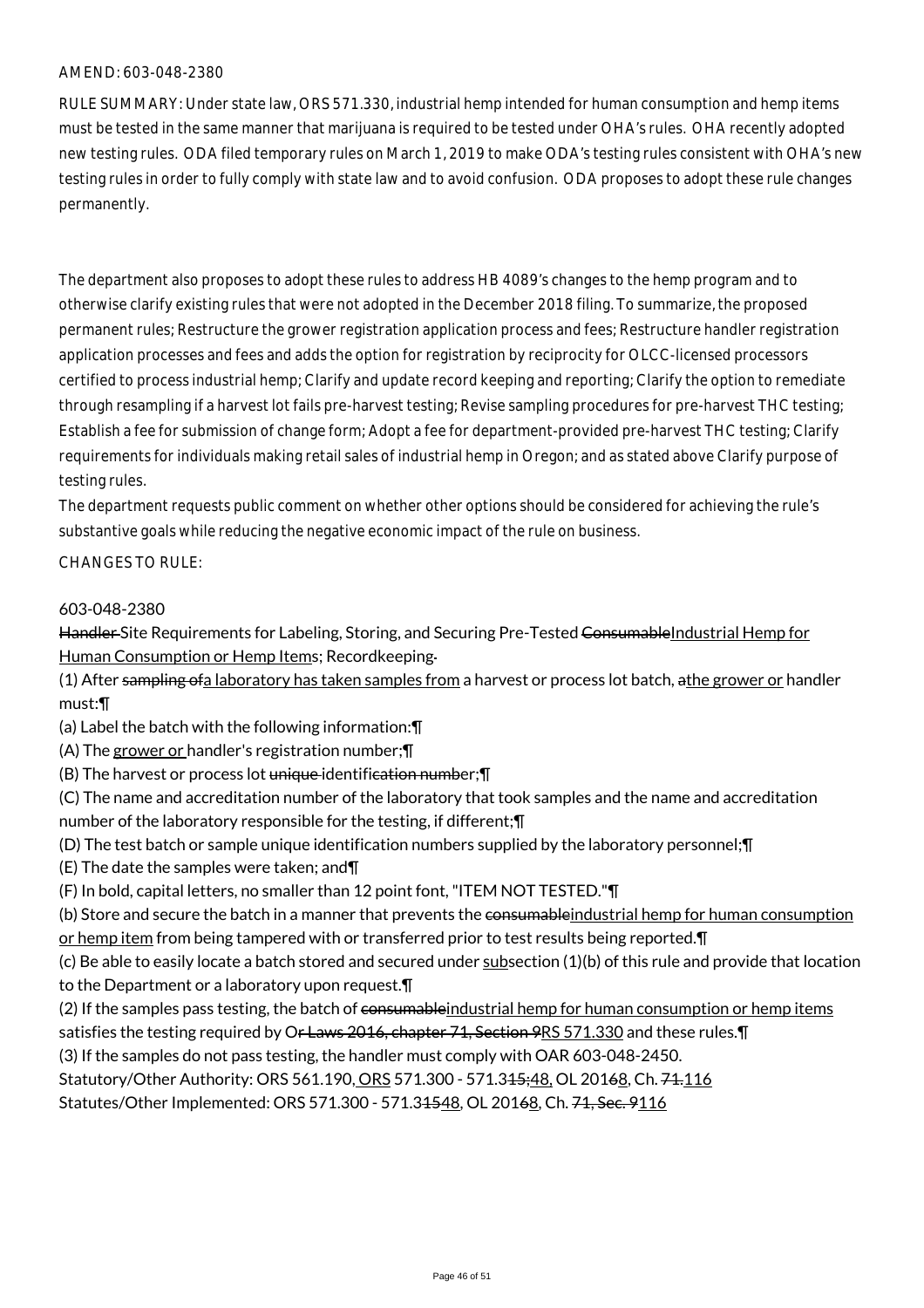RULE SUMMARY: Under state law, ORS 571.330, industrial hemp intended for human consumption and hemp items must be tested in the same manner that marijuana is required to be tested under OHA's rules. OHA recently adopted new testing rules. ODA filed temporary rules on March 1, 2019 to make ODA's testing rules consistent with OHA's new testing rules in order to fully comply with state law and to avoid confusion. ODA proposes to adopt these rule changes permanently.

The department also proposes to adopt these rules to address HB 4089's changes to the hemp program and to otherwise clarify existing rules that were not adopted in the December 2018 filing. To summarize, the proposed permanent rules; Restructure the grower registration application process and fees; Restructure handler registration application processes and fees and adds the option for registration by reciprocity for OLCC-licensed processors certified to process industrial hemp; Clarify and update record keeping and reporting; Clarify the option to remediate through resampling if a harvest lot fails pre-harvest testing; Revise sampling procedures for pre-harvest THC testing; Establish a fee for submission of change form; Adopt a fee for department-provided pre-harvest THC testing; Clarify requirements for individuals making retail sales of industrial hemp in Oregon; and as stated above Clarify purpose of testing rules.

The department requests public comment on whether other options should be considered for achieving the rule's substantive goals while reducing the negative economic impact of the rule on business.

CHANGES TO RULE:

603-048-2440 Control Study ¶

 $(1)$  A handler may request that a laboratory perform a control study on hemp concentrates, extracts, or  $h$ emp cannabinoid products in accordance with OAR 333-007-0440(1).¶

(2) To be sufficient to satisfy the requirements of a control study under these rules, a laboratory must:¶ (a) Conduct the control study in accordance with OAR 333-007-0440; and¶

(b) Identify on a form prescribed by the Department if a batch undergoing a control study passed testing requirements identified in OAR 333-007-0440(6), and must send the form at the handler's request to the Department:¶

(3) A control study passes or fails according to OAR 333-007-0440.¶

(4) A process lot sampled and tested for purposes of a control study that passes all the required tests satisfies the testing required by Or Laws 2016, chapter 71, Section 9RS 571.330 and these rules.

(5) Future batches of the If a hemp concentrate, extract or hemp cannabinoid product that successfully passes a control study and the control study has abeen certified control studyby the Department, future batches of the hemp concentrate, extract or hemp cannabinoid product may be sampled and tested according to OAR 333-007- 0440(9)-(11) for a onetwo year period unless a control study is invalidated under OAR 333-007-0440(10). T (6) The Department will certify a control study for a hemp concentrate, extract or hemp cannabinoid product that passes all the required tests in accordance with this rule.¶

(7) A control study is invalidated as specified in OAR 333-007-0440(10). A handler must report to the Department if a control study is invalidated under OAR 333-007-0440(10) and failure to report is a violation of these rules.¶ (8) Any testing performed as part of a control study is considered a compliance test.

Statutory/Other Authority: ORS 561.190, ORS 571.300--571.345;48, OL 20168, Ch. 71., ORS 561.190116 Statutes/Other Implemented: ORS 571.300---571.31548, OL 20168, Ch. 71, Sec. 9116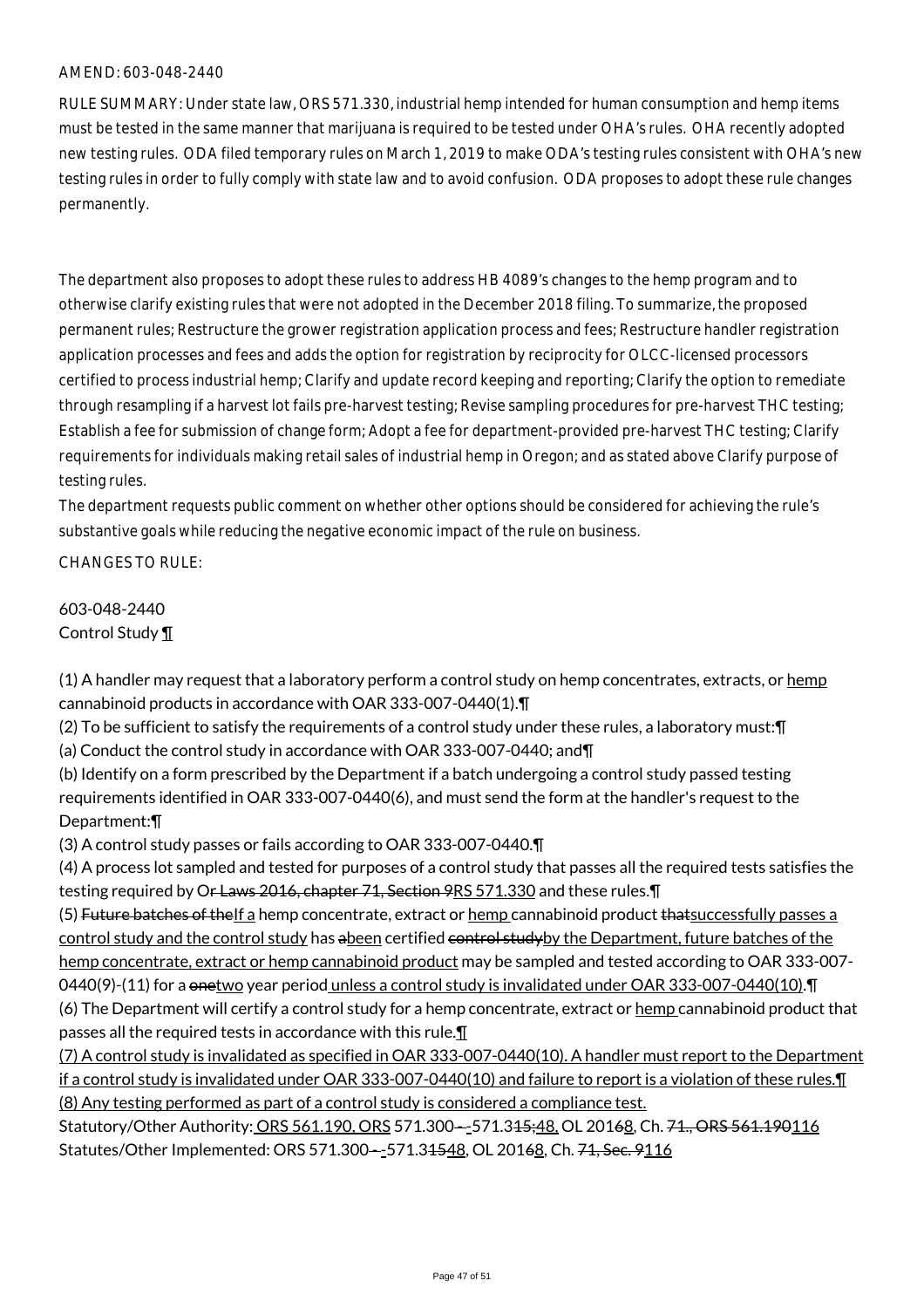RULE SUMMARY: Under state law, ORS 571.330, industrial hemp intended for human consumption and hemp items must be tested in the same manner that marijuana is required to be tested under OHA's rules. OHA recently adopted new testing rules. ODA filed temporary rules on March 1, 2019 to make ODA's testing rules consistent with OHA's new testing rules in order to fully comply with state law and to avoid confusion. ODA proposes to adopt these rule changes permanently.

The department also proposes to adopt these rules to address HB 4089's changes to the hemp program and to otherwise clarify existing rules that were not adopted in the December 2018 filing. To summarize, the proposed permanent rules; Restructure the grower registration application process and fees; Restructure handler registration application processes and fees and adds the option for registration by reciprocity for OLCC-licensed processors certified to process industrial hemp; Clarify and update record keeping and reporting; Clarify the option to remediate through resampling if a harvest lot fails pre-harvest testing; Revise sampling procedures for pre-harvest THC testing; Establish a fee for submission of change form; Adopt a fee for department-provided pre-harvest THC testing; Clarify requirements for individuals making retail sales of industrial hemp in Oregon; and as stated above Clarify purpose of testing rules.

The department requests public comment on whether other options should be considered for achieving the rule's substantive goals while reducing the negative economic impact of the rule on business.

CHANGES TO RULE:

# 603-048-2450 Failed Test Samples ¶

 $(1)$  If a sample fails any initial test, the laboratory that did the testing may reanalyze the sampleor a field duplicate sample (collectively referred to as "sample" for the purposes of this rule) fails any initial test, the laboratory that did the testing may reanalyze the sample. The laboratory that did the initial test may not subcontract the reanalysis. If a primary sample or a field duplicate sample fails, both must be reanalyzed. If the sample passes, another laboratory must resample the batch and confirm that result in order for the batch to pass testing.¶ (a) If a grower or handler wishes to have a sample reanalyzed, the grower or handler must request a reanalysis within seven (7) calendar days from the date the laboratory sent notice of the failed test to the handler. The reanalysis must be completed by the laboratory within 30 calendar days from the date the reanalysis was requested.¶

(b) If a grower or handler has requested a reanalysis in accordance with subsection (1)(a) of this rule and the sample passes, the handler has seven (7) calendar days from the date the laboratory sent notice of the passed test to request that another laboratory resample the batch and confirm the passed test result. The retesting must be completed by the second laboratory within 30 calendar days from the date the retesting was requested.¶ ( $2c$ ) A grower or handler must inform the Department within 24 hours, of the following, electronically to HempTestReports@oda.state.or.us using the forms provided the Department:¶

(A) A request for reanalysis of a sample;¶

(B) The testing results of the reanalysis;¶

(C) A request for retesting; and¶

(D) The results of retesting.¶

 $(32)$  If a sample fails a test or a reanalysis under section (1) of this rule, the batch: $\P$ 

(a) May be remediated or sterilized in accordance with the OAR 333-007-0450; or¶

(b) Must be destroyed as required by OAR 333-007-0450 in a manner specified by the Department if the batch is

not or cannot be remediated or sterilized under OAR 333-007-0450.¶

(4) A or fails testing as described in OAR 333-007-0450.¶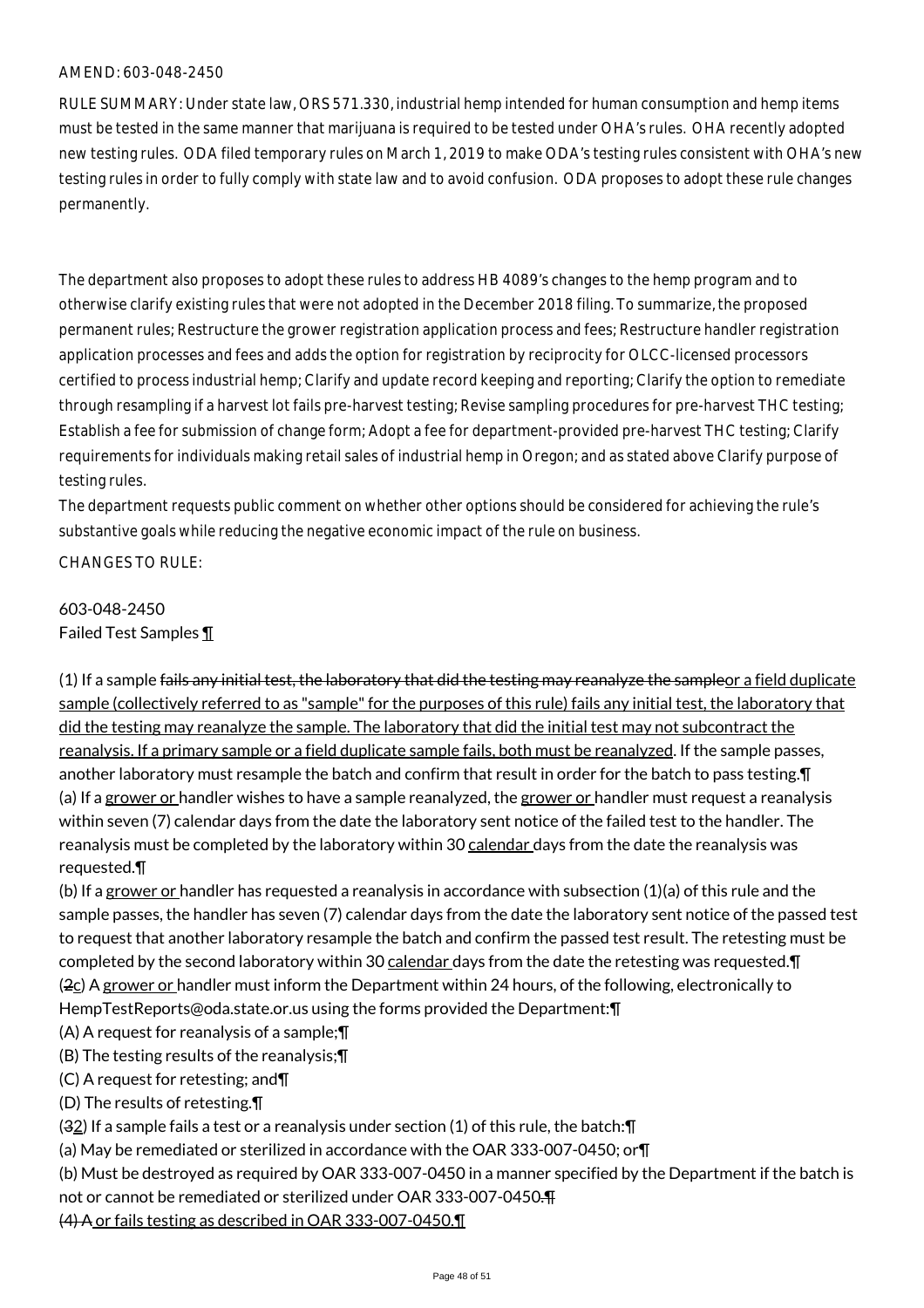(3) If a grower or handler is permitted to remediate under this rule, the grower or handler must provide notice to the Department of the handler's intent to remediate. ¶

(4) A grower or handler must inform a laboratory prior to samples being taken that the batch has failed a test and is being retested after undergoing remediation or sterilization.¶

(5) A grower or handler must, as applicable:¶

(a) Have detailed procedures for sterilization processes to remove microbiological contaminants and for reducing the concentration of solvents.¶

(b) Document all sampling, testing, sterilization, remediation and destruction that are a result of failing a test under these rules.¶

(c) A grower or handler must report failed test results to the Department within 24 hours of receipt of the failed test report electronically to HempTestReports@oda.state.or.us using the forms provided by the Department.¶ (6) If a batch fails a test under these rules a, the grower or handler must store, segregate, label, and may not remove the batch from the registered premises without permission from the Department in accordance with OAR 333-007-0450.

Statutory/Other Authority: ORS 561.190, ORS 571.300 - 571.345;48, OL 20168, Ch. 74.116 Statutes/Other Implemented: ORS 571.300 - 571.31548, OL 20168, Ch. 71, Sec. 9116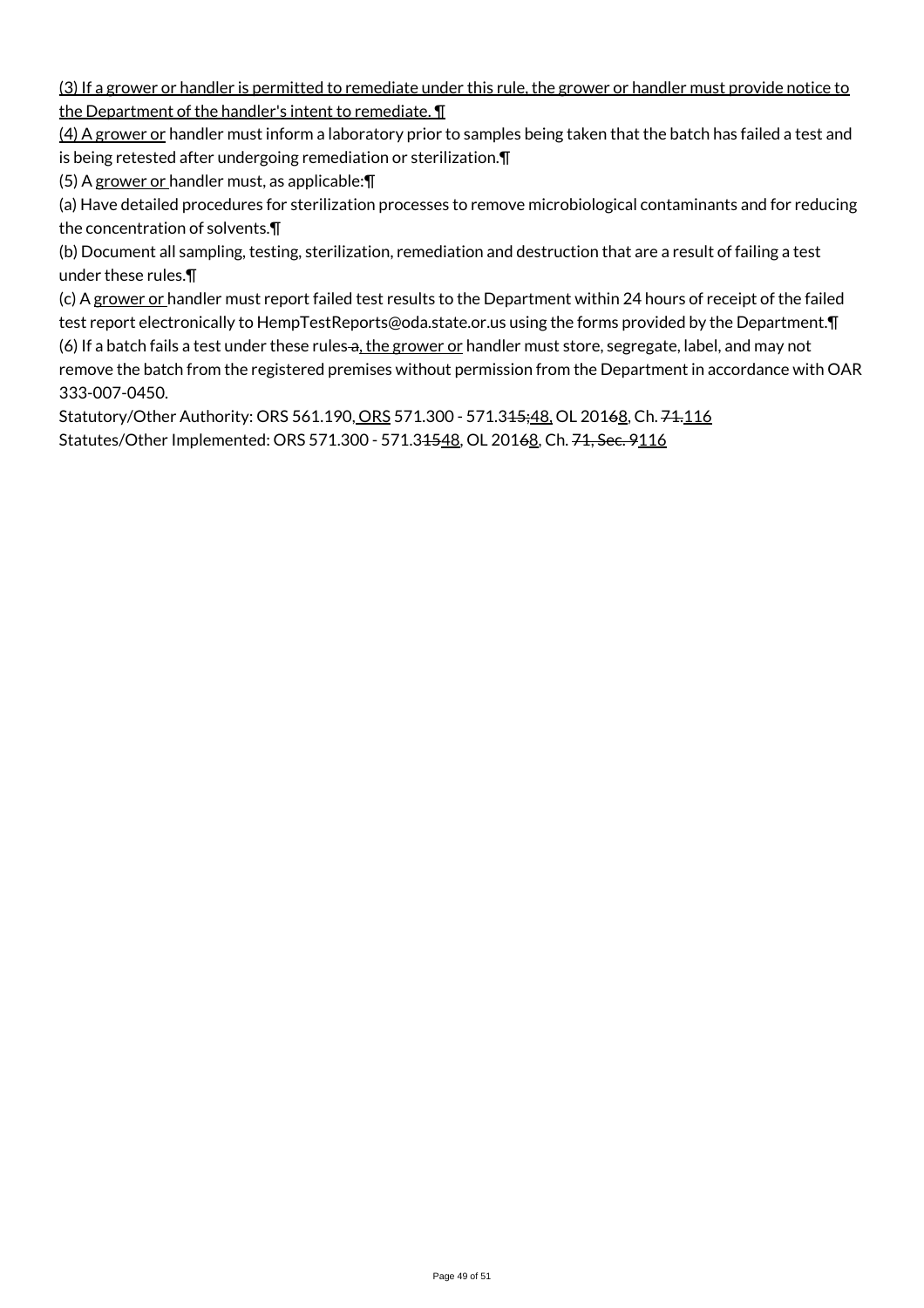RULE SUMMARY: Under state law, ORS 571.330, industrial hemp intended for human consumption and hemp items must be tested in the same manner that marijuana is required to be tested under OHA's rules. OHA recently adopted new testing rules. ODA filed temporary rules on March 1, 2019 to make ODA's testing rules consistent with OHA's new testing rules in order to fully comply with state law and to avoid confusion. ODA proposes to adopt these rule changes permanently.

The department also proposes to adopt these rules to address HB 4089's changes to the hemp program and to otherwise clarify existing rules that were not adopted in the December 2018 filing. To summarize, the proposed permanent rules; Restructure the grower registration application process and fees; Restructure handler registration application processes and fees and adds the option for registration by reciprocity for OLCC-licensed processors certified to process industrial hemp; Clarify and update record keeping and reporting; Clarify the option to remediate through resampling if a harvest lot fails pre-harvest testing; Revise sampling procedures for pre-harvest THC testing; Establish a fee for submission of change form; Adopt a fee for department-provided pre-harvest THC testing; Clarify requirements for individuals making retail sales of industrial hemp in Oregon; and as stated above Clarify purpose of testing rules.

The department requests public comment on whether other options should be considered for achieving the rule's substantive goals while reducing the negative economic impact of the rule on business.

CHANGES TO RULE:

603-048-2480 Additional Testing ¶

 $(1)$  The Department may require a grower or handler to submit samples identified by the Department to a laboratory of the handler's choosing to be tested in order to determine whether a grower or handler is in compliance with OAR 603-048-2300 through 603-048-2500, and may require additional testing that is not required by these rules.¶

(2) To be sufficient to meet the requirement for audit testing under this rule, a grower or handler must ensure, through a testing agreement or contract, that the laboratory conducting the testing complies with these rules, to the extent they are applicable, and if conducting testing not required by these rules, may only use Authority approved methods.¶

(3) The Department may establish a process for the random testing of hemp items for microbiological contaminants.¶

(4) Any testing ordered under this rule must be paid for by the grower or handler.

Statutory/Other Authority: ORS 561.190, 571.300 - 571.345;48, OL 20168, Ch. 74.116 Statutes/Other Implemented: OL 2018, Ch. 116, ORS 571.300 - 571.315<del>, OL 2016, Ch. 71, Sec. 9</del>